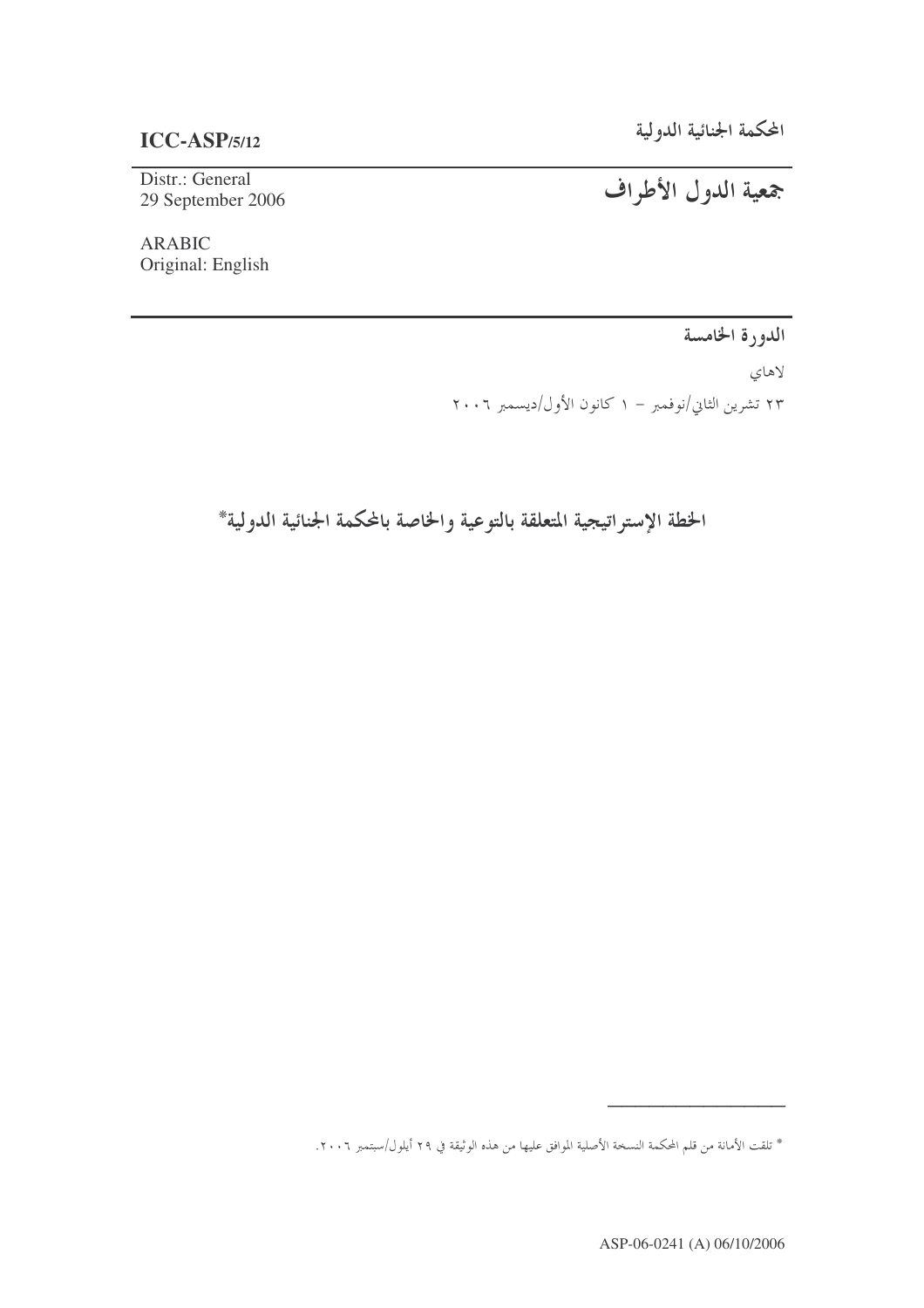| الصف                  |                                                                  |                              | المحتويات |
|-----------------------|------------------------------------------------------------------|------------------------------|-----------|
| ٣                     |                                                                  |                              | مقدمة     |
| ٥                     | الجزء الأول: الخطة الإستراتيجية المتعلقة بالتوعية                |                              |           |
| $\circ$               | الإطار العام                                                     |                              | ا –       |
| ٥                     | إستراتيجية التوعية كجزء من الخطة الإستراتيجية للمحكمة            | $\backslash - \backslash$    |           |
| ٥                     | أهداف برنامج التوعية                                             | $\gamma - \gamma$            |           |
| ٥                     | المبادئ العامة التي يقوم عليها برنامج التوعية.                   | $\tau - \gamma$              |           |
| ٦                     | العوامل المؤثرة في إستراتيجية التوعية.                           |                              |           |
| ٦                     |                                                                  | $\mathcal{N} - \mathcal{N}$  |           |
| $\vee$                |                                                                  | $\overline{\gamma - \gamma}$ |           |
| ۱.                    |                                                                  | $\tau-\tau$                  |           |
| $\gamma$              |                                                                  | $\xi - \overline{\gamma}$    |           |
| $\gamma$              |                                                                  | $o - \gamma$                 |           |
| $\backslash$ $\lceil$ | التقييم                                                          | $7 - 7$                      |           |
| ۲ ۱                   |                                                                  | التنفىذ                      | -٣        |
| $\setminus$ $\top$    | توخي أقصى درجة من فعالية الجهود المبذولة.                        | $\eta - \tau$                |           |
| $\vee$                | المتطلبات من الموارد.                                            | $\mathbf{y}-\mathbf{y}$      |           |
| $\mathbf{y}$ .        | الجزء الثانى: الاستراتيجيات المتصلة بالحالات                     |                              |           |
| ٢.                    | جمهورية الكونغو الديمقراطية ِ                                    | $-1$                         |           |
| ۲٤                    | أو غندا                                                          | $-\tau$                      |           |
| $\mathsf{Y} \wedge$   | دار فور، السودان ِ                                               | $-\,\mathbf{\breve{r}}$      |           |
| $\mathsf{r}$ .        | المرفق: تنفيذ الخطة الإستراتيجية في عام ٢٠٠٧                     |                              |           |
| $\uparrow$            | خطط العمل لجمهورية الكونغو الديمقراطية وأوغندا ودارفور (السودان) |                              |           |

حة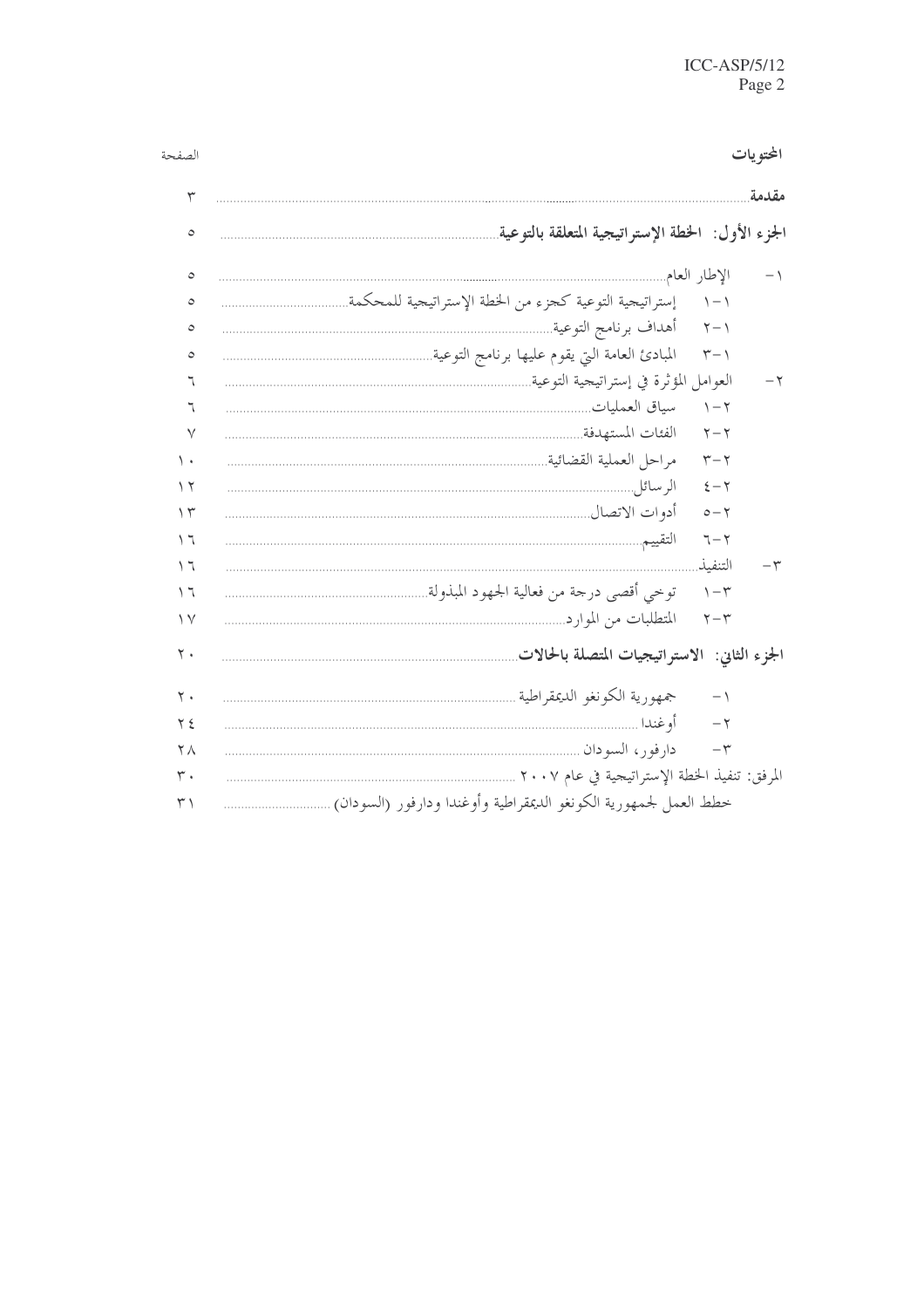مقدمتة

إن المحكمة الجنائية الدولية، بوصفها مؤسسة حديدة ومستقلة في منظومة العدالة الدولية الجديدة، تمدف إلى الاضطلاع بشكل منصف وفعال ونزيه بالتحقيقات والمقاضاة وإحراء المحاكمات بحق أخطر الجرائم ووفقا لأسمى المعايير القانونية. والمحكمة مكرَّسة أيضا، بصورة غير مباشرة، للإسهام في الاحترام الدائم للعدالة الجنائية الدولية وإنفاذ هذه العدالة ومنع تلك الجرائم ومكافحة الإفلات من العقاب.

وعلى حين أن الاستقلالية والتراهة والإنصاف مقوَّمات محدَّدِة للعدالة، لا ينبغي أن يغرب عن البال أن  $-\tau$ علانية الإجراءات القضائية ركن أساسي من أركان المحاكمة العادلة ولذلك هي ضرورية لكفالة نوعية العدالة. والعدل يجب أن يُقام ويُرى أنه يُقام.

لذلك ولكي تتمكن المحكمة من الوفاء بالولاية المنوطة ها، يتحتم فهم دورها وأنشطتها القضائية، خاصة  $-\tau$ في المحتمعات المحلية المتأثرة بالجرائم التي تُقترف والتي يشملها اختصاص المحكمة. وعليه يتعين على المحكمة أن تنشئ آليات تضمن فهم المحتمعات المتأثرة لدور المحكمة ومتابعتها لها في شتى مراحل أنشطتها. ولهذه الغاية يجب عليها أن تسعى إلى تجسير المسافات بين المحكمة وهذه المجتمعات المحلية من خلال إنشاء نظام فعال يتميز بالتواصل ذي الاتحاهين. والمفروض في هذا التواصل أن يكون أداة لتنمية ثقة هذه المحتمعات المحلية في نظام العدالة الجنائية الدولية أولا حيث أن هذه المحتمعات ستطلع بشكل أفضل على شؤون المحكمة ودورها. وذلك سيمكن المحكمة أيضا من أن تفهم فهما أفضل هموم وتوقعات المحتمعات المحلية فيتيسَّر لها التعامل بشكل أكثر فعالية مع المفاهيم الخاطئة الممكن أن توجد وأن توضح تلك المفاهيم عند الضرورة، خاصة ما يتعلق بكيفية عمل آلية العدالة المحلية وآلية العدالة الدولية جنبا إلى جنب.

وهذه الأهداف متساوقة تماما مع الإستراتيجية الشاملة التي تتوخاها المحكمة<sup>(`)</sup>، خاصة في مجال الاتصالات  $-\epsilon$ الخار جية.

وتحدر الإشارة إلى أن المحكمة قامت، منذ إنشائها، بوضع وتنفيذ أنشطة توعوية باستخدام الموارد المتاحة  $-\circ$ في البلدان التي يضطلع فيها المدعى العام بتحقيقات. وهذه الجهود لا تكفي للتصدي لاحتياجات المحتمعات المحلية المعنية من المعلومات. والمحكمة على وعي تام بالحاجة لتعزيز برنامجها التوعوي ولمواصلة دعم أنشطتها في هذا المحال. وتشكل جهودها أيضا استجابة لجمعية الدول الأطراف التي شجعت المحكمة، في كانون الأول/ديسمبر ٢٠٠٥، على تكثيف أنشطتها التوعوية وطلبت إليها تقديم حطة استراتيجية مفصلة ذات صلة بمثل هذه الأنشطة التوعوية<sup>(٢</sup>).

انظر الخطة الإستراتيجية للمحكمة الجنائية الدولية (ICC-ASP/5/6).  $(1)$ 

قرار جمعية الدول الأطراف ICC-ASP/4/Res.4،فقرة ٢٢.  $(1)$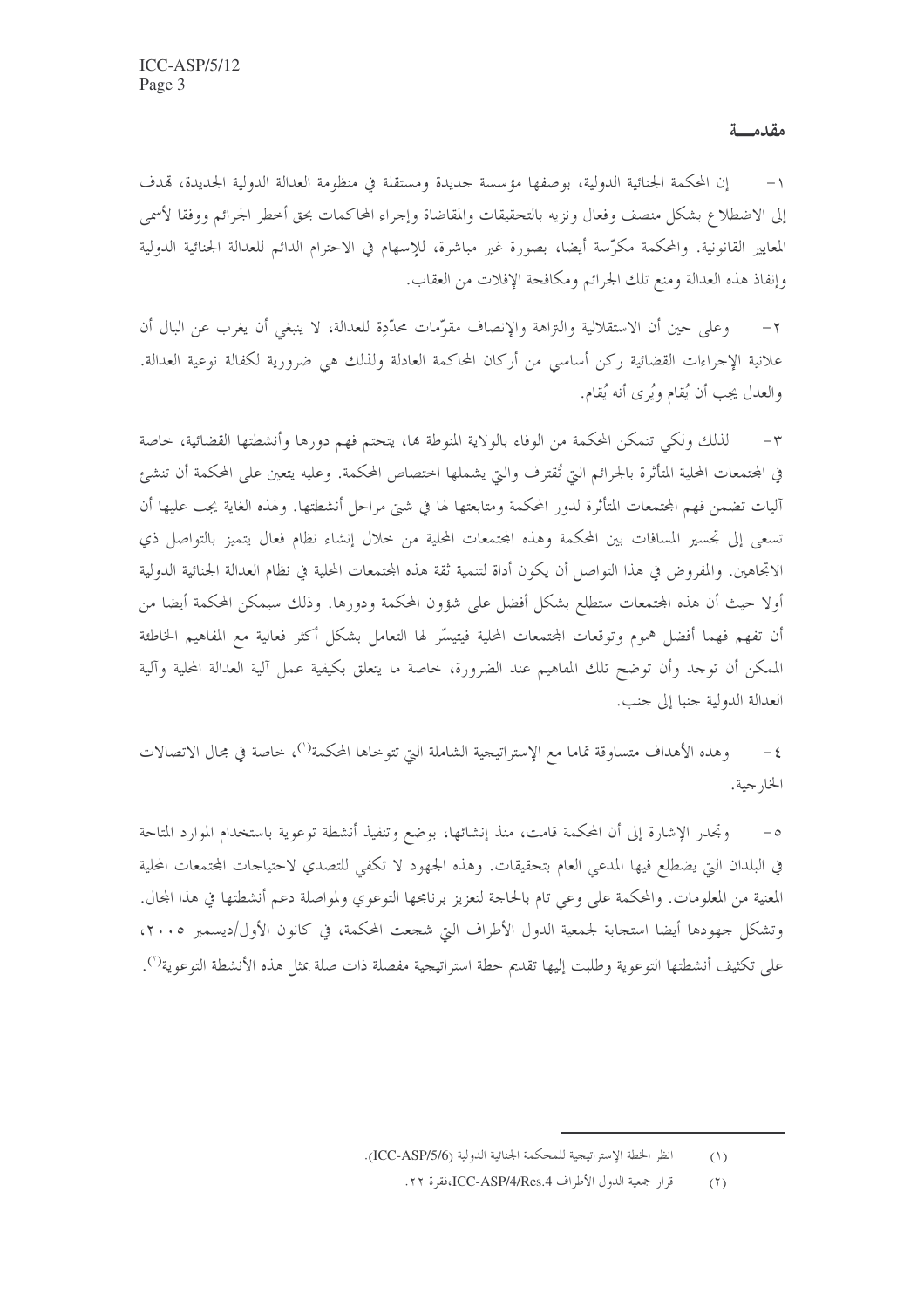والخطة التي تُعرض اليوم في هذه الوثيقة هي أولا وقبل كل شيء نتاج تقييم لتجربتنا منذ عام  $-7$ ٢٠٠٤.وتعتمد كذلك على المنجزات والدروس المستفادة من المحاكم المخصصة — كالمحكمة الجنائية الدولية ليوغسلافيا السابقة والمحكمة الجنائية الدولية لرواندا — فضلا عن الممارسة السائدة في المحكمة الخاصة لسيراليون التي تم الاعتراف ها ممارسة فعالة بشكل خاص. وتأخذ هذه الإستراتيجية أيضا في الاعتبار المساهمات الواردة من الدول الأطراف ومن المنظمات غير الحكومية، خاصة المنظمات غير الحكومية المحلية أثناء الاجتماعات التي عقدقما المحكمة بصورة دورية مع شركائها الطبيعيين في الحوار . .

وعلى حين ترمي هذه الإستراتيجية إلى توفير رؤية شاملة للبرنامج التوعوي الخاص بالمحكمة، إلاَّ أُلها وثيقة  $-\vee$ قابلة للتطوير ستقيم وتوضع لإبراز الاحتياحات الناشئة مع تقدّم سير أعمال المحكمة.

> وتنقسم هذه الوثيقة إلى جزأين رئيسيين اثنين.  $-\lambda$

يصف الجزء الأول منها الإطار العام الذي تحري فيه الأنشطة التوعوية. وتوصف العوامل المؤثرة في تخطيط  $-9$ وتنفيذ أنشطة المحكمة التوعوية، بما في ذلك السياق الذي تعمل فيه المحكمة والاحتياجات المعينة للفئات المستهدفة وأدوات الاتصال المستخدمة. وهناك تزامن بين أنشطة المحكمة التوعوية ومراحل الاجراءات القضائية. وأحيرا ينظر هذا الجزء في الموارد التي ستلزم لتنفيذ الإستراتيجية مع التشديد على أوجه التداعم الممكن أن تُستمدّ من التنسيق الداخلي أو من العلاقات مع الشركاء الخارجيين. وتشرح كذلك الكيفية التي سيتم بما تنظيم وحدة التوعية داخل قسم الإعلام والوثائق.

١٠- ويصف الجزء الثاني من الوثيقة تنفيذ الجانب المتوسِّط الأجل من الخطة الإستراتيجية للتوعية في مختلف الحالات التي أحيلت إلى المحكمة. وقد أحيلت إلى المحكمة حتى يومنا هذا أربع حالات. قامت دول أطراف ثلاث بإحالة الحالات السائدة في إقليمها وقام مجلس الأمن بإحالة الحالة السائدة في دارفور، السودان. وإثر تحليل للإحالات أجري لتبيّن مسائل الاختصاص والمقبولية ومصالح العدالة شرع المدعى العام في إجراء تحقيقات في حالات ثلاث هي أوغندا وجمهورية الكونغو الديمقراطية ودارفور بالسودان وهو يواصل تحليل الحالة السائدة في جمهورية أفريقيا الوسطى. ويقوم المدعى العام أيضا برصد أربع حالات أخر.

١١− وتتضمن الخطة الإستراتيجية المتعلقة بالتوعية مرفقا يوضح كيف تخطط المحكمة لتنفيذ إستراتيجية التوعية في سنة ٢٠٠٧.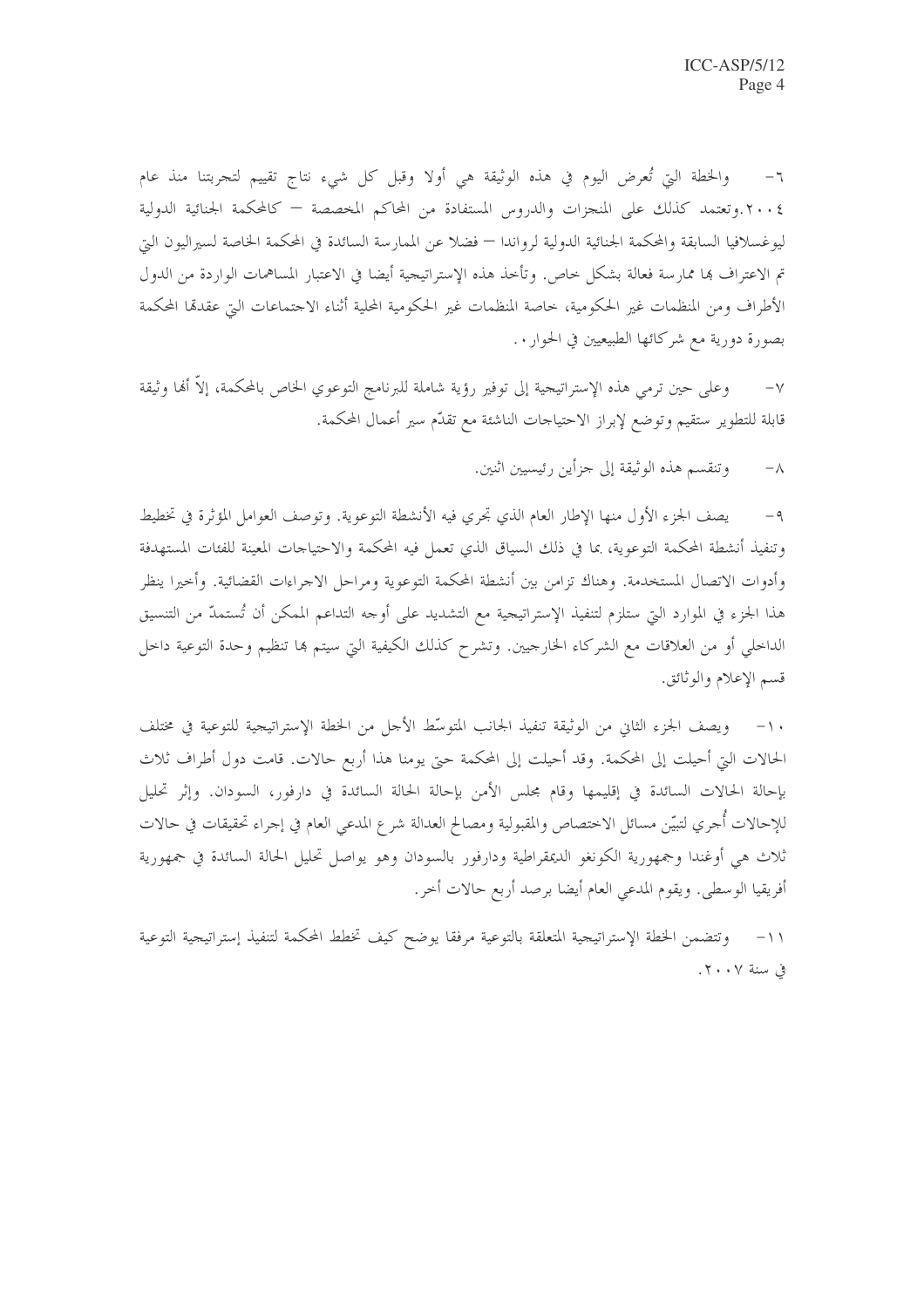الجزء الأول: الخطة الإستراتيجية المتعلقة بالتوعية

الإطار العام  $\rightarrow$ 

إستراتيجية التوعية كجزء من الخطة الإستراتيجية للمحكمة  $1 - 1$ 

١٢ – اعتمدت المحكمة، في أوائل هذه السنة، خطة إستراتيجية تحدَّد الرسالة المنوطة بالمحكمة وأهدافها بالنسبة للسنوات القادمة واستراتيجية لتحقيق هذه الأهداف. والإستراتيجية التوعوية جزء لا يتجزأ من الخطة الإستراتيجية هذه. فهي تتوخى بالأساس إنجاز الهدفين ١ و٢ من الخطة الإستراتيجية ألا وهما كفالة نوعية العدالة وكوفيا مؤسسة مشهودًا لها بالمكانة وتحظى بالدعم الملائم<sup>( )</sup>

1 - ٢ - أهداف برنامج التوعية

للوفاء بالأهداف عالية الذكر، يتوحَّى برنامج التوعية الأهداف الواردة أدناه:  $-1$ 

- توفير معلومات دقيقة وشاملة للمجتمعات المتأثرة حول دور المحكمة وأنشطتها؛
- تعزيز الفهم الأكبر لدور المحكمة أثناء مختلف مراحل الإجراءات القضائية بغية تنمية دعم السكان للاضطلاع بهذه الإجراءات؛
	- تعزيز المشاركة الأكبر من حانب المحتمعات المحلية في الأنشطة التي تضطلع بما المحكمة؛
- التصدي للهموم والتوقعات التي تعبر عنها عموما المحتمعات المتأثرة وفئات معينة داحل هذه المجتمعات؛
	- مواجهة الإعلام الخاطئ؛
	- العمل على اطلاع المحتمعات المتأثرة على الإحراءات القضائية وإشاعة الفهم لهذه الإحراءات.

ا –٣ المبادئ العامة التي يقوم عليها برنامج التوعية

- يرتكز برنامج التوعية الذي تتوخاه المحكمة على المبادئ العامة التالي ذكرها:  $-15$
- الحي*اد*: يشتمل برنامج التوعية على أنشطة تشارك فيها شتى قطاعات المحتمع. ويقوم المسجّل بصياغة هذا البرنامج؛

تحدد الخطة الإستراتيجية ثلاثة أهداف استراتيجية مترابطة للمحكمة وهي: كفالة نوعية العدالة (التحقيق والمقاضاة وإجراء  $(\Upsilon)$ محاكمات عادلة، بطريقة فعالة ومحايدة وبما يتفق مع نظام روما الأساسي ومع أسمى المعايير القانونية، وكفالة تمتع كافة المشاركين بحقوقهم)، وكوفا مؤسسة مشهودًا لها بمكانتها وتحظى بالدعم الملائم (العمل على تنمية الوعي بدور المحكمة وتصحيح الفهم لهذا الدور وزيادة الدعم للمحكمة) وكوفما نموذجا للإدارة العامة.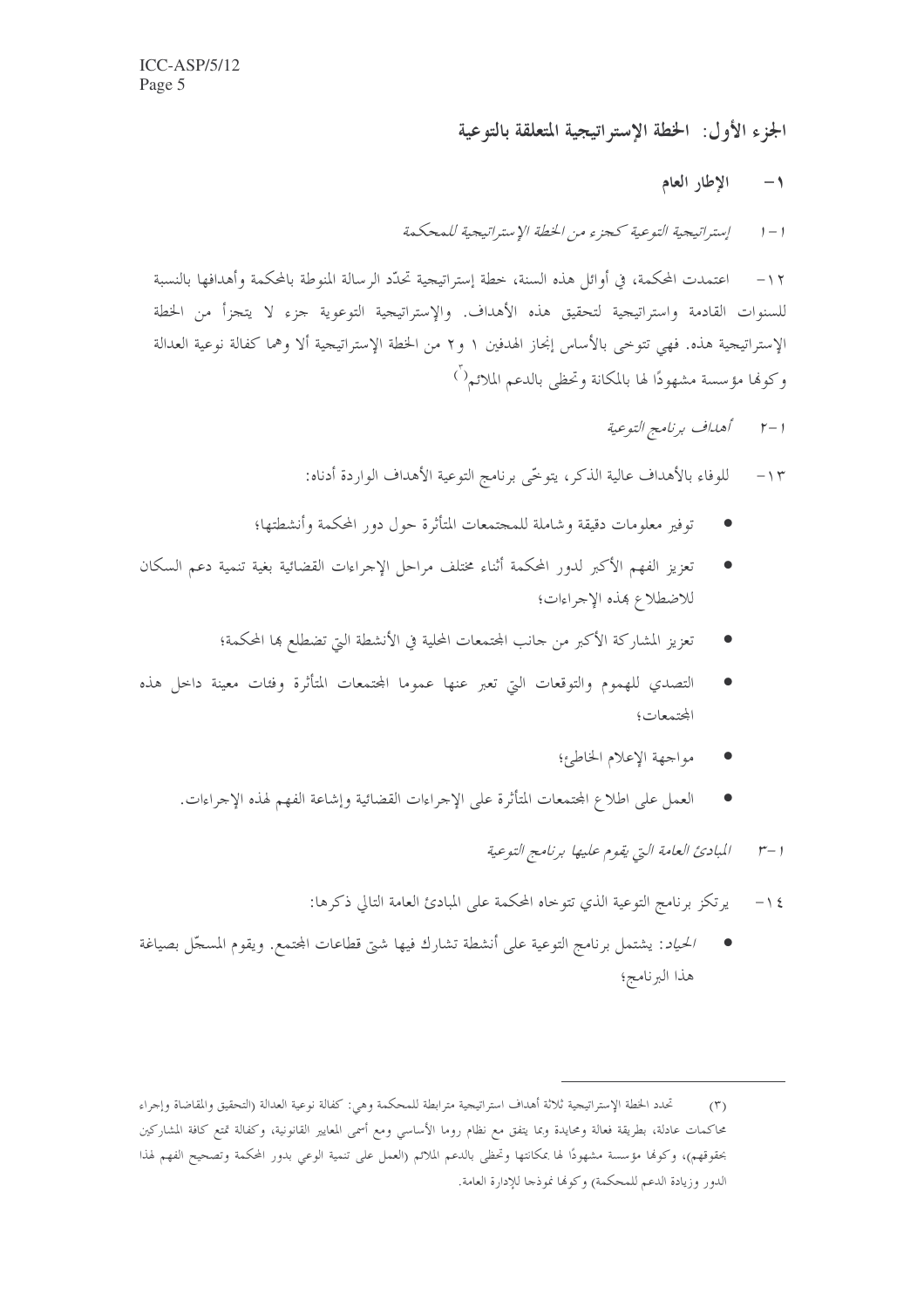- الاس*تقلالية*: يجب أن تعكس أنشطة التوعية طابع المحكمة المستقل وغير السياسي. وهي تمكن من نشر المعلومات الموضوعية والدقيقة عن المحكمة وأنشطتها. وهي لا تدافع عن الاستراتيجيات التي تضعها شتى فعاليات العملية القضائية أي الادعاء أو الدفاع أو الضحايا أو الدولة ولا تسعى للتأثير في هذه الاستراتيجيات ولا للتعليق عليها؛
- *التعامل البناء*: يجري الاضطلاع بأنشطة التوعية بغرض تعزيز الدافع لدى الجهات المتأثرة للتعامل البناء مع عمل المحكمة، وذلك من حلال إقامة الحوار المستدام المستند إلى الثقة المتبادلة؛
- *المرونة*: يجب أن تتكيف البرامج والنهوج بحسب الظروف، وخاصة في مراحل العملية القضائية وبالنظر إلى خصوصيات الثقافة المحلية.
- الشراكة: سيتوحى برنامج التوعية سياسة نشطة تنشد شراكة الجهات الفاعلة المحلية وغيرها من الفعاليات لإنحاز عملها حيثما يكون ذلك ممكنا وملائما في إطار الاستراتيجيات ذات الصلة بالحالات.

#### العوامل المؤثرة في إستراتيجية التوعية  $-7$

تمتدي عملية وضع وتنفيذ برنامج التوعية للمحكمة بالسياق الذي تعمل فيه المحكمة، والمرحلة من  $-10$ الإجراءات القضائية واحتياجات الفئات المستهدفة المحددة من المعلومات .

ستنفَّذ أنشطة المحكمة التوعوية في سياق بيئات معقدة، تنطوي على أوضاع تشهد نزاعا مسلحا مستديما.  $-17$ وإدارة هذه الأنشطة تتوقف على كل وضع بمفرده.

وهناك عدد من العوامل الواحب أن تؤخذ بعين الاعتبار ليكون هناك برنامج توعية فعال. وتشمل العوامل  $-1V$ الأساسية ما يلي:

السياق السياسي – ويشمل، على سبيل المثال، الهياكل الحكومية وشكل الإدارة القائمة  $\overline{(\overline{)}\,}$ ومستوى دعم أو معارضة الحكومة وغيرها من القطاعات لأنشطة المحكمة؛

السياق الاحتماعي–الاقتصادي والثقافي– الممكن أن يشمل مستوى إلمام السكان المتؤثرين بدور  $(\hookrightarrow)$ المحكمة ووجود تنوع كبير في اللغات المحلية (المنطوقة والمكتوبة) ووسائط الاتصال المستخدمة عموما والمستوى التعليمي؛

الاعتبارات اللوحستية — التي تشمل أحوال الطرق والنقل ومرافق النقل والتحديات البيئية  $(\tau)$ وأحوال البنُى التحتية المحلية اللازمة للاتصالات (الهاتف، الانترنيت، التوابع) وشبكات الطاقة المتاحة؛

السياق القضائي — ويشمل النظم القضائية الوطنية وآليات إقامة العدل المحلية والمركز  $(2)$ الاجتماعي الذي يتمتع به المدّعون العامّون والقضاة والمحامون المحليون؛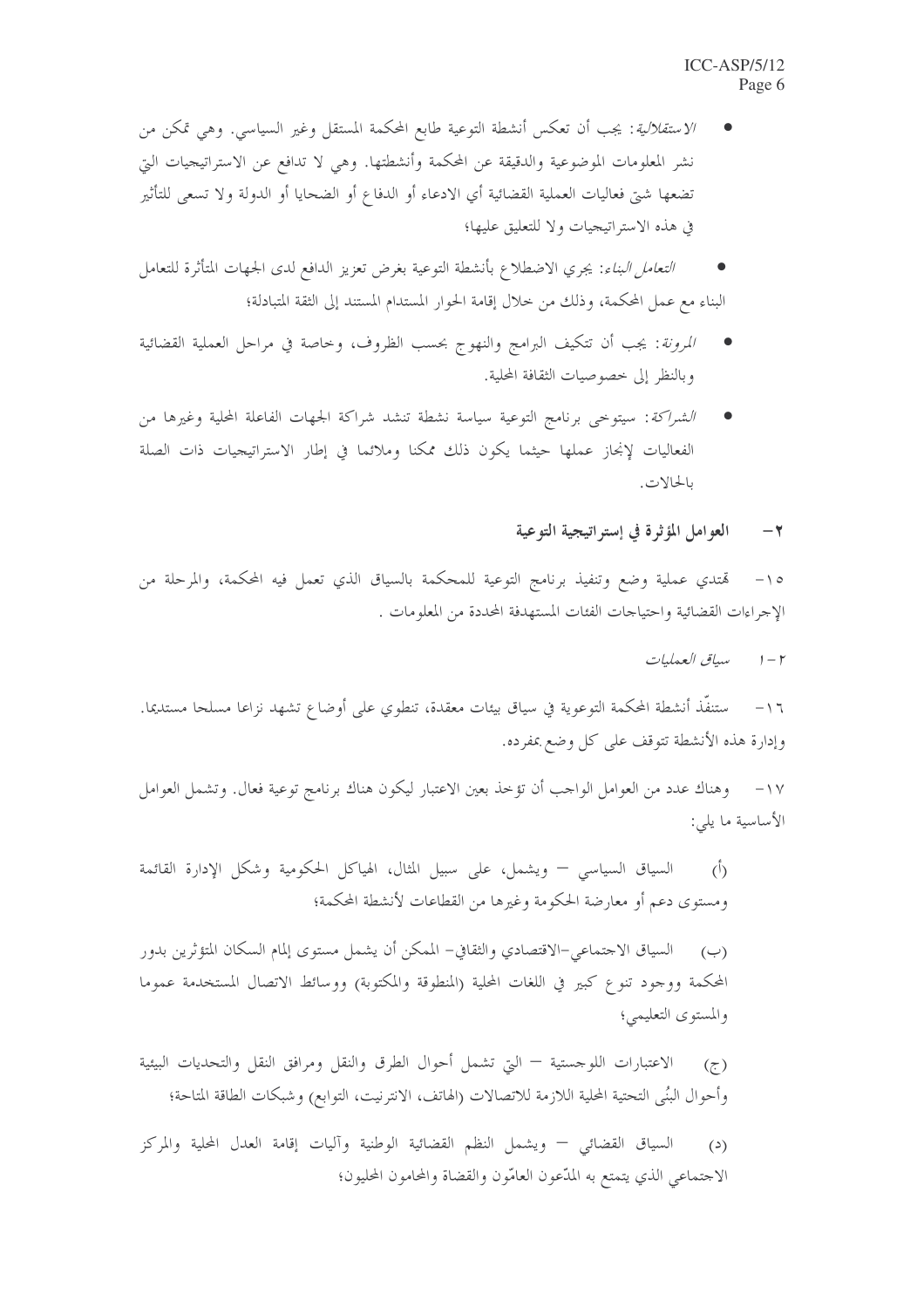الأمن — يجب ضمان أمن السكان وأمن موظفى المحكمة الجنائية الدولية وشركائها والوسطاء  $(\triangle)$ أثناء البعثات التي يتم الاضطلاع بما في بيئات يتطلب فيها عمل المحكمة حضورها. وقد يكون للتصورات المتعلقة بأنشطة المحكمة الجنائية الدولية في حالة بعينها أثر على الوضع الأمني العام وعلى الضحايا والشهود بو جه خاص؛

وسائط الإعلام — لوجود شبكة من وسائط الإعلام تتمتع بالاستقرار في الأقاليم و/أو البلدان  $(9)$ المتأثرة بحالة ما، كما للإعلام المشوه أو الخاطئ الذي تمارسه وسائط الإعلام إزاء أنشطة المحكمة ومدى معرفة الإعلاميين بشؤون المحكمة تأثير قوي على عمليتي تخطيط وتنفيذ أنشطة التوعية. وستقوم المحكمة بتشجيع الاتصالات بين الصحفيين المحليين والصحفيين المتمركزين في لاهاي الذين يقومون بإعداد التقارير حول المسائل المتصلة بالمحكمة، وذلك لإتاحة الفرصة لهم لتبادل وجهات النظر والمعلومات.

وجود شبكات محلية قادرة على دعم عمل المحكمة — يمكن لأعمال التوعية التي تضطلع بما  $(i)$ المحكمة أن تحظى بالدعم من شبكات الاتصال المحلية القوية ومن المحتمع المدني النشط. بالمقابل لذلك، قد تواجه المحكمة بمجتمع مدين يسوده الاستقطاب. وإقامة علاقات حسنة مع المنظمات الدولية العاملة في البلد والمحافظة على هذه العلاقات أمر حاسم وحيوي. ويمكن لأصحاب مصلحة رئيسيين آخرين أن يقدموا دعما جوهريا لتنفيذ برنامج توعية فعال.

٢ -٢ الفئات المستهدفة

١٨ – إن المحكمة مطالبة بأن تخاطب فئات مختلفة لأغراض مختلفة وأن تشكل رسالاقما وأنشطتها التوعوية واضعة في الاعتبار مميزات واحتياحات فئات بعينها. وفي الحالات التي تعمل فيها المحكمة، قد يصبح بعض الأفراد و/أو الفئات المنظمة محلٌّ تركيز لأنشطة التوعية التي تضطلع بما المحكمة إما بحكم أنما معنية مباشرة أو بصورة غير مباشرة بحالة يجري التحقيق فيها؛ أو لأن لها اهتمامًا حاصًا بولاية المحكمة؛ أو ألها تحتلُّ مراكز في المحتمعات المحلية التي تعيش فيها (كقادة المجتمع، والزعامات التقليدية والدينية والمحلية، والمنظمات غير الحكومية) أو على مستوى المحتمع (كوسائط الإعلام مثلا). وهناك فئات مستهدفة محتملة أخرى قد يكون لها اهتمام من الناحية المهنية بالإلمام بشؤون المحكمة (مثل المهنيين القانونيين والأفراد التابعين لنظم العدالة الوطنية، وكممثلي المنظمات الدولية والسلطات المحلية) من حيث أنه يمكنها المشاركة بصورة مباشرة في عمل المحكمة. والفئات المستهدفة الواردة أدناه لم تُدرج بحسب أي ترتيب بعينه. وهذه القائمة تبين شيّ أنواع الفئات المستهدفة الممكن أن يُقتضى من المحكمة أن تعمل معها أثناء اضطلاعها بأنشطتها التوعويّة. بيد أُلها تشمل مجموعات ستكون على الدوام هدفاً لبرنامج التوعية الذي تضطلع به المحكمة. وتشمل هذه المحموعات على سبيل المثال الجمهور عموما، ووسائط الإعلام الدولية والإقليمية والمحلية، والمحتمع المدن وأساتذة الجامعات فضلا عن المحموعات الواحب أن يُتوخَّى بصددها فمج مرن وقابل للتكيف مثل الضحايا والنسوة والأطفال والشبان وأفراد الشتات.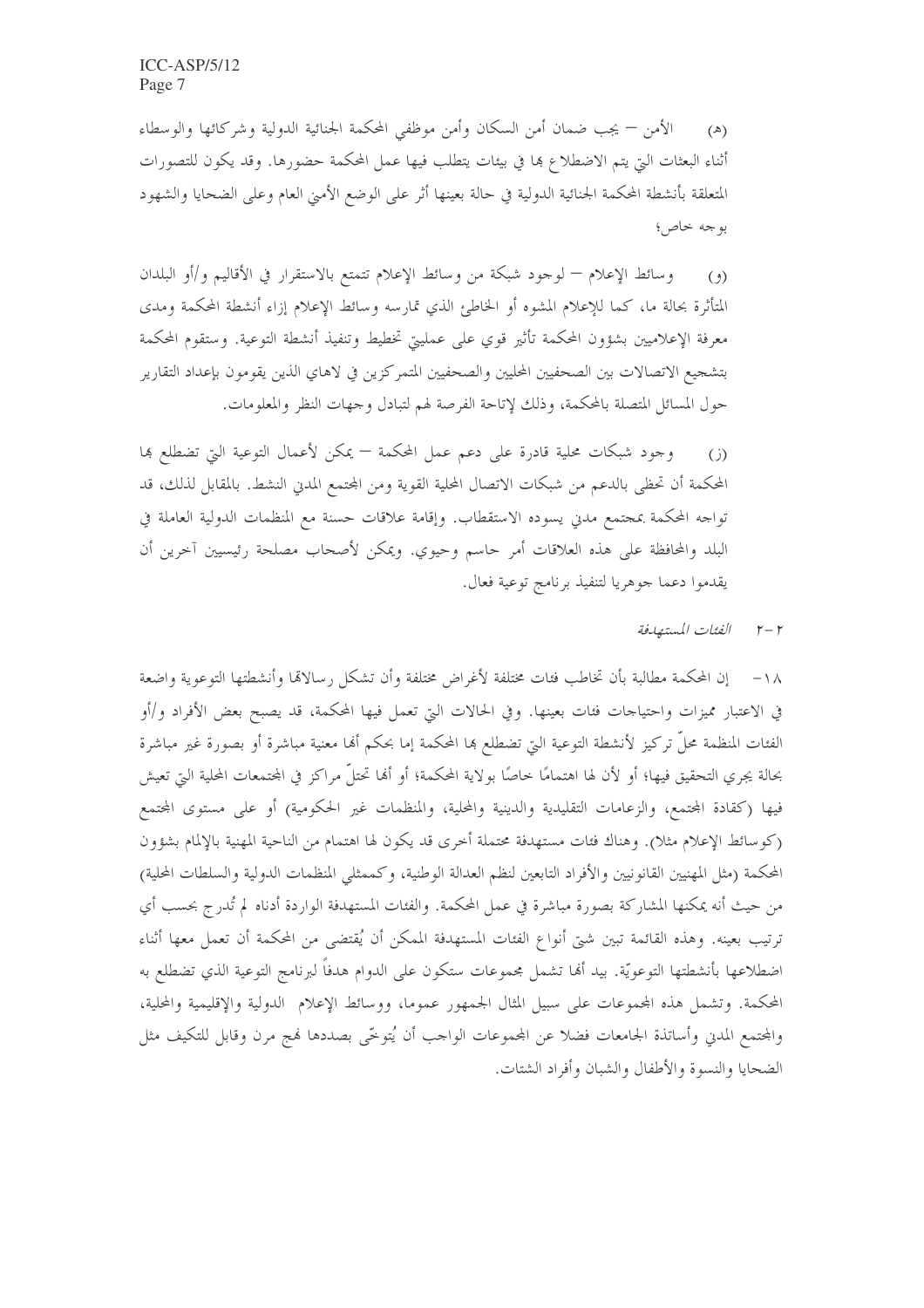$l$ - $r-r$   $l$   $l$   $\sqrt{l}$   $l-r-r$ 

١٩ – يمثل الوفاء باحتياجات السكان عموما من المعلومات في بلد أو منطقة يمسهما عمل المحكمة عنصرا رئيسيا من عناصر إستراتيجية التوعية. واستهداف السكان عموما في بلدان تعمل فيها المحكمة يقوِّي الأثر الناجم عن إستراتيجية التوعية. بالإضافة إلى ذلك، يمكن الاتصال بأعداد كبيرة من الفئات المستهدفة المحددة من حلال استهداف الجمهور عموما في البداية.

٢ -٢ - ٢ \_ وسائط الإعلام الدولية والإقليمية والمحلية

٢٠ – لوسائط الإعلام الدولية والإقليمية والمحلية تأثير قوى على السكان عموما ولذلك هي تشكَّل أهدافا رئيسية لأنشطة التوعية إذ ألها تتيح للمحكمة الوصول إلى عدد كبير من الأشخاص. والعمل على إتاحة المعلومات الدقيقة لوسائط الإعلام أمر أساسي في مواجهة الإعلام الخاطئ بشأن المحكمة وأنشطتها.

٢١– يمكن للمنظمات غير الحكومية ولفئات المجتمع الدولي أو تشترك في مجموعة عريضة من الأنشطة المتنوعة وأن تمثل مصالح المجتمعات التي تنمي إليها. وقد يكون لهذه الفئات تأثير كبير. وهي تشكل قنوات رئيسية للاتصال المتبادل بالمحتمعات المتأثرة. كما أن لفئات المحتمع المدين ذات القواعد الشعبية العريضة دور في مساعدة المحكمة على الاتصال بشبكات أعرض.

 $L$ 

٢٢– للضحايا دور محوري في عمل المحكمة ولكن قد لا تُتاح لهم إمكانية الاتصال بوسائط الإعلام الشعبية وبمصادر إعلامية أخرى. وقد يلزم أيضا أن تُشكل الأنشطة وفقا لما تمليه عوامل من قبيل معدّلات الأمية أو إمكانية الوصول إلى مواقع الأفراد والفئات.

٢٣– يلعب القادة السياسيون دورا رئيسيا في تحديد موقف البلد من المحكمة وفي مستوى التعاون الذي يُوفّر نتيجة لذلك الموقف. بالإضافة إلى ذلك، قد تلعق الهيئات التنفيذية والمسؤولة عن سنِّ القوانين ووكالات إنفاذ القوانين دورا في تعزيز وإقرار سيادة القانون كلِّ في المحتمع الذي ينتمي إليه.

٢ – ٢ – 7 – الزعامات التقليدية والدينية

غالبا ما يحظى القادة التقليديون والدينيون وغيرهم من قادة المحتمع بالاحترام الكبير من مجتمعاقمم وتأثيرهم  $-\tau$  { نافذ في هذه الجتمعات. وهم هذه الصفة يُعتبرون من الأشخاص المهمّين الذين تتحاور معهم المحكمة.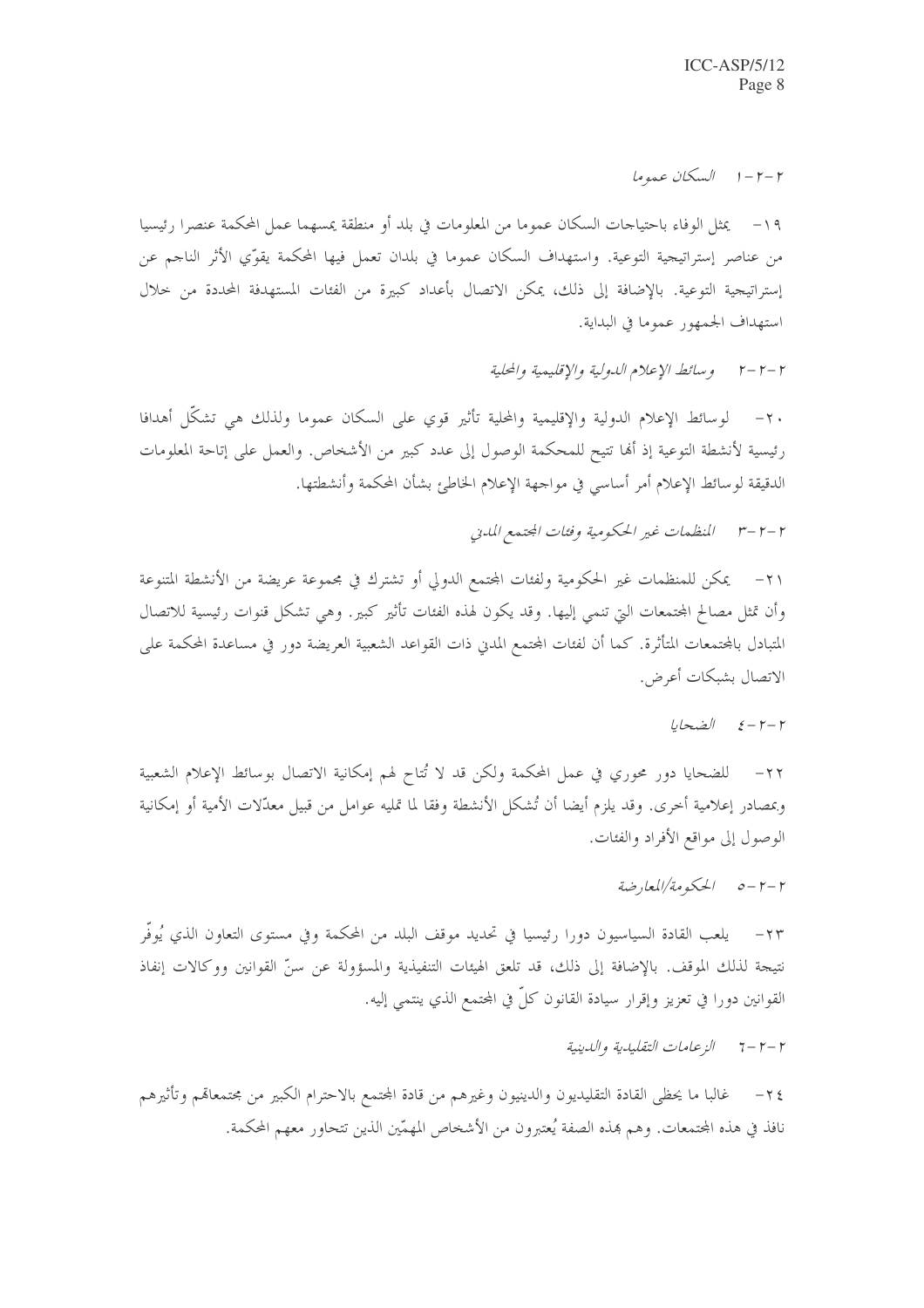$\delta$  given  $V-Y-Y$ 

٢٥- غالبا ما تؤثَّر أوضاع النزاع في النسوة بوجه خاص وقد تكون لهن دواعي قلق محددة واحتياجات من المعلومات. وقد تعمل المحكمة في أوضاع تواحه فيها النسوة صعوبات أكبر للوصول إلى الإعلام ولذلك تحتاج المحكمة إلى وضع استراتيجيات هادفة ترمى إلى الاتصال بالنسوة وكفالة وصولهن إلى إجراءات المحكمة.

## $\mathcal{N} - \mathcal{Y} - \mathcal{N}$  الأطفال والشيان

يشكل الأطفال فئة من أشدّ فئات الضحايا تأثُّرا بالنزاعات. ويمكن للأطفال والشبان على حدٌّ سواء لعب  $-\tau$ دور مزدوج أثناء التراعات — بوصفهم جناة وضحايا في آن معا. كما أن الإستراتيجيات المحددة تصلح للوصول إلى هذه الشريحة من الناس ولإشراكها في العمل.

 $Ll - r - r$  اللاجئون والمشردون محليا

المجموعات الأخرى التي لا حول لها ولا قوة في المجتمع. وهم بحكم عيشتم بعيدا عن منازلهم، إما في مخيم أو أُهُم مشتتون عبر مختلف أنحاء البلد قد يكونون معرضين بشكل حاص للمخاطر ومنفصلين انفصالا تاما عن مصادر المعلومات العرفية.

٢٨– قد يكون للمجتمع القانوني والمجتمع الأكاديمي تأثير بليغ على تصورات غيرهم من الفئات لدور المحكمة وللمعرفة بمذا الدور. وقد تلعب المحموعات الطلابية دور قادة الرأي على المستوى الشعبي حيث يؤثر الأساتذة والمحامون في الجحهات المسؤولة عن اتخاذ القرارات. كما يمكن أن يؤدي المحامون والمسؤولون عن إقامة العدل والجهاز القضائمي دورا مباشرا محتملاً في الإجراءات التي تضطلع ها المحكمة.

٢ –٢ – ١ ١ - الأشخاص اللدين شاركوا أو يشاركون في الأعمال الحربية

٢٩ – يقتضى الأشخاص المشاركون في نزاع معلومات عامة ومحددة على حد سواء. فهؤلاء الموصومون من قبل أسرهم و/أو المحموعات الإثنية التي ينتمون إليها لاشتراكهم النشط في الأعمال الحربية يمثلون قطاعا متقلبا من قطاعات المحتمع وقد يكونون مصدرا من مصادر عدم الاستقرار الكبير.

٢ -٢ -٢ ١ مجتمعات الشتات

٣٠– غالبا ما تحافظ مجتمعات الشتات على روابط مهمَّة ببلدها الأصلي ويمكن في بعض الأحيان تصوَّر ألها تمثَّل مصادر مُستثاقة للمعلومات.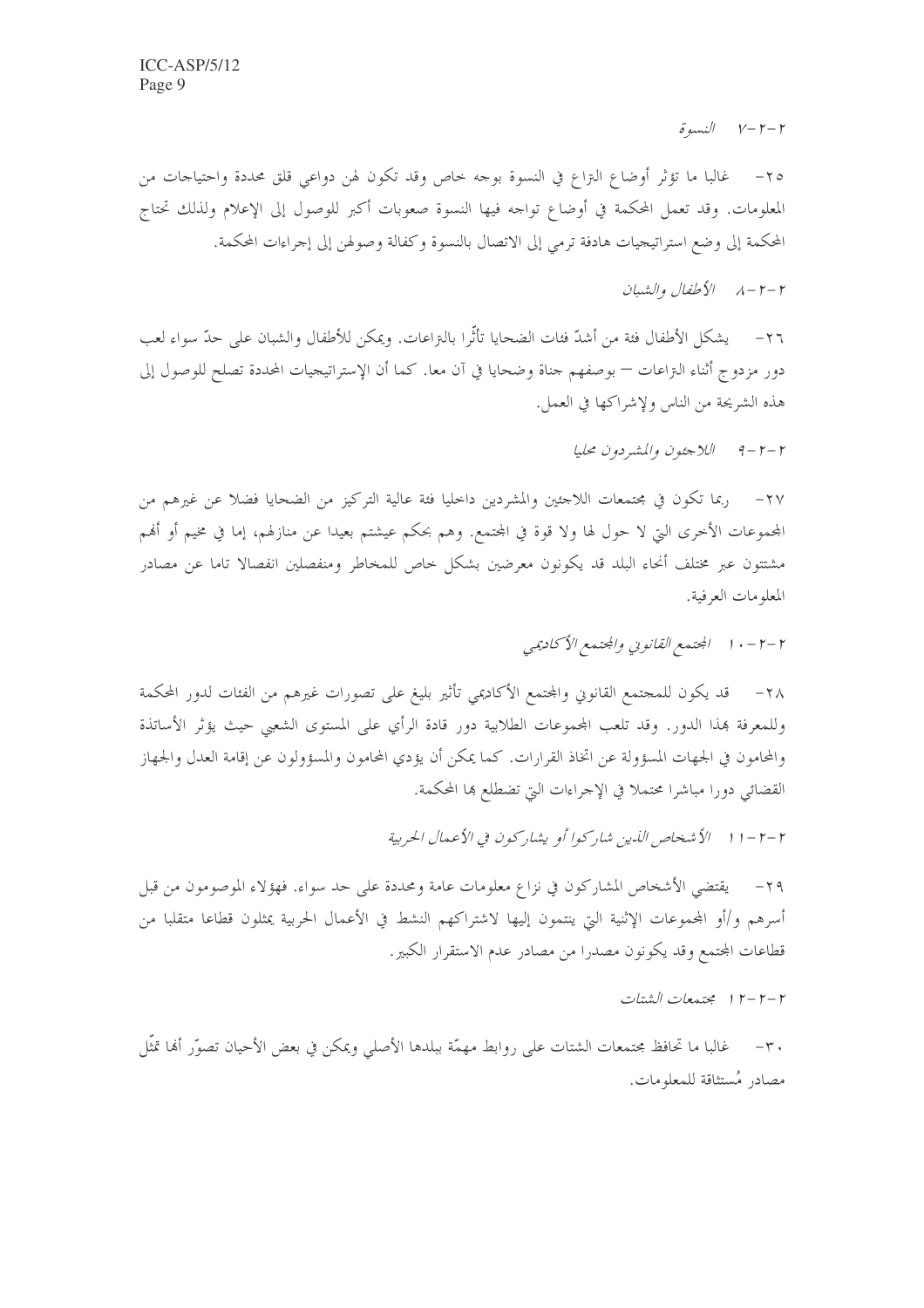٢ -٢ -٣ ١ /المنظهات اللهولية والسلك اللدبلوماسي في بلد الحالة

تمثل المنظمات الحكومية الدولية، وبوحه حاص الأمم المتحدة، فضلاً عن هيئة السلك الدبلوماسي جهات  $-\tau$ فاعلة رئيسية في مجتمعات البلدان المعنية بحالة من الحالات. ولدورها أهميته الخاصة حيث ألها تقدم أيضا المساعدة والتمويل أحيانا لمختلف المشاريع المحلية في بلد الحالة.

> مراحل العملية القضائية  $r-r$

٣٢ – تشتمل العملية القضائية للمحكمة على ست مراحل مختلفة هي: التحليل والتحقيق والمحاكمة التمهيدية والمحاكمة والاستئناف والتنفيذ<sup>(`</sup>). ونطاق أنشطة التوعية وطبيعتها يتوافقان مع المرحلة من أنشطة المحكمة في المحتمعات المتأثرة. ولأغراض تخطيط الأنشطة التوعوية والاضطلاع بمذه الأنشطة، يجري فصل إضافي بين أنشطة التوعية التي يُضطلع ها فيما يتصل بحالة عوما والأنشطة المتصلة بقضية بعينها. وكما بينت الدائرة التمهيدية الأولى في قرارها الصادر في ١٧ كانون الثاني/يناير ٢٠٠٦ "تُحدِّد الحالات [...] عموما بالاستناد إلى بارامترات زمنية وإقليمية وشخصية في بعض الحالات كالحالة التي يشهدها إقليم جمهورية الكونغو الديمقراطية منذ ١ تموز/يوليه ٢٠٠٢... بينما "تشتمل القضايا [...] على أحداث محددة يبدو أن جريمة واحدة أو أكثر من الجرائم المشمولة باختصاص المحكمة قد اقترفت فيها من قبل مشتبه به واحدٍ محدد أو أكثر …"

٢-٣-١ التوعية المتصلة بحالة من الحالات

تنطوي التوعية المتصلة بحالة من الحالات على أنشطة تجري أثناء المراحل القضائية جميعها.  $-\tau\tau$ 

وفي مرحلة التحليل تتمّ، باستخدام المصادر العمومية، مراكمة المعلومات العامة، المتعلقة بخلفية الحالة  $-\tau$  { والتحديات والفرص المحتملة وشبكات الاتصال القائمة وشبكات الشركاء والفئات المستهدفة المحتملة.

وأثناء مرحلتي التحقيق والمحاكمة التمهيدية، ينبغي أن تتاح على أساس واسع معلومات محايدة ودقيقة  $-\tau \circ$ تتعلق بالمحكمة وبأنشطتها. وينبغي أن يركّز الجهد القائم على توليفة من التوعية والإعلام على التصدي للهموم القائمة وللإعلام الخاطئ. والمفروض أن تركز الرسائل الأولية على المعلومات الأساسية المتعلقة بالمحكمة بما في ذلك الدور المتميز الذي تنهض به أجهزهًا فضلاً عن القضايا الإجرائية المتعلقة بكيفية عمل المحكمة. وينبغي أن تُبذل قصارى الجهود لإقامة روابط مع الفعاليات الأساسية في المجتمعات المتأثرة فضلا عن القطاعات المحتمل اشتراكها في عمل المحكمة وأن تنشأ قنوات الاتصال الفعالة. كما سيجري التأكيد على أكثر السبل فعالية للوصول إلى فئات مستهدفة شيٍّ مع التصدِّي لأهمُّ المسائل والهموم المتعلقة بما فضلاً عن تعيين الشركاء المحتملين. وستكمَّل الجهود التوعوية التي تُبذل بمعلومات محددة موجهة إلى الضحايا.

الميزانية البرنامجية المقترحة لعام ٢٠٠٦، الوثائق الرسمية لجمعية الدول الأطراف في نظام روما الأساسي للمحكمة الجنائية  $(5)$ *الدولية، الدورة الرابعة، لاهاي، ٢٨ تشري<sub>ق</sub> الثاني/نوفممبر ٣ كانون الأول/ديسمبر ٢٠٠٥* (منشــورات المحكمة الجنائية الدولية)، ICC-ASP/4/32، الجزء ثانيا – باء(٥).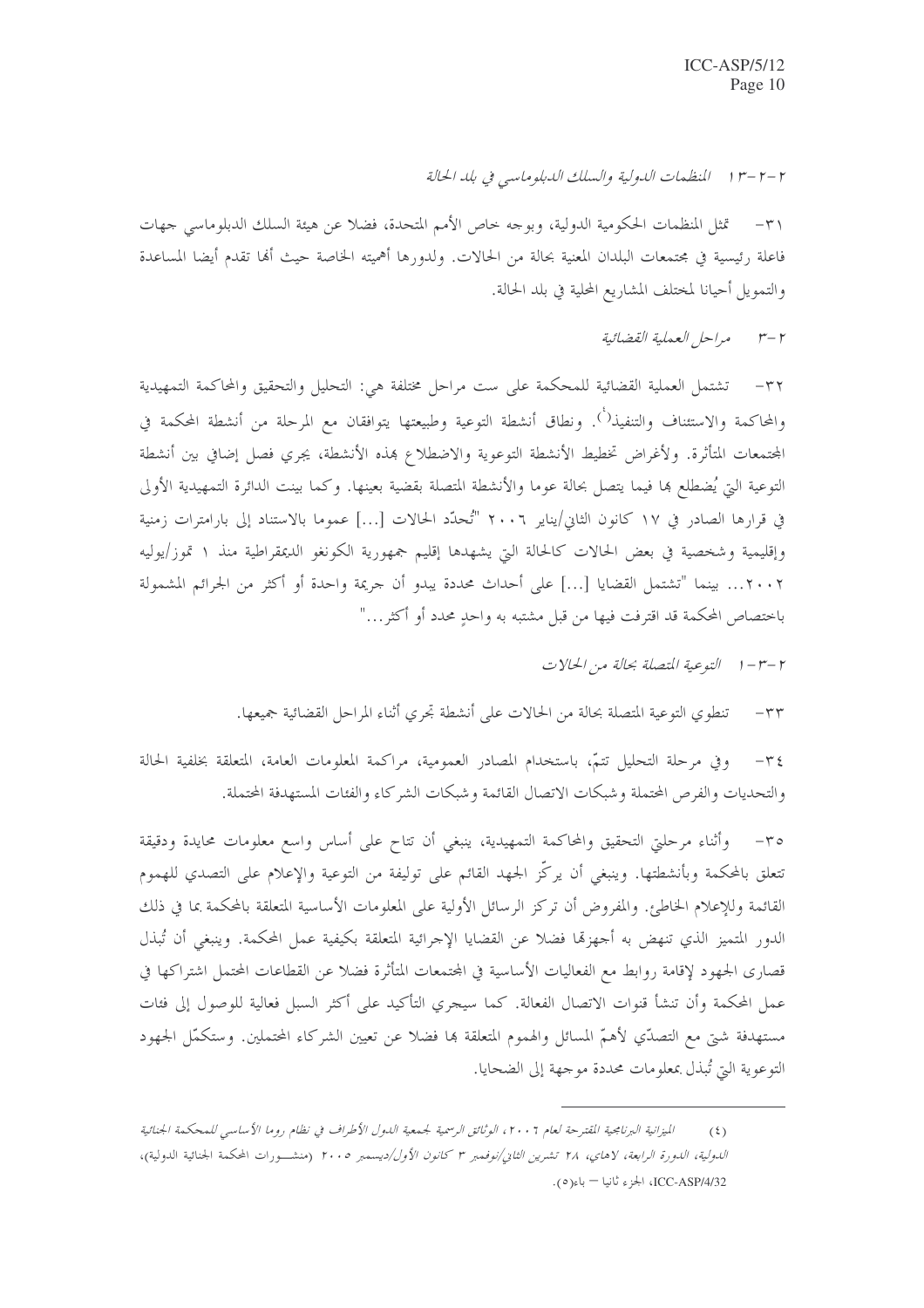وستتواصل هذه الأنشطة بالإضافة إلى الأنشطة المضطلع بما فيما يتصل بقضية بعينها من القضايا.  $-\tau$ 

٢-٣-٢ التوعية المتصلة بقضية بعينها

تنطلق أنشطة التوعية المتصلة بقضية من القضايا بإصدار أمر (أوامر) القبض.  $-\tau v$ 

ويُتوحى فيج اتصال أكثر تركيزا إثر صدور أوامر القبض والاعتقالات اللاحقة. سوف تنطوي هذه  $-\tau \wedge$ العملية على وضع برامج إذاعية مواضيعية ومحاضرات عامة أو حلقات دراسية بشأن نطاق وحدود ولاية المحكمة الجنائية الدولية وغيرها من المسائل ذات العلاقة بالموضوع.

وتتيح أول عملية ظهور الفرصة للاضطلاع بأنشطة توعوية محددة تشمل على سبيل الذكر لا الحصر  $-\tau$ 9 الندوات الصحفية بالمقر والاحتماع بالصحفيين المحليين في بلد الحالة ومقابلات تجريها وسائط الإعلام الدولية والمحلية مع المسؤولين في المحكمة لتوضيح الإجراءات القضائية والخطوات الواجبة الإتباع وتنظيم أنشطة محلية تركز على توضيح الخطوات الإجرائية.

· ٤- وتشكل حلسة الاستماع لاعتماد التهم لحظة مهمة من لحظات هذه المرحلة القضائية وهي تتطلب وضع وتنفيذ حملة إعلامية محددة. ويمكن للرسائل الرئيسية التي تحوم حول هذه المرحلة أن تؤكّد على أن تتاح أثناء اعتماد التهم الفرصة لجميع الأطراف المعنية بالإحراءات (أي مكتب المدعى العام والدفاع والضحايا) الفرصة لإبداء وجهات نظرهم.

٤١ – وفور الشروع في المحاكمة، تتواصل الأنشطة التي بدأت أثناء مرحلة التحقيق والمرحلة التمهيدية ولكن تركيز جهود التوعية ستنصبُّ على كفالة علنية المحاكمات وإتاحة السبيل للجمهور عامة وللمجتمعات المتأثرة خاصة للوصول إلى الإجراءات القضائية.

وسوف تنطوي هذه العملية على بثَّ الإجراءات من حلال موقع المحكمة على شبكة الانترنيت العالمية  $-\xi$   $\zeta$ وعند الضرورة إقامة روابط فيديوية واستخدام الوسائل الساتلية. كما ستعدّ ملخَّصات للمحاكمات وتوزع على الشركاء وعلى الجمهور عن طريق موقع المحكمة على الشبكة العالمية وعن طريق الأقراص المضغوطة للقراءة فقط والمواد المكتوبة ووسائط الإعلام المحلية وجماعات المحتمع المدن المحلية.

٤٣ - وأثناء مرحلة المحاكمة، ستبذل جهود إضافية غرضها تزويد الضحايا بمعلومات تتعلق ببذل التعويضات حيث إن هذه المسألة قد تُثار أمام المحكمة.

٤٤ – وأثناء مرحلتي الاستئناف والتنفيذ، ستركز أنشطة التوعية عموما على الدعاية للأحكام الصادرة والقرارات المتعلقة ببذل التعويضات وإتاحة المعلومات فيما يتعلق بالأحكام والاحتجاز المقبل بشكل يكون مفهوما للمجتمعات المعنية بالأمر . وعلى غرار ما تم أثناء مرحلة المحاكمة ستبذل جهود إضافية الغرض منها تزويد الضحايا بمعلومات تتعلق بالتعويضات.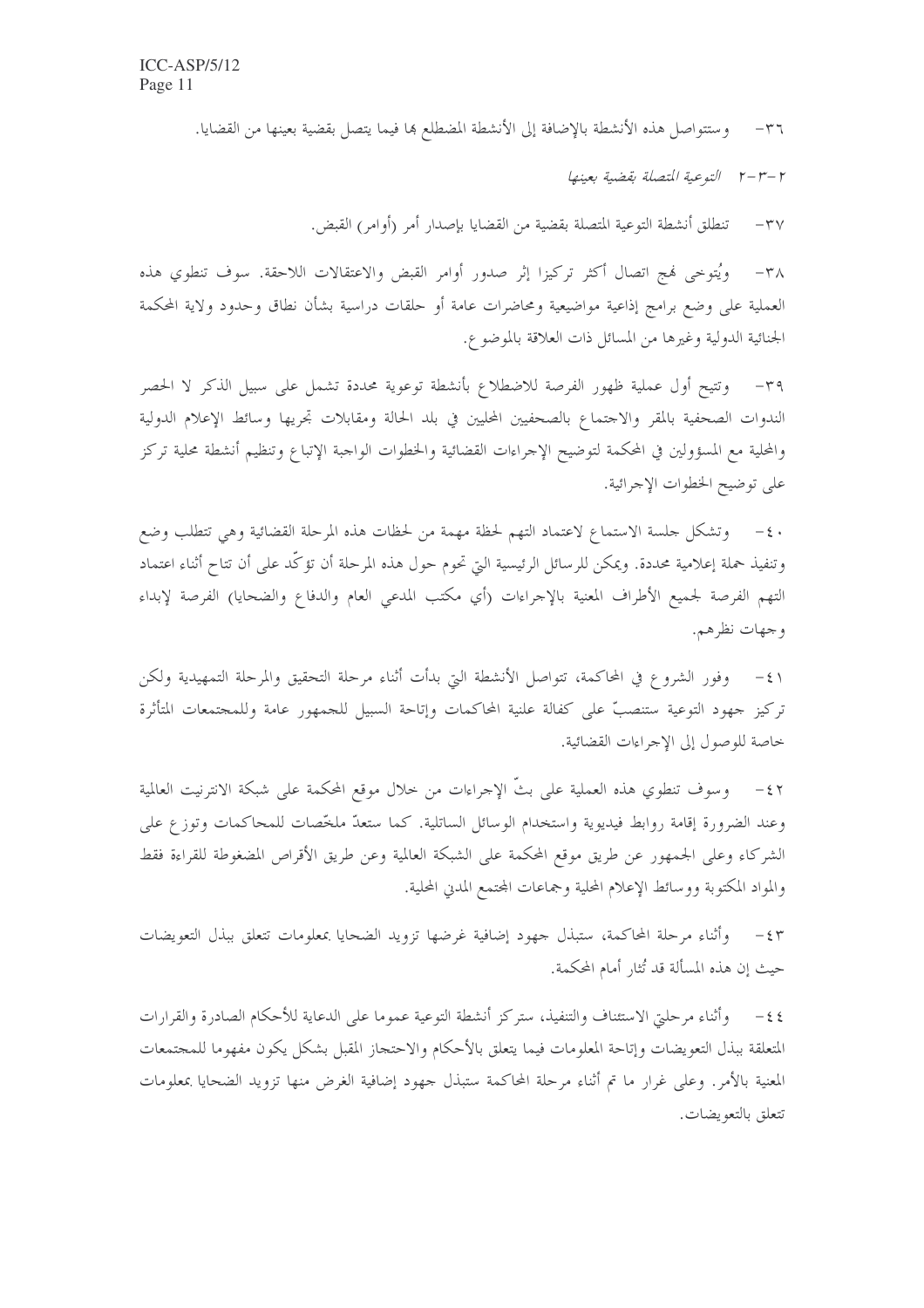البر سائل  $\xi - \zeta$ 

ينبغي للمحكمة أن تسعى، في اضطلاعها بأنشطة التوعية، لاستخدام رسائل واضحة ومتساوقة يوضع  $-\xi$   $\circ$ محتواها وفقا لمتطلبات شتى الفئات المستهدفة. وقد وُضعت المبادئ التوجيهية التالية لمساعدة المحكمة على تحرير الرسائل في نطاق ما تضطلع به من أنشطة التوعية.

> المبادئ التوجيهية العامة المتصلة بمواضع وأغراض الرسائل:  $-\xi$

- تحرَّر الرسائل بغرض تحقيق أقصى قدرٍ من الفهم والدعم لدورٍ المحكمة، وللتعامل مع التوقعات ولتحتل المحكمة مكانتها كجزء من نظام العدالة الدولي الأشمل؛
- وينبغي أن تكون مواضيع الرسائل ذات علاقة بخصائص المحكمة وبالسياق الذي تعمل فيه فتبرز على سبيل المثال دورها القضائي وعدالة وكفاءة ونزاهة إجراءاقما وحقيقة وعى المحكمة بالسياق الذي تنشط فيه وتحاوها مع الضحايا؛
- وينبغي أن تحرر الرسائل على النحو الذي يفي بمتطلبات الفئات المستهدفة المحددة، مع مراعاة تنو ع هذه الفئات واحتياحاقما الإعلامية المحددة فضلا عن معتقداقما ومواقفها وآرائها وسياقها الحضاري؛
- وعلى حين أن تركيز ومستوى التفصيل يختلفان باحتلاف الفئة المستهدفة إلا أن الرسائل يجب أن تكون متسقة؛
- ينبغي أن تتناول الرسائل عموم الفئات المستهدفة. ولحقيقة كهذه أهميتها الخاصة حين تكون هذه الرسائل موجهة بوصفها جزءا من عملية تواصل.
- يجب أن يكون استعمال الرسائل متجاوبا مع متطلبات الحالات المحددة والظروف غير المتوقعة واتجاهات الرأى اللاحقة؛
- وفور تحديد الرسائل الرئيسية يتم باستمرار تكرارها عبر مختلف المراحل القضائية للمساعدة على تعزيز الأفكار الأساسية وتنمية الوعي بدور المحكمة؛
- وتُستعرض الرسائل بصورة دورية ويُعاد صياغتها كجزء من عملية التواصل الجارية مع الفئات المستهدفة ومع الشركاء على أرض الواقع وكنتيجة للمعلومات المرتدة الواردة من هذه الفئات.
	- المبادئ التوجيهية المتصلة بالجوانب الشكلية:  $-5V$
- ينبغي أن تكون الرسائل دقيقة ولكنها بسيطة ليكون لها مغزى بالنسبة للفئات المستهدفة غير المتخصصة؛
- بما أن المحكمة تعني في معظم الأحيان بالمفاهيم الإجرائية والقانونية المعقدة ينبغي أن تصحب الرسائل، عند اللزوم، شروح للسياق؛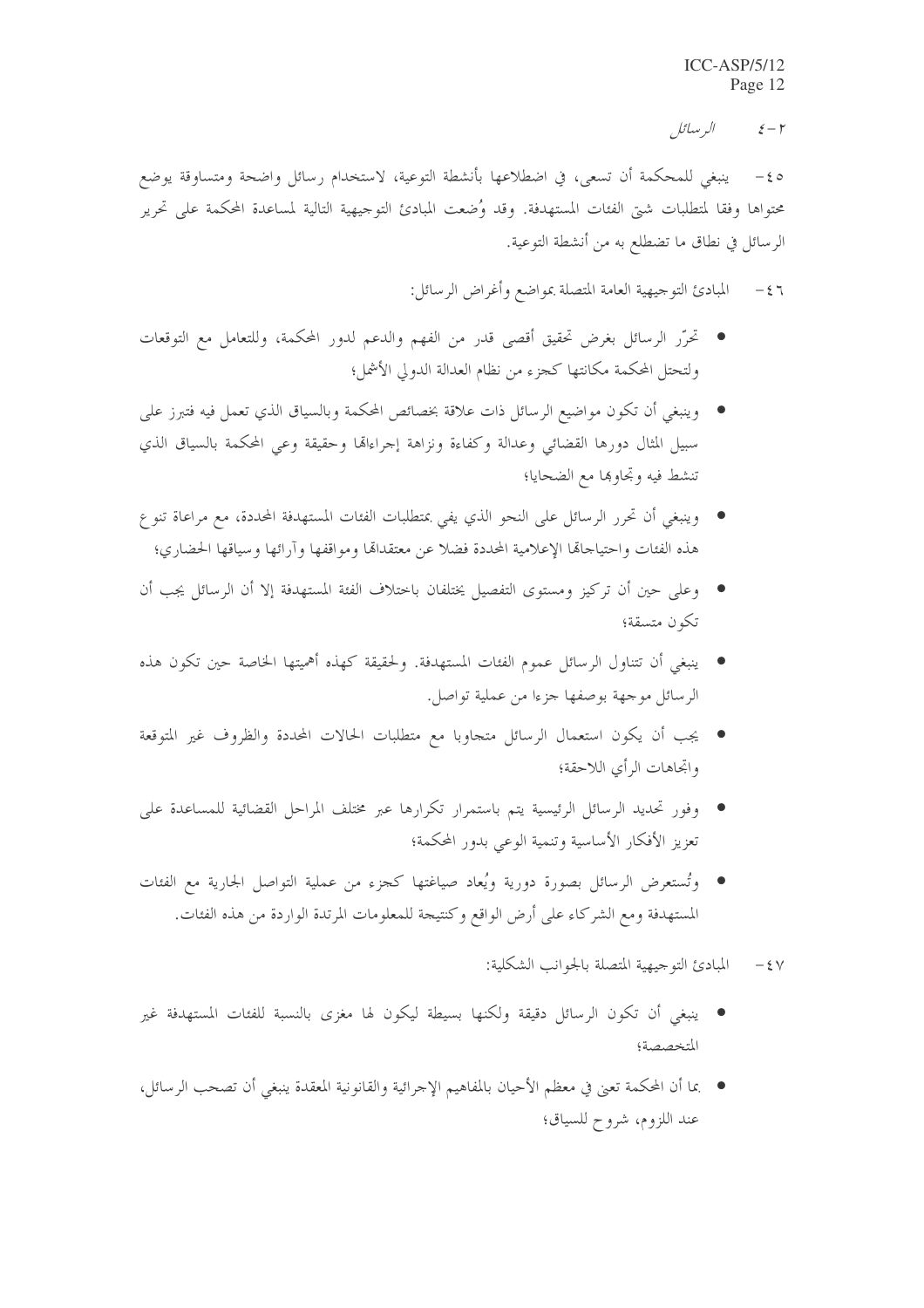● حيثما تكون الأدوار المنوطة بشتيّ الأجهزة تتطلب تنويعا للرسائل يكون من المفيد شرح الداعي لذلك التنويع وتوضيح الأدوار فتقل بذلك نواحي الغموض.

> أدوات الاتصال  $\circ$ - $\circ$

٤٨ – هناك بحموعة عريضة من أدوات وتقنيات الاتصال يمكن أن تُستخدم للوصول إلى شتى الفئات المستهدفة المدرجة أسفله، أحذا بعين الاعتبار سياق العمليات. وسوف تُستخدم أدوات الاتصال بشكل مرن للاستجابة لمستوى المعارف والتوعية السائد لدى الفئة المستهدفة في البيئات المعقدة والمتنوعة. والقائمة الواردة أدناه ليست جامعة بل هي تعطي فكرة عن أدوات وتقنيات الاتصال المحددة الممكن أن تستخدمها المحكمة في التعريف بطبيعة عملها من ناحية والتصدي للاحتياجات المحددة من المعلومات من ناحية أخرى.

٢ -٥-١ أدوات الاتصال بالجيمهور المناحة

٤٩ – تشمل أكثر الأدوات فعالية للوصول إلى أكبر شريحة مستهدفة – على سبيل الذكر – البرامج الإذاعية والعروض والبرامج الوثائقية التلفزيونية والكتيبات والملصقات؛ والعروض المسرحية، وإمكانية استخدام الانترنيت للوصول إلى موقع المحكمة على الشبكة. ثم إن برنامج التدريب الداخلي وبرنامج المهنيين الزائرين اللذين تنظمهما المحكمة يمكنان هذه الأحيرة من الإتيان بالأشخاص من البلدان التي تعمل فيها ومن غيرها من الدول الأطراف وغير الأطراف من أجل العمل بالمحكمة. وبعد عودة المشاركين إلى بلدافمم الأصلية قد يشكل هؤلاء العائدون موارد قيّمة على أرض الواقع لنشر المعلومات المتعلقة بالمحكمة.

٢ –٥-٢ أدوات الاتصال بوسائط الإعلام الدولية والإقليمية والحلية

٥٠ – ستتوقف فموج الاتصال المحددة على نوع واسطة الاتصال (الإذاعة، التلفزيون، الصحافة المكتوبة، وما إلى ذلك) والفئة الرئيسية المستهدفة (فئة مستهدفة دولية، عامة السكان في المناطق المتأثرة، وما إلى ذلك) والمنطقة. والبيانات والملخصات الصحفية العادية والمقابلات التي تجري مع المتحدثين الرسميين والندوات الصحفية للمتحدثين باسم المحكمة أو لمسؤوليها، حسب الاقتضاء، والوحدات التدريبية المصممة على النحو الذي يفي باحتياحات وسائط الإعلام، والمبادرات الموجهة لوسائط الإعلام المحلية، والحلقات الدراسية، وحلقات العمل، والبرامج الوثائقية، وصحف الوقائع، جميعها تتضمن معلومات عامة بشأن المحكمة و/أو معلومات بشأن إجراءات المحكمة ذات الصلة بحالة بعينها وهي تشكل بعضا من وسائل الاتصال لاستهداف وسائط الإعلام بغرض مكافحة الإعلام الخاطئ بشأن المحكمة والوصول إلى أكبر شريحة ممكنة من الشرائح المستهدفة.

٥١ – يمكن أن تشمل أدوات الاتصال أيضا عقد حلقات دراسية وحلقات عمل بمشاركة المنظمات غير الحكومية وممثلي المحتمع المدين. ويمكن أن تتنوع الأهداف والمواضيع المحددة لحلقات العمل هذه لكنها تشمل جميع المعلومات الأساسية عن ولاية المحكمة وإجراءاقما القضائية. ويمكن أن تركز بعض الحلقات الدراسية على تشديد وتوضيح بعض المفاهيم القانونية، على حين أن غيرها يعدّ المشاركين لتدريب النظراء على المسائل المتصلة بالمحكمة.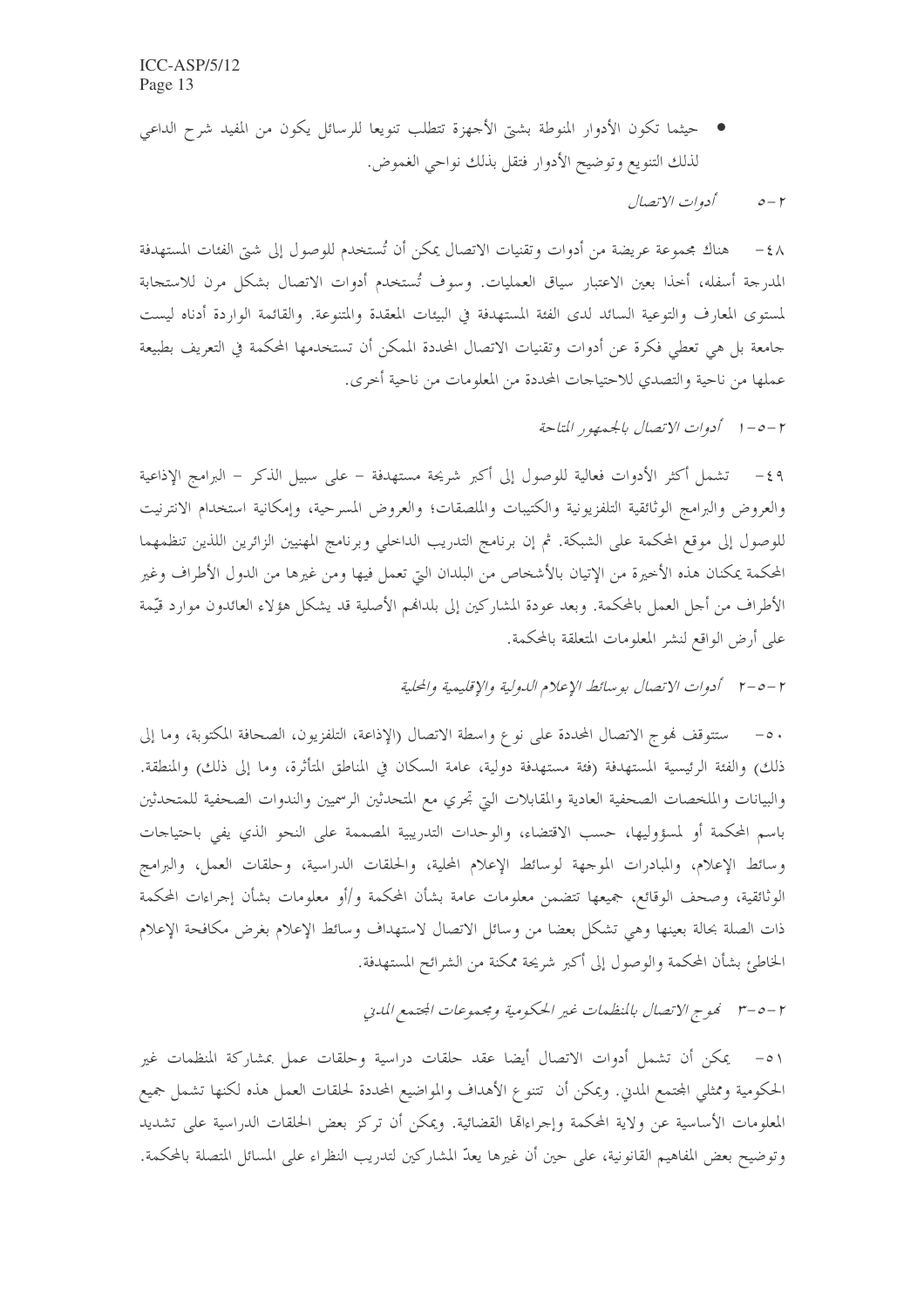ويقيم الموظفون المتمركزون في الميدان التابعون للمحكمة علاقات مع هذه المحموعات ويحافظون على هذه العلاقات. وتُعتبر الزيارات التي يُؤديها للمحكمة ممثلو المنظمات غير الحكومية المحلية بالإضافة إلى الحلقات الدراسية والموائد المستديرة التي تنظم على أرض الواقع أدوات مهمّة للحفاظ على الحوار المنتظم مع ممثلي المحتمع المدين. والتدريب ذو الصلة المتعلق ببناء القدرات وحلقات العمل بشأن تقاسم الخبرات من الأدوات المستخدمة في استهداف المنظمات غير الحكومية ومحموعات المحتمع المدين. كما تشكل الكراسات وغيرها من المنتجات الإعلامية ذات الصلة بالموضوع وسائل لنشر المعلومات عن المنظمات غير الحكومية ومجموعات المحتمع المدني. وتتسم عروض شرائط الفيديو المتعلقة بالإحراءات القضائية ذات الصلة بالبلد بأهمية حاصة حيث يتعذر على أهل ذلك البلد أن يحضروا شخصيا المحاكمات التي تحري. ومن خلال العرض الفيديوي يمكن اطلاع المحتمعات المتأثرة على الكيفية التي تدور ها بالفعل المحاكمات في مدينة لاهاي.

٢-٥-٤ أدوات الاتصال بالضحايا

٥٢ - إن الأدوات المستخدمة للاتصال بالضحايا قد تشمل ربط الصلة بين مجموعات الضحايا أو المنظمات العاملة مع الضحايا ومكاتب المحكمة الجنائية الدولية العاملة في المحالات ذات الصلة بالقضايا. وينبغي أن توضع المواد الإعلامية الموجهة إلى الضحايا بالتشاور مع ممثلي هؤلاء لضمان إمكانية حصول الضحايا عليها وهي قد تشمل الكتيبات والملصقات والرسوم الكاريكاتورية والبرامج الإذاعية والحلقات الدراسية المكرسة للمناقشة/التدريب. والمفروض أن تُجرَّب هذه المنتجات بالاستعانة بمجموعات الضحايا للتأكد من ألها تراعى الجانب الثقافي وتفي بالاحتياجات الإعلامية لهذه المحموعات. ويُفترض في الحلقات الدراسية وحلقات العمل المواضيعية التي تؤكَّد وتشرح حقوق الضحايا بموجب نظام روما الأساسي أن تكمَّل الاحتماعات الإعلامية العامة التي توفَّر معلومات أساسية حول دور المحكمة وولاياقما وإجراءاقما القضائية.

٥٣ – من أدوات الاتصال المحتملة ما يمكن أن يتمثل في دورات تدريبية تُكرَّس للمثلين المنتخبين وتوزيع المواد المكتوبة والاحتماعات الفردية التي تُعقد مع القائمين بعملية التوعية وممثلي المحكمة. ومما له أهمية خاصة اشتراك مسؤولي المحكمة من لاهاي، عند الإمكان، الذين يمكنهم عقد احتماعات مع ممثلي الحكومة المركزية والحكومة المحلية فيقومون بذلك بصورة مباشرة ببسط أنشطة المحكمة الجارية وتسهيل تبادل الآراء.

٤٥– من الأساليب الفعالة ما يتمثل في إجراء مناقشات وتدريب النظراء وتوزيع المنشورات التي تركَّز على توفير معلومات عامة حول المحكمة وأنشطتها وتجيب على ما يُثار من الأسئلة المعينة. وكما هو الشأن في جميع الأحوال، يجب أن يتم انتقاء الرسائل بدقة وأن تراعى هذه الرسائل الجانب الثقافي. والمفروض في دورات التدريب التي تُكرّس لهذه الفئة المستهدفة أن توفر معلومات عامة عن المحكمة وولايتها فضلا عن مناقشة جوانب الاتفاق والاختلاف بين العدالة الجنائية الدولية وأساليب إقامة العدل المحلية والتقليدية المتوحاة في تسوية النزاعات وينبغي أن توفر فرصة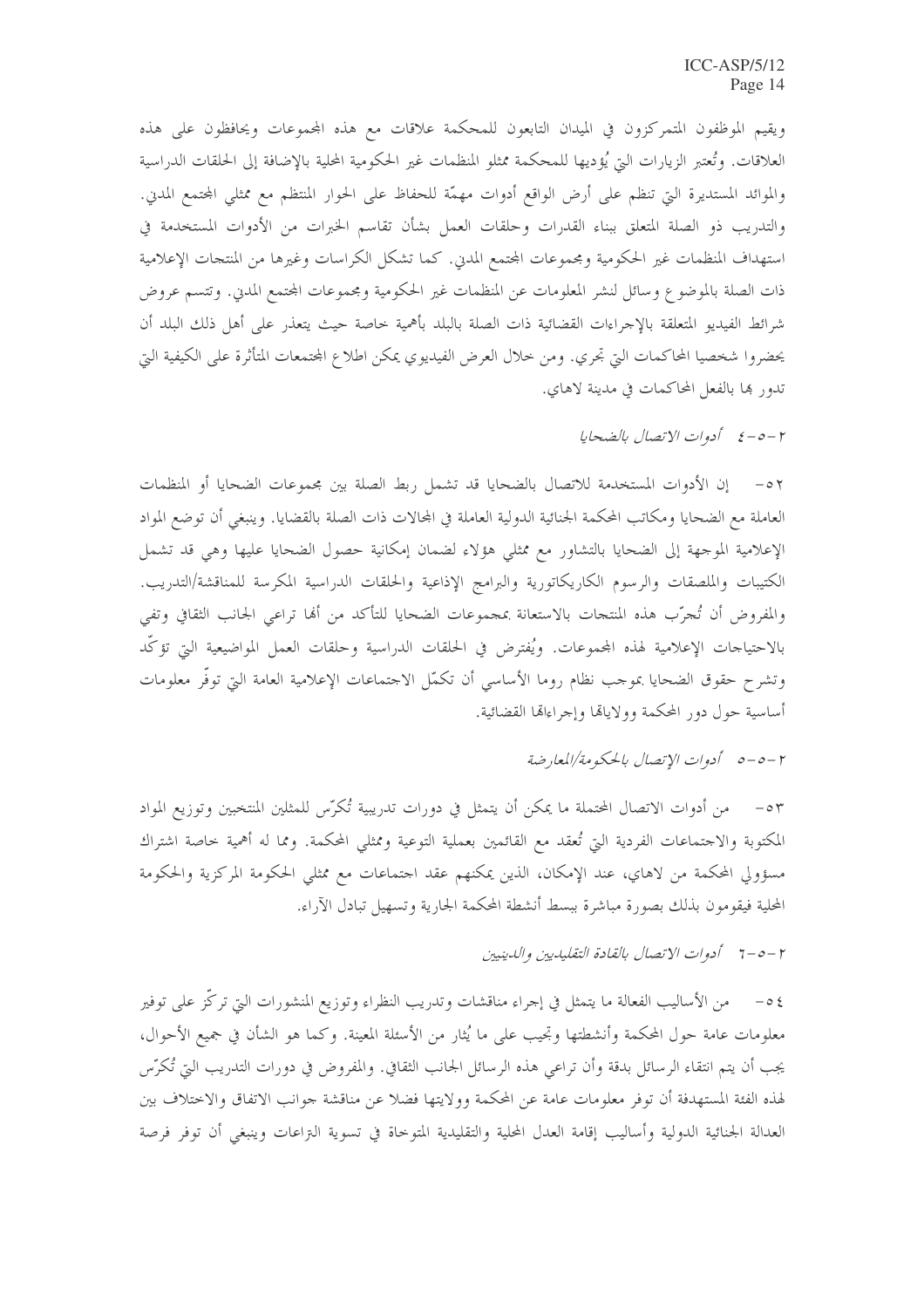سانحة لهذه الفئات لطرح المسائل والتعبير عن همومها. ومن شأن هذا النهج أن يساعد المحكمة على الاستفادة من الفهم لدورها ومن الخبرات المحلية.

٢ -٥-٧ أدوات الاتصال بالنسوة

٥٥- يمكن أن تشمل أساليب الاتصال نشر المعلومات عن طريق الجماعات الاقتصادية والاجتماعية والثقافية والسياسية القائمة والتي تركز على قضايا تخصُّ النسوة. وقد تشمل الأساليب المستخدمة عقد احتماعات مع نسوة ومجموعات نسائية وتنظيم حلقات عمل تدريبية وانتداب مربيات. وينبغي أن تشدد المنتجات الإعلامية على الأحكام ذات الصلة بالمرأة من نظام روما الأساسي بالإضافة إلى معلومات أساسية تتعلق بالمحكمة.

٢ –٥ –٨ \_ أدوات الاتصال بالأطفال والشيان

٥٦ – قد تشمل أدوات الاتصال إقامة شبكات تضمّ هيئات الطفولة والنوادي القائمة في المعاهد الثانوية والعليا والأحلاف العريضة القاعدة للمجموعات المعنية بالأطفال والشبان. ويمكن تنظيم حلقات عمل يشترك فيها أفراد هذه المجموعات من أجل بناء قدرهم على نشر المعلومات ذات الصلة بالمحكمة. وقد تشمل طرق الاتصال النشرات الإعلانية التي تراعى احتياجات الطفولة والمناقشات والامتحانات التنافسية القائمة على أسئلة قصيرة.

٥٧ – المفروض أن تتنوع أدوات الاتصال بحسب موقع وتنظيم الفئة، بما في ذلك على سبيل المثال ما إذا كانت الفئة مشتتة أو تقيم في مخيّم (أحذا بعين الاعتبار هيكل المخيم التنظيمي القائم). وقد تشمل الأدوات البرامج الإذاعية وتوزيع المواد المكتوبة/التوضيحية، وتنظيم اللقاءات الواسعة النطاق، والمناقشات الجماعية التي يديرها ميسّر وحلقات العمل المكرسة لتدريب النظراء. وينبغي توخي التعاون مع منظمات اللاحئين الدولية والهيئات العاملة مع المشردين داخليا.

٢ –٥ – ١٠ أساليب الاتصال التي تتصدى للفئات القانونية والأكاديمية

٥٨ – يمكن أن تشمل أدوات الاتصال في هذا المحال الرسائل الخطية المفصلة والاحتماعات التي يحضرها حبراء من المحكمة في مجالات معينة، والمحاضرات العامة المواضيعية، والحلقات الدراسية والموائد المستديرة والمناقشات. وتُعتبر العروض والمحاضرات التي يلقيها مسؤولو المحكمة في الجامعات وأمام هيئات الفكر والبحث والجمعيات الأكاديمية أدوات مهمة لتبليغ الرسالات وللاستجابة للاحتياجات الإعلامية المعينة للجماعات القانونية.

٢ –٥ – ١١ أدوات الاتصال بالأشخاص الذين شاركوا أو هم مشاركون حاليا في أعمال القتال

إن عملية الوصول إلى هذه الفئة المستهدفة قد تنطوي على استخدام وسائل اتصال من قبيل البرامج  $-\circ q$ الإذاعية المواضيعية، والحلقات الدراسية والجلسات الإعلامية التي تتيح الحوار المفتوح والمناقشات بشأن إجراءات المحكمة. ووضع برامج من نوع "تدريب المدربين" تكرّس لنخبة من الأفراد الذين يقومون بدور المربين النظراء يمثّل أداة اتصال فعالة أخرى لاستهداف هذه الفئات.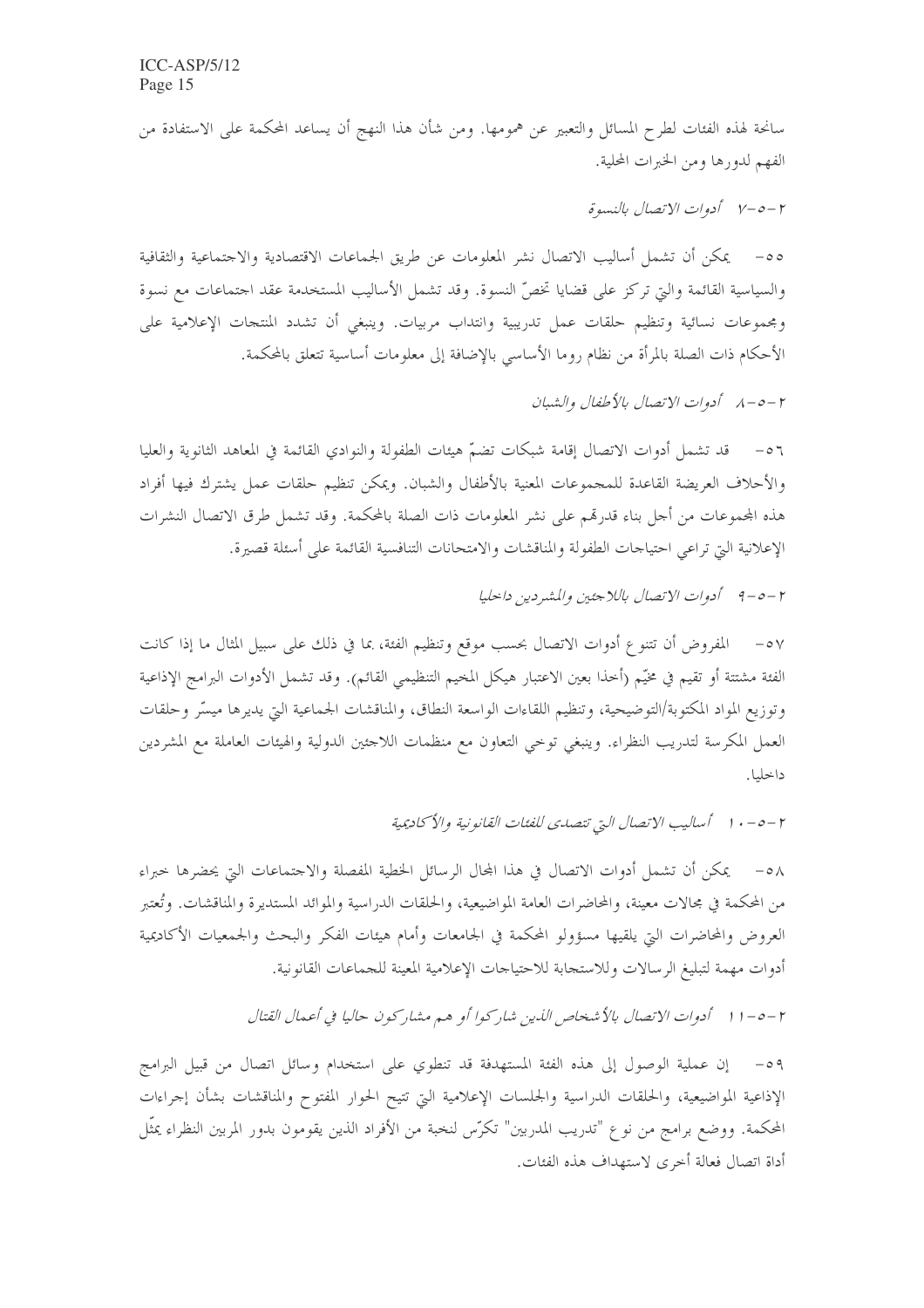٢ –٥ – ٢ ١ فموج الاتصال التي تستهدف محتمعات الشتات

٦٠– يمكن أن تشمل أدوات الاتصال الملائمة، بحسب موقع وظروف مجموعات الشتات، عقد اجتماعات ومناقشات مائدة مستديرة غير رسمية ونشر المواد المكتوبة والاتصالات القائمة على أساس استخدام شبكة الانتر نيت .

٢ –٥ –٣ ١ أدوات الاتصال بالمنظمات الدولية والسلك الدبلوماسي في بلد الحالة

إن الاجتماعات المنتظمة والموائد المستديرة والحلقات الدراسية التي تُعقد مع ممثلي المنظمات الحكومية  $\mathcal{L}$ الدولية والسلك الدبلوماسي عقرّ المحكمة وفي الموقع، عند الاقتضاء، هي من أدوات الاتصال الفعالة لاستهداف هذه الفئات. والزيارات الموقعية التي يقوم بما مسؤولو المحكمة يمكن أن تساعد هي الأخرى على اطلاع هؤلاء الأشخاص على عمل المحكمة وأنشطتها. ويمكن توزيع المواد الإعلامية عن طريق قنوات الاتصال القائمة لهذه الفئات المستهدفة.

- التقييم  $7 - r$
- يمكن أن يُقيِّم النجاح في تحقيق أهداف برنامج التوعية الذي تتوخاه المحكمة بطريقتين اثنتين هما:  $-77$
- ١– قياس مدى النجاح في تنفيذ خطط العمل بالنسبة لكلِّ حالة. وسيقوم هذا النهج على إتمام كلِّ خطة عمل على النحو المتوقع وهو يوفر في أغلب الحالات مؤشرات كمية وُضعت بالفعل على مستوى خطة العمل (انظر المرفق ١).
- ٢– تحليل تأثير أنشطة التوعية بالإعتماد على استفتاءات الرأي والدراسات الاستقصائية وتقارير التقييم القصير الأجل والمتوسط الأحل والبيانات التي تجمعها أفرق التوعية التابعة للمحكمة في الميدان والمنظمات غير الحكومية.

التنفيسس  $\star$ 

٦٣– لتحقيق أقصى درجة من فعالية أنشطة التوعية سيتكفل برنامج التوعية بالتنسيق الداخلي وبالتركيز على إقامة شبكات من الشركاء والمحافظة على هذه الشبكات.

$$
-1 - 1
$$
التنسیق الیانحلي

يضطلع قسم الإعلام والوثائق التابع لقلم المحكمة بمسؤولية وضع وتنفيذ برنامج التوعية للمحكمة. وتنفيذ  $-72$ أنشطة التوعية يقتضى التنسيق والتشاور بين مختلف أقسام وشعب قلم المحكمة، بما في ذلك شعبة الضحايا والدفاع وغيرها من الأجهزة التابعة للمحكمة لضمان شمولية الرسائل وتماسكها وكفاءة استخدام الموارد.

٦٥− ومسؤولية التنسيق العام لأنشطة الاتصال الخارجية التي تضطلع بما المحكمة أي العلاقات الخارجية والإعلام والتوعية تقع على عاتق فريق الاتصال الخارجي. ويتألف فريق الاتصال الخارجي من ممثلين عن كل جهاز من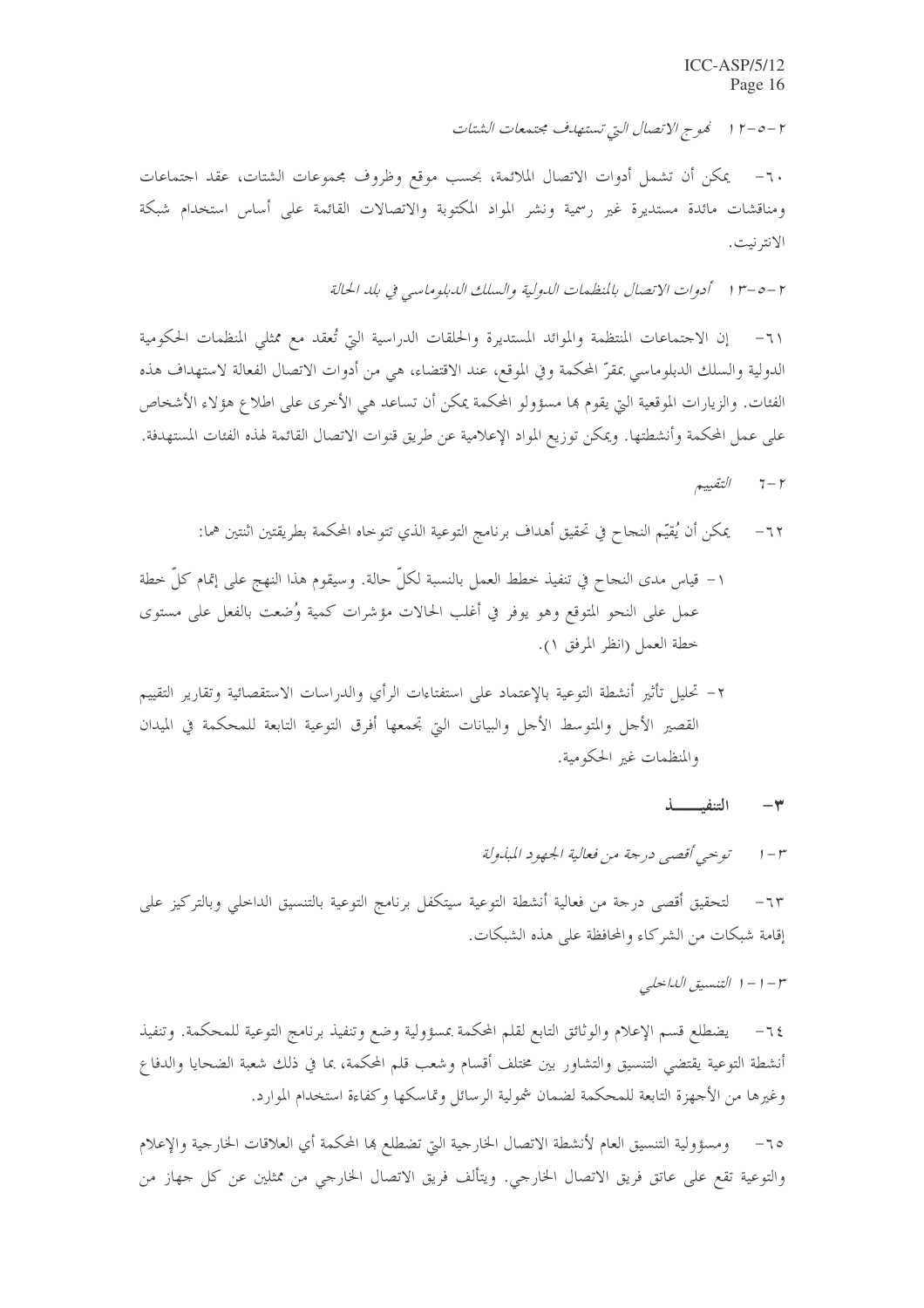أجهزة المحكمة ومن مسؤولين عن هذه الجوانب وترأس الفريق هيئة الرئاسة. ويضمن فريق الاتصال الخارجي الاتصال والتنسيق ما بين الأجهزة فيما يخصِّ مسائل التوعية.

٣ – ١ –٢ العمل مع الشركاء والوسطاء

٦٦– على الرغم من أن المسؤولية الأولية عن أداء أنشطة التوعية تبقى منوطة بالمحكمة، إلا أن برنامج التوعية سوف يعتمد على شركاء ووسطاء. وتنمية الشراكات أمر مهمّ للوصول إلى أعرض شريحة من السكان المحليين عن طريق الوسطاء الملائمين من المنظور الثقافي حاصة في المحالات التي يكون فيها موظفو المحكمة الجنائية الدولية عاجزين عن الاتصال بالجمهور بسبب الافتقار إلى الموارد وبسبب القيود اللوحستية أو غيرها أو بسبب الهموم الأمنية. كما أن تنمية الشراكات سوف تساعد على اللامركزية في نشر المعلومات وفي إذكاء وعي السكان عموما بالقضايا ذات الصلة بالمحكمة وذلك من خلال دعم إطلاق المبادرات المحلية/أو إنشاء الشبكات. وعند اختيار العمل مع الشركاء والوسطاء سيتم إيلاء الاعتبار الواحب لمعايير الانتقاء التي يضعها قلم المحكمة لتفادي المخاطر المحتملة بما فيها على سبيل المثال نشر معلومات رديئة النوعية أو غير ملائمة تصوَّر الشركاء والوسطاء على أفمم يتحدثون أو يتصرفون بالنيابة عن المحكمة.

وسوف تُبذل جهود متنوعة لتيسير وتشجيع العلاقات الفعالة مع الشركاء والوسطاء وضمان جودة  $-7V$ المعلومات وتحقيق أقصى قدر ممكن من المزايا التي تشمل:

- تنظيم جلسات الإحاطة الإعلامية واستخلاص المعلومات يحضرها الشركاء؛
- توفير نسخ مطبوعة ونسخ رقمية من الكتيبات المبسطة والنشرات الإعلانية وصحف الوقائع فضلا عن الأشرطة السمعية والمواد السمعية البصرية؛
	- توجيه تحديثات منتظمة تتناول أنشطة المحكمة والمحافظة على دفق منتظم للمعلومات؛
- تنظيم جلسات تدريبية دورية للمحافظة على دقة المعلومات المتعلقة بالمحكمة فضلا عن بناء القدرات في مجال تطوير عمليات الاتصال والمهارات في مجال إقامة الشبكات.

ويُعتر تنسيق الجهود التوعوية التي تُبذل بمعية الشركاء المحليين أمرا أساسيا داحل إطار إستراتيجية التوعية  $-7\lambda$ التي حددها المحكمة.

> المتطلبات من الموارد  $r-r$

تضطلع وحدة الإعلام بأنشطة التوعية في نطاق قسم الإعلام والوثائق التابع لقلم المحكمة. من ناحية  $-79$ أخرى، ولتحقيق الأهداف المقترحة وتنفيذ الخطة الإستراتيجية بكاملها ينبغي أن تنشأ في إطار قسم الإعلام والوثائق وحدة دائمة للتوعية.

٧٠– وسوف تتألف وحدة التوعية من موظفين دائمين عاملين بمقرّ المحكمة الجنائية الدولية ومن موظفين متمركزين في المكاتب الميدانية أين سيتم تنفيذ أنشطة التوعية الأساسية. هناك مكمّل صغير نسبيا من الموظفين بالمقرّ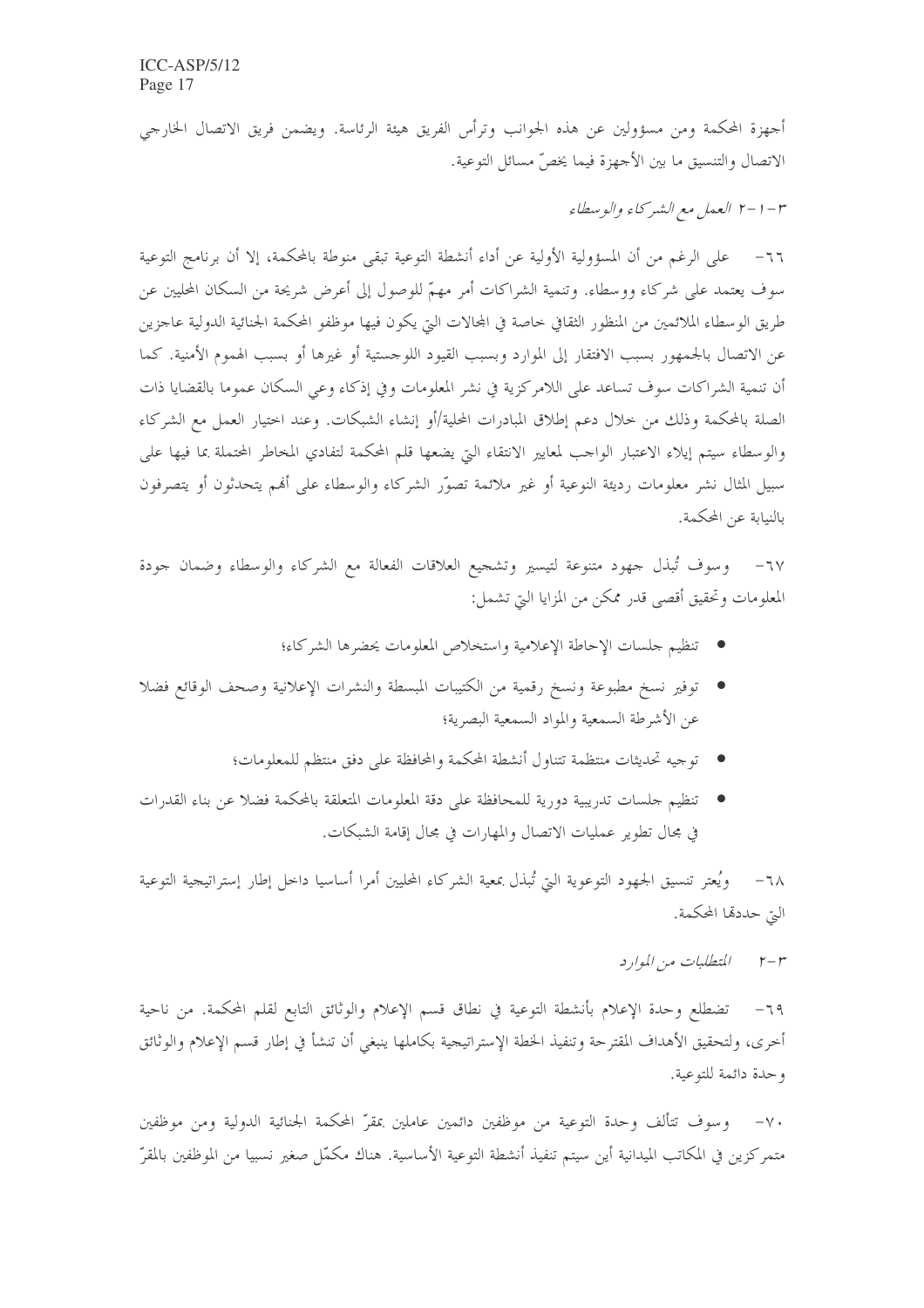الذين سيقومون بالإشراف على التنسيق بين الأحهزة والمكاتب فيما يتعلق بتخطيط الأنشطة وتنفيذها؛ ووضع الاستراتيجيات العامة والإشراف على تنفيذ برنامج التوعية. وكل حالة حديدة سوف تقتضى إنشاء مكتب ميداني جديد وانتداب موظفين ميدانيين. وسوف تقوم وحدة التوعية، في أدائها لعملها، بالعمل عن كثب مع وحدة الإعلام التابعة لقلم المحكمة.

وقد تتنوع المتطلبات من موارد الموظفين رهنا بالظروف المحددة وبمدى تشعب أنشطة التوعية. من ناحية  $-\vee$ أخرى تُقترح أدناه الموارد الأساسية اللازمة للمقرّ وللمكاتب الميدانية:

> المقسر  $(\mathfrak{h})$

سوف يتمّ تشكيل وحدة التوعية، بالمقرّ ، بالاستناد إلى هيكل ينطوي على الوظائف التالية:  $-\vee\Upsilon$ 

منسق شؤون التوعية: سيشرف على الأنشطة في الميدان. وسيقوم بالتعاون مع مختلف أجهزة وشعب  $-\vee\Upsilon$ المحكمة بوضع الخطوط الإستراتيجية لبرنامج التوعية. كما سيتصرّف المنسق بوصفه جهة اتصال تربط ما بين المكاتب الميدانية والمقرّ. كما سيكون مسؤولا عن إدارة ميزانية برنامج التوعية.

موظف لشؤون التوعية: سيمدّ الموظف لشؤون التوعية يد المساعدة إلى منسق شؤون التوعية في مجال  $-\vee \xi$ تنسيق جهود التوعية الداخلية وأنشطة الاتصال الميدانية ويضمن استمرارية تدفق المعلومات من المقر إلى المكاتب الميدانية. وسوف يعدّ إحاطات إعلامية أسبوعية/نصف شهرية تتناول الأنشطة التوعوية التي تُناط بالموظفين الميدانيين وتُوجّه إلى الجمهور عموما.

موظف قانون/مساعد لشؤون التوعية: سوف يتابع الموظف القانون/المساعد لشؤون التوعية إجراءات  $-\vee$   $\circ$ المحاكمة وسيتولى تحرير ملخصات أسبوعية؛ ويقوم بتحديث الصحف الوقائعية المتعلقة بالقضية وكافة المعلومات المنشورة المتصلة بالقضية.

مساعد مالي وإداري: سيقوم المساعد المالي والإداري الميداني بتكوين ملفات وحدة التوعية وحفظ هذه  $-\vee$ الملفات، والمساعدة في إعداد ميزانية التوعية وإعداد الطلبات المتعلقة بالإمدادات الداخلية والمعدات اللازمة لأغراض التوعية وتنفيذ الإجراءات الإدارية لتدبير شؤون القسم.

#### المكاتب الميدانية  $(\hookleftarrow)$

لأغراض التوعية، يجب أن تكون المكاتب الميدانية مرئية للجمهور عموما ولفئات معينة وميسَّرا الوصول  $-\vee\vee$ إليها. وكما سبقت الإشارة إلى ذلك فإن تدبير أنشطة التوعية متوقف على كل حالة بعينها.

> وستُقام المكاتب الميدانية على أساس الهيكل الوظيفي التالي:  $-\sqrt{\Lambda}$

منسق ميداني لشؤون التوعية ووسائط الإعلام: سيقوم المنسِّق الميداني لشؤون التوعية ووسائط الإعلام،  $-\vee$  9 تحت الإشراف المباشر لمنسق شؤون التوعية بالمقر، بتقييم توجه مبادرات التوعية وإسداء المشورة للمحكمة في هذا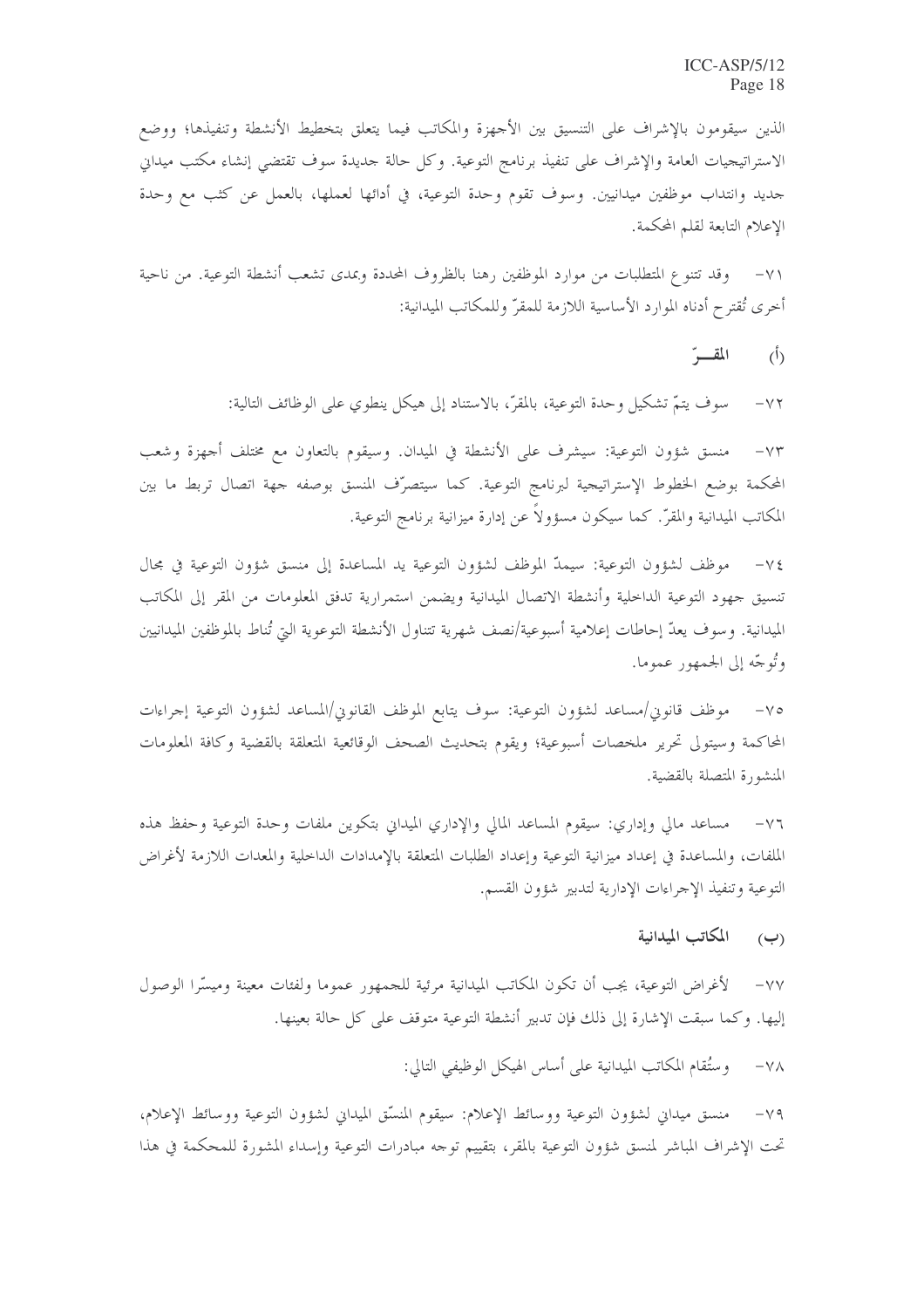الشأن وتقييم فعالية برنامج التوعية للمحكمة وسوف يكون مسؤولا عن تصميم وتنفيذ أنشطة التوعية في البلد. كما سيتولى المنسق الميداني وضع وتنفيذ الاستراتيجيات الخاصة بالصحافة المحلية ويسدي المشورة للمقرّ في هذا الشأن وسوف يتصرّف بوصفه المتحدث باسم المحكمة في الميدان.

٨٠ – موظف ميداني لشؤون التوعية ووسائط الإعلام: يتصرف الموظف الميداني لشؤون التوعية ووسائط الإعلام بوصفه نائبا للمنسق الميداني لشؤون التوعية ووسائط الإعلام وسوف يساعد هذا المنسق على أداء جميع المهام الموصوفة أعلاه.

٨١ – مساعد ميداني لشؤون التوعية: سيقوم المساعد الميداني لشؤون التوعية بتزويد المنسق الميداني بمعلومات أساسية عن فئات معينة ترغب في إقامة شراكات مع المكتب الميداني للمحكمة الجنائية الدولية ويساعد المنسّق على إعداد مشاريع المقترحات والتقارير كما يساعد المنسّق الميداني على إقامة وتعزيز الشراكات مع مجموعات المجتمع المدن.

مساعد ميداني لشؤون وسائط الإعلام: يتولى المساعد الميداني لشؤون وسائط الإعلام تزويد زوار المكتب  $-\wedge 7$ الميداني بمعلومات منتظمة ومحدّثة سوف تساعد في مجالات العلاقات التي تُقام مع الصحافة والجمهور ويُعدّ استعراضات صحفية يومية.

٨٣– مساعد ميداني للشؤون المالية والإدارية: سيتولى المساعد الميداني للشؤون المالية والإدارية إعداد وحفظ ملفات المكتب ويساعد على إعداد ميزانية التوعية الخاصة بالمكتب الميداني ويعدّ الطلبات المتعلقة بالإمدادات المحلية والمعدات اللازمة لأغراض التوعية وينفذ الإحراءات الإدارية بشأن تدبير شؤون القسم.

٨٤ – ستلزم كذلك موارد من غير الموظفين مثل التسهيلات الملائمة والمعدات المكتبية والموارد التشغيلية.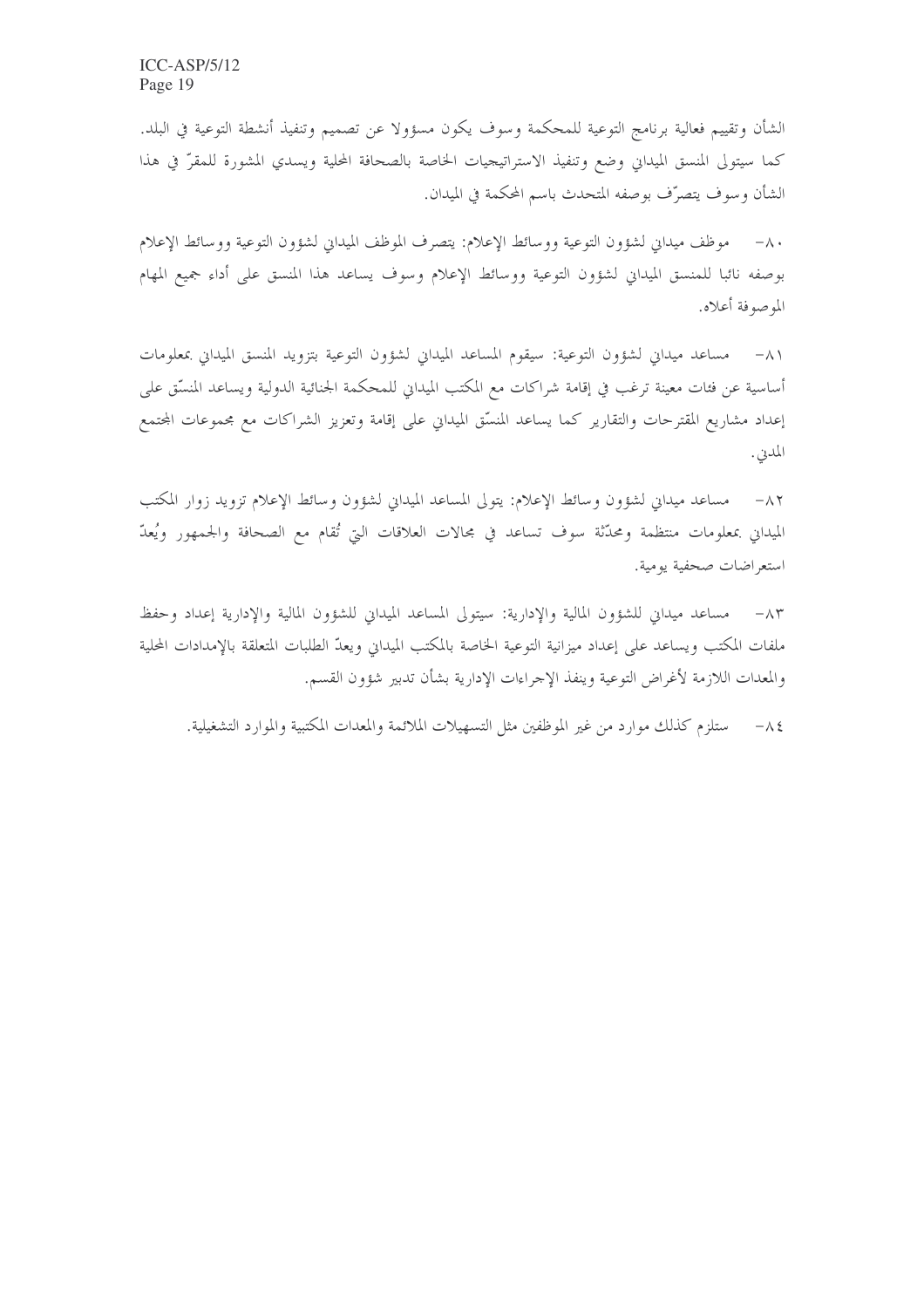الجزء الثاني: الاستراتيجيات المتصلة بالحالات

يصف الجزء الثاني من هذه الوثيقة، بالاستناد إلى الجزء الأول منها وإلى الحبرة المكتسبة حتى الآن في إدارة أنشطة التوعية في كل حالة من الحالات الثلاث قيد التحقيق، تنفيذ الخطة الإستراتيجية للتوعية الخاصة بالمحكمة في الأحل المتوسط في كل من جمهورية الكونغو الديمقراطية وأوغندا ودارفور، السودان.

وستنظم أنشطة التوعية وسيتم تنفيذها، إذا ما بدأ التحقيق في حالة رابعة، عن طريق إستراتيجية حديدة  $-\wedge$  7 متصلة بالحالات.

#### جمهورية الكونغو الديمقراطية  $-1$

في ٣ آذار/مارس ٢٠٠٤، أحالت جمهورية الكونغو الديمقراطية الحالة التي وقعت في أراضيها إلى المحكمة.  $-\wedge \vee$ وبعد دراسة الحالة ومقبوليتها ومصالح العدالة، فتح المدعى العام باب التحقيق في ٢١ حزيران/يونيه ٢٠٠٤. وبعد سنتين، في ١٧ آذار/مارس ٢٠٠٦، أَلقى القبض على توماس لوبانغا دييلو، الذي يدعى أنه مؤسس وزعيم اتحاد الوطنيين الكونغوليين، ونقل إلى المحكمة. ومن المتوقع أن تبدأ المحاكمة في قضية *المدع<sub>ى</sub> العام ضد توماس لوبانغا دييلو* فی عام ۲۰۰۷.

> العوامل المتصلة بالسياق  $1 - 1$

قامت المحكمة بأنشطة توعية في جمهورية الكونغو الديمقراطية منذ منتصف عام ٢٠٠٤. وأثَّرت العوامل  $-\lambda\lambda$ الهامة التالية على نوعية أنشطة التوعية التي تم الاضطلاع بما حتى الآن وتواترها:

ا**لسياق السياسي**: عمومًا، تمتعت المحكمة بتأييد السكان. وأعرب البعض مع ذلك عن قلقه  $\langle \hat{L} \rangle$ لاقتصار التحقيق الذي تقوم به المحكمة على الجرائم التي ارتكبت بعد ١ تموز/يوليه ٢٠٠٢. وأُعرب عن القلق أيضا في كيفو الشمالية وأوفيرا ولومومباشي لتركيز المحكمة على الجرائم التي يدعى ارتكاها في إيتوري. ويعتقد سكان كثيرون من المناطق المذكورة أن جرائم بنفس القدر من الجسامة قد ارتكبت أو جاري ارتكاها في تلك المناطق. وفي شهري حزيران/يونيه وتموز/يوليه ٢٠٠٦، تأثرت أنشطة التوعية التي تقوم بما المحكمة بالحملة الانتخابية للرئاسة. وركز شعب الكونغو اهتمامه على العملية الديمقراطية.

السياق الاجتماعي – الاقتصادي والثقافي: اللغة الرسمية في جمهورية الكونغو الديمقراطية هي  $(\hookrightarrow)$ الفرنسية، وتوجد بجانبها بعض اللغات المحلية. وأنسب لغتين محليتين لعمل المحكمة هما السواحيلي واللينغالا. وتفيد التقديرات بأن ٥٥ في المائة من السكان من الأميين. ولذلك فإن الإذاعة وغيرها من أشكال الاتصال التي يسهل الوصول إليها مثل العروض على الشاشات وأفلام الفيديو والملصقات والرسومات تتسم بأهمية حاصة في هذا السياق. وتشكل الشبكات الاجتماعية والاجتماعات الطائفية قنوات فعالة لنشر المعلومات. ومن بين الشبكات المحلية الرئيسية الأخرى الطوائف الدينية، والجمعيات النسائية، والسلطات المحلية.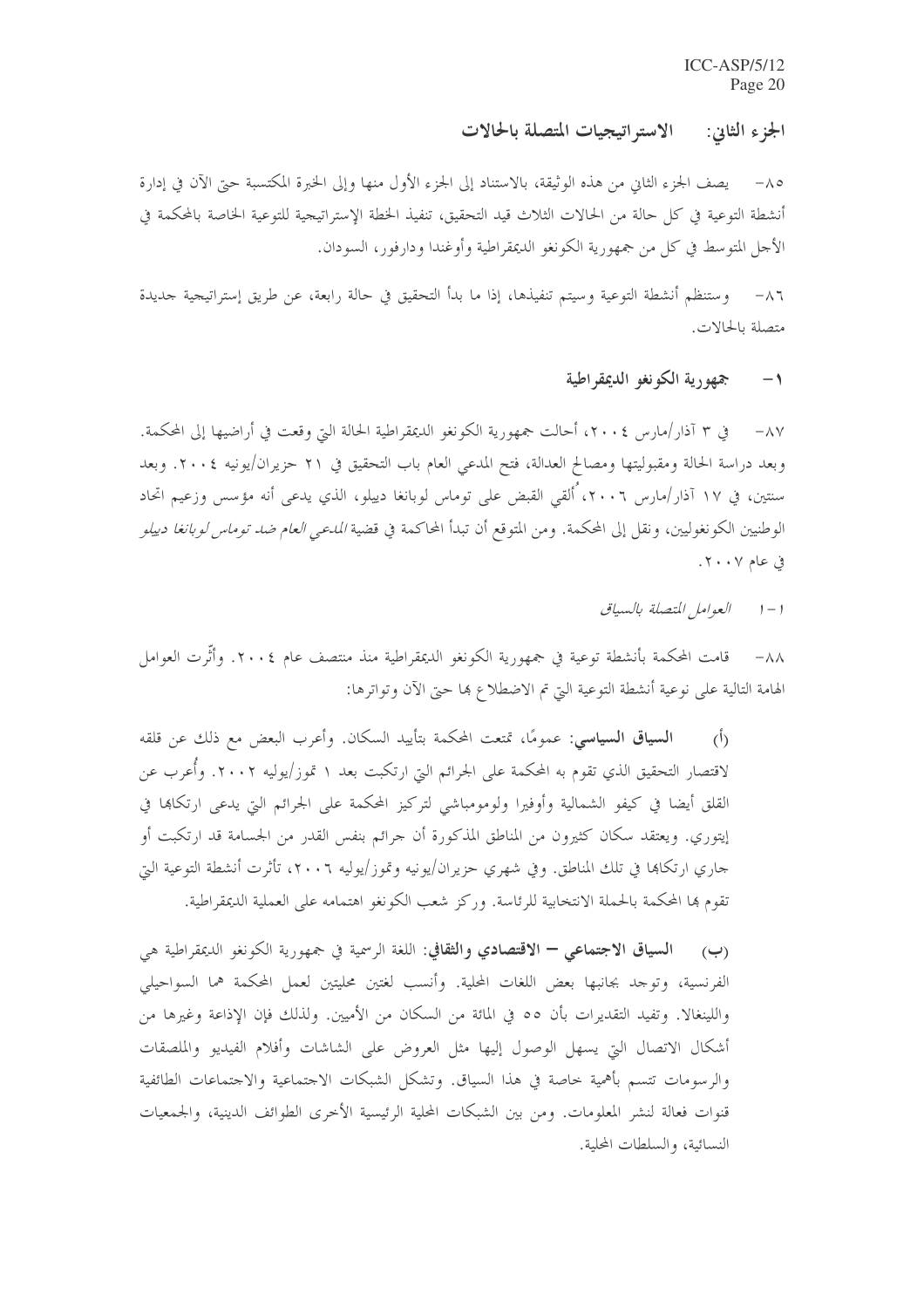الاعتبارات اللوجستية: تبلغ مساحة جمهورية الكونغو الديمقراطية ٣ ٢٣٤ ٠٠ كيلومترا  $(5)$ مربعا ولا تسمح بنيتها الأساسية دائما بالاتصال بصورة متيسرة وفعالة وموقوتة، لاسيما عن طريق الإنترنت أو السواتل أو الهاتف. ويعني هذا أنه يلزم كثيرا تقديم المعلومات شخصيا سواء عن طريق الموظفين التابعين لأجهزة التوعية بالمحكمة أو عن طريق الشركاء المحليين. وهذا هو أحد الأسباب التي تعتبر بموجبها الشراكة مع الفعاليات المحلية أساسية لتعزيز الجهود التي تبذلها المحكمة في مجال التوعية، لاسيما في المناطق الريفية.

**السياق القضائي**: يتوقع الكثير من عمل المحكمة ومن الآثار الناتجة عن تقديم الجرائم التي يدعى  $(3)$ ارتكاها في جمهورية الكونغو الديمقراطية والتي تدحل في نطاق اختصاصها للعدالة، وبوجه خاص من عملية تعويض الضحايا. وستتناول التوعية هذه التوقعات بتوضيح ولاية المحكمة وحدودها بدقة. وتواحه المحكمة أيضا تحديات في الوصول إلى عدد كبير من الضحايا في المناطق النائية وفي إبلاغهم بحقهم في المشاركة في إجراءات المحاكمة وتقديم طلبات للحصول على تعويض عن طريق استمارة الطلب الموحدة.

**الأمن**: ستنظم أنشطة التوعية بعناية مع مراعاة التهديدات الأمنية التي تثيرها الميليشيات النشيطة  $(\triangle)$ في بعض المناطق من جمهورية الكونغو الديمقراطية.

**وسائط الإعلام**: يفهم عدد محدود من الصحفيين بصورة جيدة الدور الذي تقوم به المحكمة أو  $\mathcal{L}(\mathfrak{g})$ يعرب عن اهتمامه بتغطية المسائل المتعلقة بالمحكمة. ولذلك فإن تطوير وسائط الإعلام من العناصر الحاسمة في خطة التوعية. وهناك عدة صحف يومية يمكن للمحكمة أن تصل من خلالها إلى السكان المثقفين بما في ذلك إلى المسؤولين عن رسم السياسات ورواد الفكر. وهناك أيضا محطات تليفزيون وأكثر من مائة محطة إذاعة خاصة متصلة بالجمهور. وتشمل قنوات الاتصال الهامة التي تستخدمها المحكمة راديو أوكابي، ومحطة إذاعة تدعمها الأمم المتحدة وتمولها منظمة سويسرية، ومؤسسة هيرونديل، وراديو قنال ريفيليشيون، وسنتر لوکول.

الشبكات المحلية التي يمكنها توفير الدعم لعمل المحكمة: يعتبر وجود هذه الشبكات فرصة  $(i)$ سانحة لتعزيز أنشطة التوعية بالموقع. وتشارك شبكات الأحهزة الشعبية، النشيطة في المسائل المتصلة بالمحكمة، في هذه العملية. وتجري الآن مناقشات بشأن آليات التنسيق وطرق التعاون اللازمة لاستكمال الأنشطة وتحنب الازدواج وبالتالي لتوسيع نطاق التأثير.

1-1 المحموعات المستهدفة

٨٩ – استهدفت أنشطة التوعية التي قامت هما المحكمة في جمهورية الكونغو الديمقراطية حتى الآن فئات مختلفة. وكان في مقدمة هذه الفئات سكان إيتوري والجزء الشرقي من البلد بوجه عام، فضلاً عن المجتمع القانوين والصحفيين، لما يقوم به الصحفيون من دور حاسم في تعزيز المعرفة بدور المحكمة بين الضحايا والجمهور ولكوفم موردا ممتازا للتغلب على الصعوبات الناشئة عن العوامل المتصلة بالسياق الموضحة أعلاه. واستهدفت التوعية التي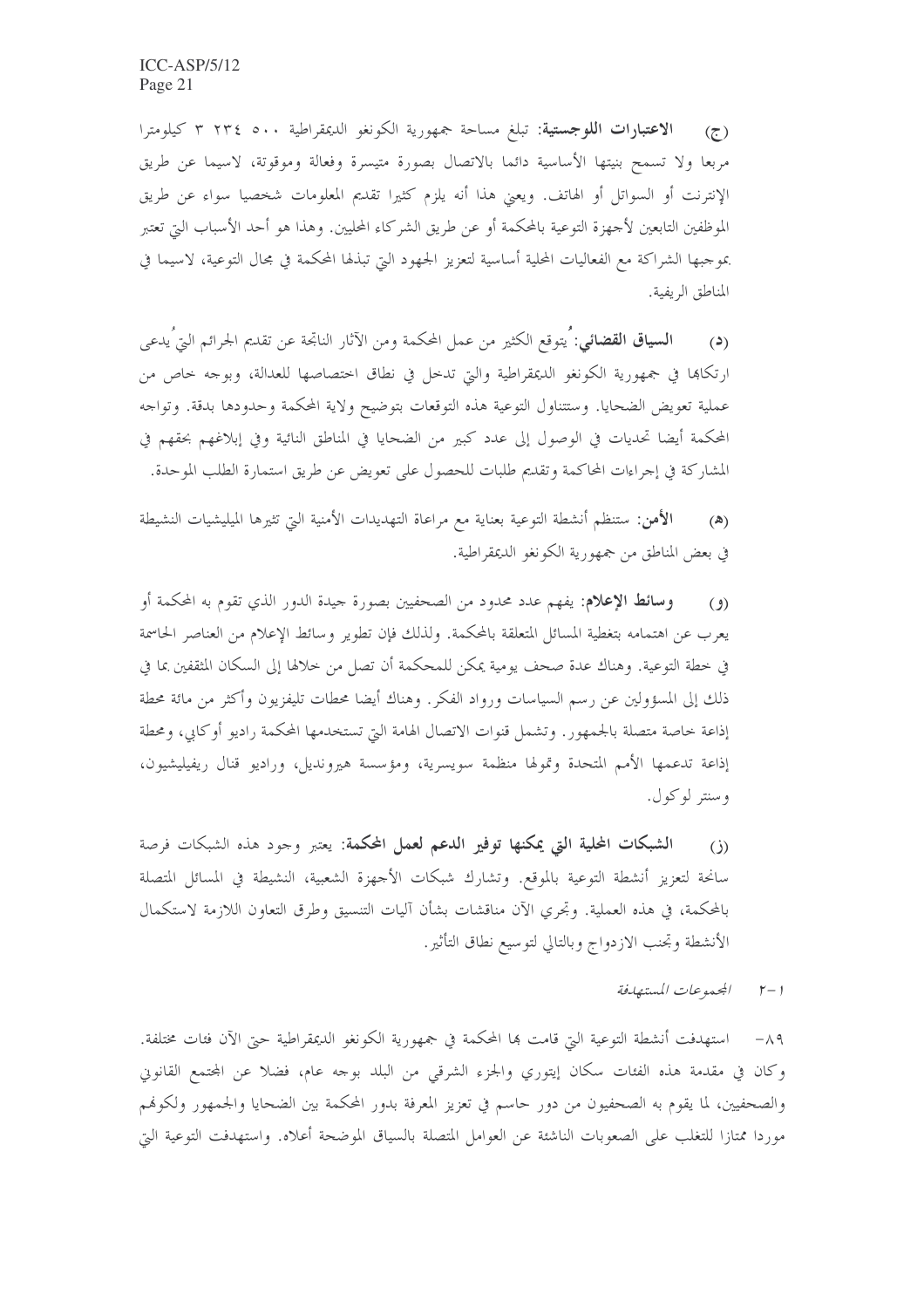تقوم ها المحكمة أيضا، من خلال أنشطة عديدة للتوعية، المنظمات غير الحكومية، والمحتمع المدي، والفئات المختلفة من الضحايا، والسلطات المحلية، والمؤسسات التعليمية، والمنظمات الدولية القائمة في المنطقة.

ومن المتوحى أن يواصل برنامج التوعية اهتمامه في الأحل المتوسط بالجمهور مع زيادة التأكيد على  $-9.$ الاستحابة للمعلومات التي تحتاج إليها محموعات الضحايا، والقيادات المحلية والدينية، والمنظمات غير الحكومية، والصحافة، والنساء، والأطفال، والمهنة القانونية.

- مراحل العملية القانونية  $r-1$
- النوعية المتصلة بالحالات  $\hat{O}$

٩١- بدأت أنشطة التوعية في جمهورية الكونغو الديمقراطية في تموز/يوليو ٢٠٠٤ باستهداف وسائط الإعلام في كينشاسا. وكان بناء الشبكات مع الشركاء المحليين ذوي الصلة الذين يمكن الاعتماد عليهم وتحليل التقييم السابق للاحتياجات من المعلومات هما أساس أنشطة التوعية التي جرت في هذه المرحلة. وتم الجمع بين الجهود المبذولة في مجال المعلومات العامة وتلك المبذولة في العلاقات الخارجية لتوفير الأوضاع الملائمة لتحقيقات مكتب المدعي العام الجارية، ومشاركة الضحايا وفعالية الدفاع، مع كفالة حماية مناسبة للضحايا والشهود. ونظمت المحكمة بعد ذلك حلقات عمل وحلقات دراسية في كينشاسا وفي عدة أماكن أخرى شرقى جمهورية الكونغو الديمقراطية (مثل بونيا وغوما) لنطاق واسع من الجمهور، بما في ذلك للسلطات القضائية والمحتمع القانوين والجامعات ومنظمات حقوق الإنسان والمحتمع المدن والمنظمات الإنسانية الدولية والمحلية والصحفيين. وبينما نظمت المحكمة بمفردها عدداً من اللقاءات في مجال التوعية، قامت الشراكات المحلية بدور أساسي في استكمال جهود المحكمة وتعزيزها (سمح مثلا العمل المشترك مع محطات الإذاعة المحلية بالاتصال بالمحتمعات في المناطق النائية). وقدم منسق التوعية بالموقع الذي تولى منصبه في آب/أغسطس ٢٠٠٥ الدعم لهذه اللقاءات.

- وسيتم تكثيف هذه الأنشطة وتعزيزها في جميع المراحل القضائية.  $-95$ 
	- التوعية المتصلة بالقضايا  $(\varphi)$

٩٣ – فتح الكشف عن أمر القبض الصادر ضد توماس لوبانغا دييلو من الدائرة التمهيدية الأولى وما أعقب ذلك من القبض عليه وتسليمه للمحكمة ومثوله أمامها لأول مرة مرحلة جديدة في أنشطة التوعية. وكانت المعلومات المبسطة عن أمر القبض، والمؤتمرات الصحفية في كل من كينشاسا والمحكمة، والجلسات الإعلامية التي عقدها موظفو المحكمة مع محطات الإذاعة والتلفزيون المحلية والوطنية والدولية من بين الأدوات التي استخدمت للوصول إلى السكان وتوضيح كل مرحلة من المراحل المذكورة لهم. واستخدمت محطات الإذاعة والتلفزيون أيضا كوسائل اتصال لنشر الوثائق الإعلامية الصادرة من المحكمة مثل الكتيب المعنون "فهم دور المحكمة الحنائية الدولية"، ولزيادة الإعلان عن القبض على توماس لوبانغا دييلو ومثوله الأوّلى أمام المحكمة. ووزعت علاوة على ذلك في الحلقات الدراسية واللقاءات الإعلامية وحلقات العمل التدريبية معلومات واضحة عن حق الضحايا في المشاركة والتعويض،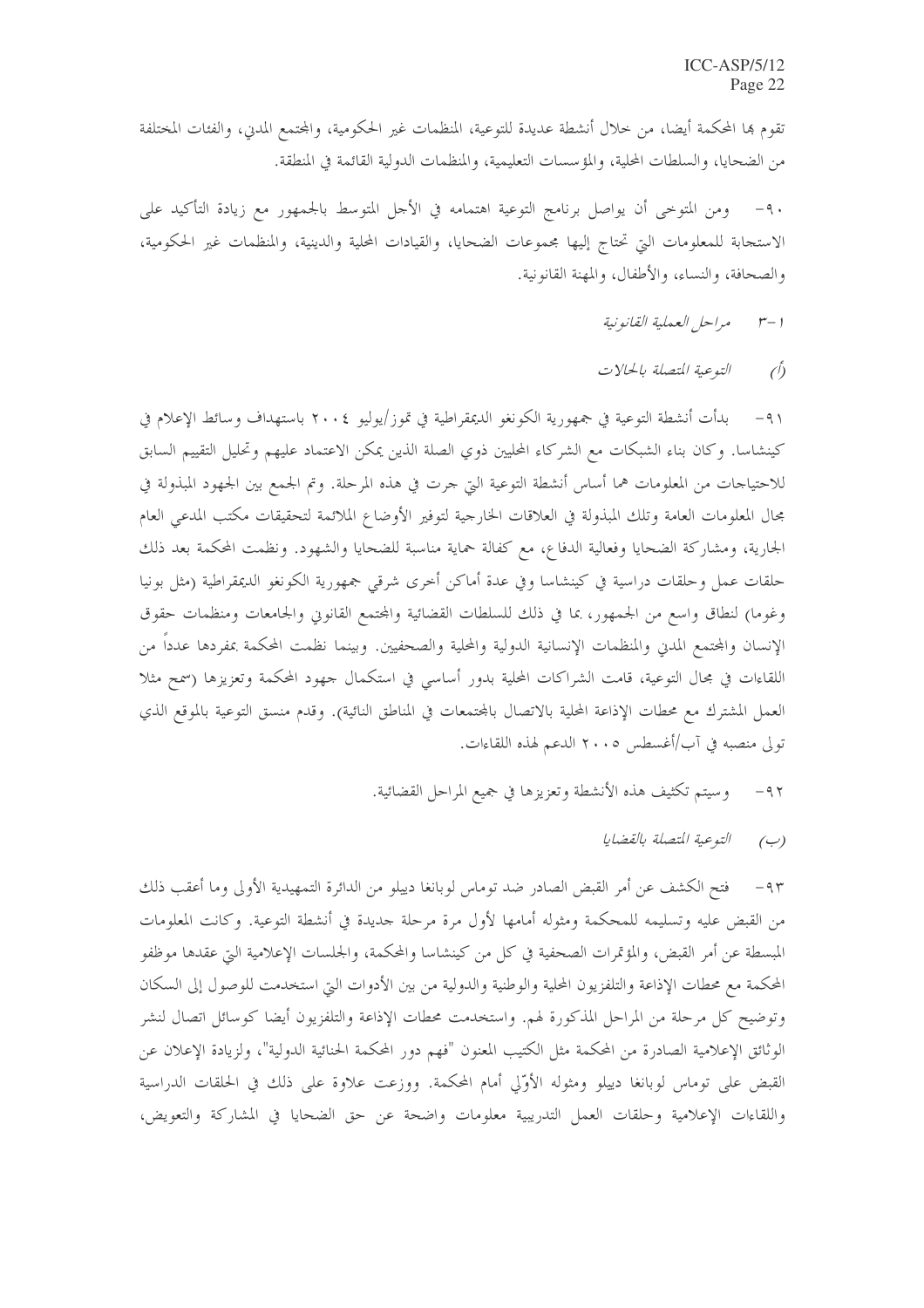واستمرت الجهود المبذولة للوصول إلى المجتمع القانوين الكونغولي من أجل ضمان الدفاع والتمثيل القانوين المناسب للضحايا.

٩٤– وبدأت أنشطة التوعية المتعلقة بجلسة الاستماع إلى التهم في قضية المدعى العام ضد توماس لوبانغا دييلو في آب/أغسطس. وُوزعت على نطاق واسع معلومات لتوضيح الإحراءات القضائية وعدالة ونزاهة المحكمة. وحرصت أنشطة التوعية على عرض آراء جميع المشاركين في الإحراءات (مكتب المدعى العام والدفاع والضحايا). وقبل الجلسة، واستعدادا لنقلها، اشترك موظفو المحكمة في برامج إذاعية وتلفزيونية الغاية منها توضيح دور المحكمة للفئات المستهدفة والجمهور بوجه أفضل. وامتدت جهود التوعية المتعلقة بمذه الجلسة إلى البلدان البِّ تقوم فيها المحكمة بالتحقيق حاليا والتي لا تزال فيها الإجراءات التي تقوم ها المحكمة في المرحلة التمهيدية.

> وسيتم الاضطلاع بأنشطة توعية مماثلة عند البدء في الإجراءات التمهيدية المتعلقة بمتهم آخر .  $-90$

> > المحاكعة  $\left(\overline{z}\right)$

من المتوقع أن تبدأ المحاكمة في عام ٢٠٠٧. ومن المقرر أن تسبق المحاكمة حملة إعلامية واسعة النطاق تبدأ  $-97$ في الربع الأخير من عام ٢٠٠٦ وتستغرق ستة أشهر، إذا ما سمحت الظروف الميدانية بذلك. وستحاول الحملة الوصول إلى جميع قطاعات السكان. وستكون الرسالة الرئيسية للحملة هي تقديم معلومات أساسية عن المحكمة وأنشطتها القضائية. وسيكون الهدف من الحملة هو توضيح المسائل القانونية الناشئة في مرحلة المحاكمة بعبارات بسيطة، مع أخذ احتياحات المحموعات المستهدفة المختلفة من المعلومات في الاعتبار.

٩٧– وأثناء المحاكمة، سيتم الاضطلاع بالأنشطة التالية: النقل المباشر للجلسات عن طريق موقع المحكمة على شبكة الويب، وإعداد موجزات خطية وصوتية وبصرية للمحاكمة بالتعاون جزئيا مع الشركاء، وجلسات إعلامية، ومشاركة ممثلي المحكمة في البرامج الإذاعية والتلفزيونية لتوضيح الجوانب القانونية الرئيسية.

٩٨– وبالاستناد إلى الخبرة المكتسبة من المحكمة الخاصة لسيراليون، ستقيم المحكمة الجنائية الدولية نظاما للرصد لتيسير الوصول إلى الموحزات السمعية والبصرية للمحاكمة بالاشتراك مع المنظمات غير الحكومية المحلية. وسيتضمن نظام الرصد مراقبين من محموعات مختارة من المحتمع المدني لمراجعة الموجزات بصورة منتظمة في أماكن محددة ستوفرها المحكمة (المكتب الميداني بقدر الإمكان). وسيتمكن الحاضرون من كتابة تقارير وتوزيعها على قيادات المحتمع المدني. وستستكمل هذه المبادرة بحلقات عمل مواضيعية.

و ستنظم في إيتوري، بالاشتراك مع المنظمات غير الحكومية المحلية، عروض لوقائع المحاكمة على شاشات  $-99$ في اجتماعات الهيئات المحلية. وستنظم أيضا عروض منتظمة لوقائع المحاكمة لمحموعات معينة مثل الضحايا، والنساء، والمحتمع القانويي، والطلبة.

١٠٠- بالاستناد إلى الخبرة المكتسبة من محكمة يوغوسلافيا السابقة، ستشجع المحكمة الشركاء على مساعدة الصحفيين الكونغوليين على متابعة إجراءات المحاكمة بلاهاي.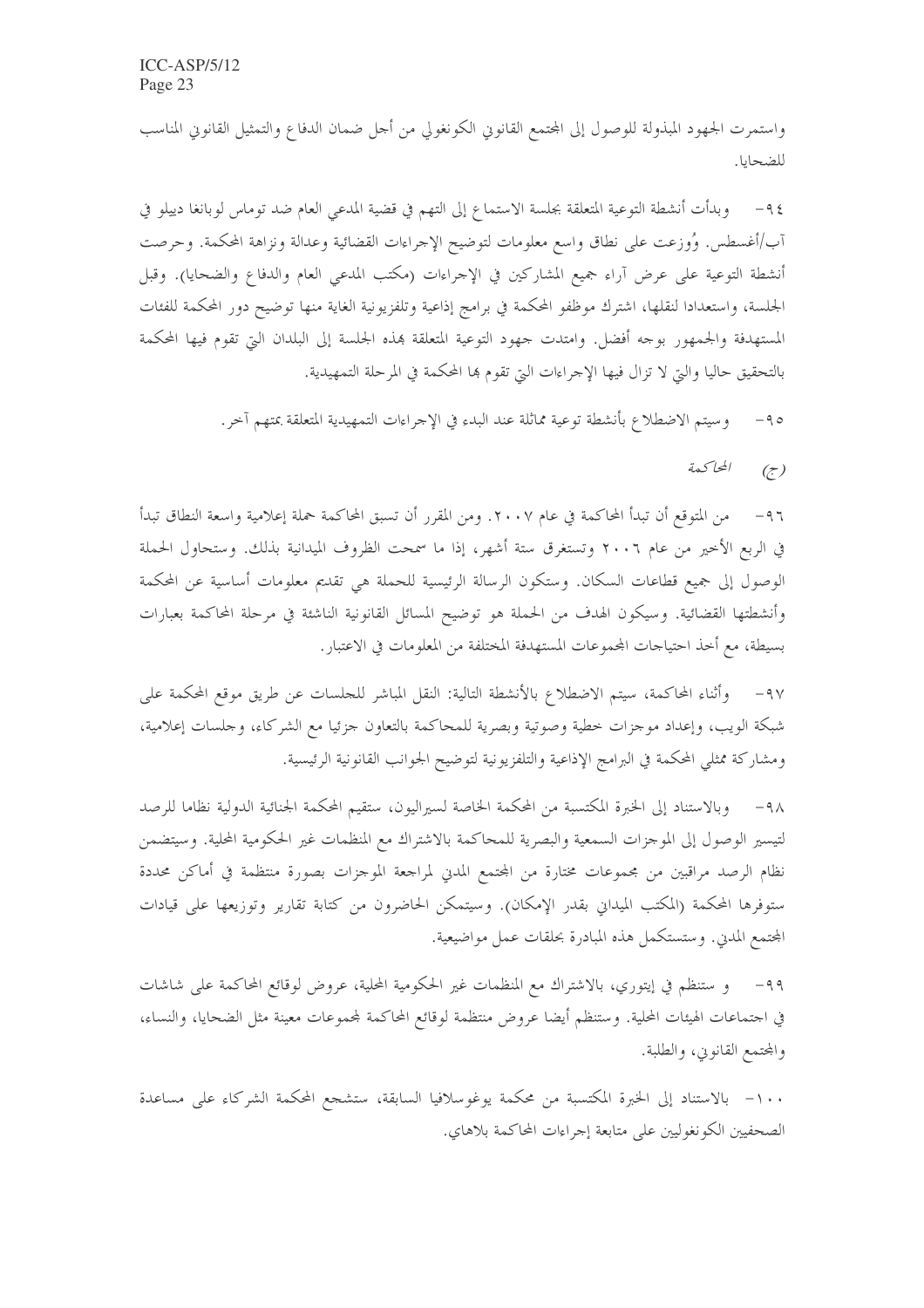١٠١- وستشمل المجموعات المستهدفة خلال هذه الفترة الجمهور، لاسيما في مقاطعة إيتوري. وفي نفس الوقت، سيتم الاضطلاع بجهود وبرامج حاصة للاتصال بالضحايا وموقوتة والمحلية والنساء والأطفال والمحتمع القانوين والطلبة في مقاطعة إيتوري والجزء الشرقي من البلد. وستعد مواد إعلامية مفصلة باللغة السواحيلية واللينغالا.

١٠٢- وستنشر المعلومات الرئيسية عن طريق مراكز التنسيق المحلية مثل رؤساء المحتمعات و الدينيين وممثلي الرابطات النسائية والمؤسسات التعليمية الذين يوجد البعض منهم فعلا في مقاطعة إيتوري والمناطق المحاورة لها. وستؤخذ اهتمامات وتوقعات السكان المقيمين في مدن أخرى أيضا مثل غوما (شمال كيفو) وأوفيرا (جنوب كيفو) ولومومباشي (كاتانغا) في الاعتبار، وستنقل المعلومات الرئيسية إلى هذه المدن عن طريق مراكز التنسيق في كل منطقة.

١٠٣ - وستستمر الشراكات التي أنشئت في مراحل التوعية السابقة مع الفعاليات المحلية. وعلاوة على ذلك، ستشجع المحكمة اللقاءات الإعلامية وحلقات العمل والحلقات الدراسية المفصلة التي تنظمها تلك الفعاليات.

١٠٤ - وستوضع في الأشهر الأخيرة للمحاكمة إستراتيجية تكميلية للتوعية.

٢ أوغندا

١٠٥ – في ٢٩ تموز/يوليه ٢٠٠٤، أعلن المدعى العام قراره بفتح باب التحقيق في الحالة المتعلقة بشمال أوغندا المحالة من حكومة أوغندا في كانون الأول/ديسمبر ٢٠٠٣. وفي تشرين أول/أكتوبر ٢٠٠٥، كشفت المحكمة عن أوامر بالقبض الصادرة ضد خمسة من زعماء حيش الرب للمقاومة لارتكاهم حرائم ضد الإنسانية وحرائم حرب. وتشمل أوامر القبض، التي صدرت قبل ذلك بصورة سرية في تموز/يوليه ٢٠٠٥، كلا من جوزيف كوني، وفينسينت أوتي، وأوكوت أودهيامبو، ودومينيك أونغوين، وراسكا لوكويا.

١٠٦- دخل النزاع، عندما بدأ المدعى العام التحقيق في شمال أوغندا في تموز/يوليه ٢٠٠٤، عامه الثامن عشر . وبلغ عدد المشردين نحو ٦ر١ مليون نسمة. وُبذلت محاولات مختلفة للسلام وكانت نتائجها قليلة. وأدى النزاع المستمر بين حكومة أوغندا وحيش الرب للمقاومة إلى آثار بالنسبة للمحكمة وكان من الواحب أن تؤخذ هذه الآثار في الاعتبار في إستراتيجية التوعية. وفيما يلي بعض العوامل المتصلة بالسياق:

ا**لسياق السياسي**: تأثرت إدارة أنشطة التوعية بعوامل سياسية مختلفة. ففي عام ٢٠٠٦، ركز  $\hat{(\mathfrak{h})}$ الأوغنديون اهتمامهم على الحملة الانتخابية للرئاسة ثم مؤخرا على محاولة جديدة للتوصل عن طريق التفاوض إلى تسوية مع حيش الرب للمقاومة. وكان من الواحب أن تراعى أنشطة التوعية مبادرات السلام الجارية. وعلى الرغم من تأييد الأوغنديين عموما للمحكمة ومبادئها، فقد أعربت بعض الطوائف المحلية عن قلقها فيما يتعلق بتوقيت عمليالها.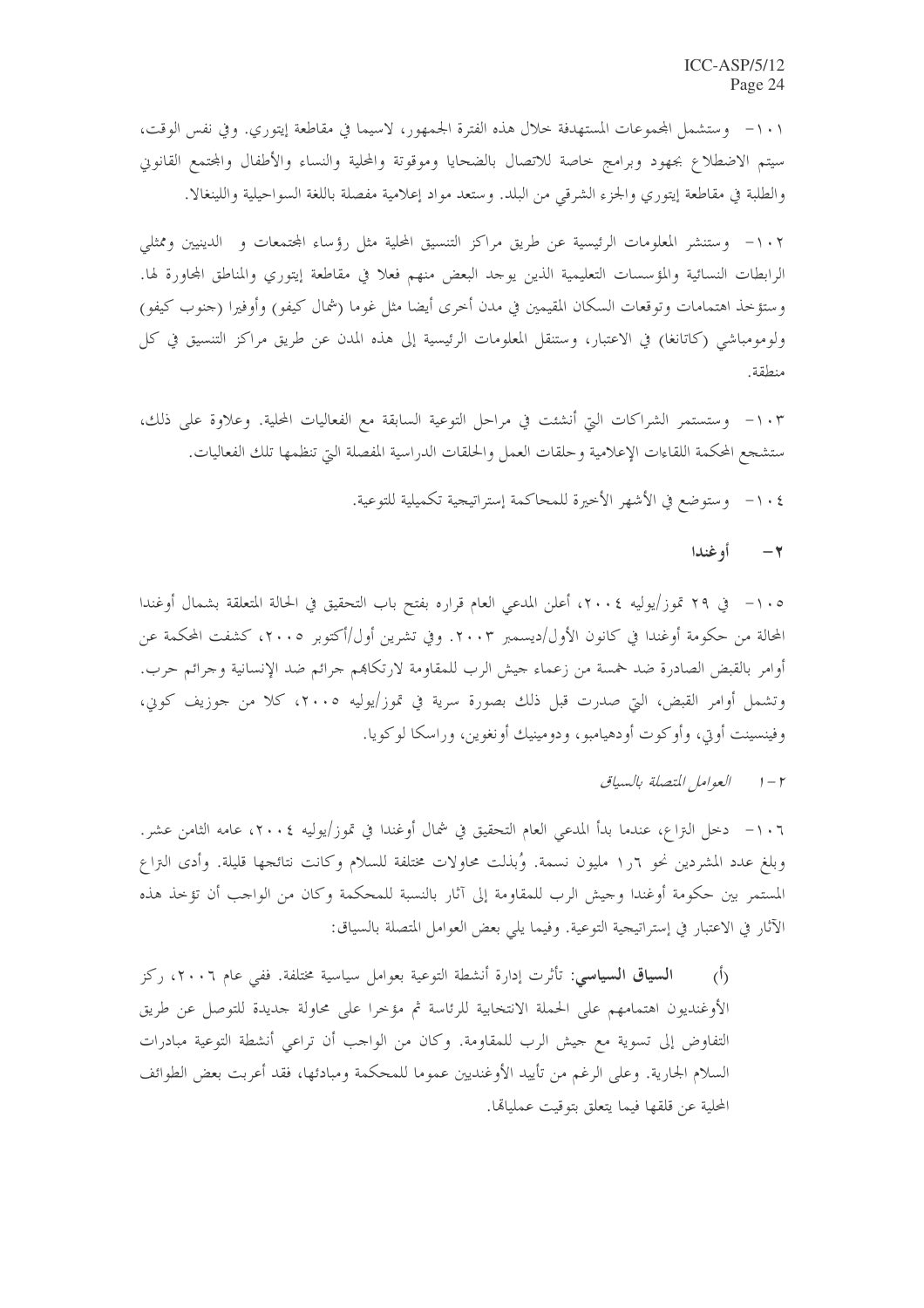(ب) السياق الاجتماعي-الاقتصادي والثقافي: تأثرت مناطق قبلية مختلفة بالتزاع. وحاولت المحكمة العمل بصورة شاملة بقدر الإمكان وأعدت أنشطة وأدوات توعية مناسبة لمحتمعات أشولي ولانغى وإيتيزو وكومام ومادي. والإضافة إلى الإنكليزية، سيلزم أن توفر المحكمة المعلومات بلغات أخرى شائعة الاستعمال في شمال أوغندا وأشولي وأتيزو. وفي أوغندا، ما يقرب من ٤٠ في المائة من السكان البالغ عددهم نحو ٢٥ مليون نسمة من الأميين، و٨٠ في المائة على الأقل من المشردين داخليا الموجودين بالمخيمات من الأميين. وللتغلب على هذه القيود، استخدمت المحكمة المقابلات الشخصية والأحاديث الإذاعية وغيرها من وسائط الإعلام السمعية والبصرية للاتصال هذا القطاع.

الاعتبارات اللوجستية: لا تسمح البنية الأساسية في المناطق الشمالية والشمالية الشرقية من  $(7)$ البلد دائما بالاتصال بصورة متيسرة وفعالة وموقوتة، لاسيما عن طريق الإنترنت أو السواتل أو الهاتف. ولذلك يلزم تقديم المعلومات شخصيا سواء عن طريق الموظفين التابعين لأجهزة التوعية بالمحكمة أو عن طريق الشركاء المحليين. وتعتبر الشراكات مع الفعاليات المحلية أساسية لتعزيز الجهود المبذولة في مجال التوعية، لاسيما في المناطق الريفية.

ا**لسياق القضائي**: تأثرت أنشطة التوعية التي تقوم بما المحكمة بالمحالس العرفية وآليات الصلح  $(3)$ القائمة في شمال أوغندا منذ مدة طويلة كما تأثرت بتنفيذ قانون العفو ٍ واستدعى ذلك أن توضح المحكمة المقصود من مبدأ التكامل وأن الأشخاص الذين ُيدّعى ارتكاهم أشد الجرائم حسامة فقط هم الذين سيتعرضون للمحاكمة.

الأُهن: يخضع سفر موظفي المحكمة وعملهم في المناطق الواقعة شمال أوغندا لقيود لأسباب أمنية  $(\lambda)$ سواء فيما يتعلق بالموظفين أو بالأشخاص الذين يتعامل معهم برنامج التوعية. ولذلك اقتصرت أنشطة التوعية التي تقوم بما المحكمة على أكثر المدن أمنا بدلا من مخيمات المشردين داخليا أو سكان القرى الأكثر تعرضا. وتؤكد هذه القيود مرة أخرى حاجة المحكمة إلى التركيز على تعزيز العلاقات مع الوسطاء لنشر المعلومات في مخيمات المشردين داخليا.

**وسائط الإعلام**: ينبغي بذل المزيد من الجهود لتوعية الصحفيين بإجراءات المحكمة لمنع نشر  $(9)$ التقارير الزائفة التي تؤدي إلى سوء الفهم. وقامت بعض شبكات الصحفيين بالمشاركة فعلا في أنشطة التوعية التي تقوم بما المحكمة. والتحق فعلا ثلاثة من الصحفيين ببرنامج التدريب الداخلي والزيارات المهنية التابع للمحكمة. وسيواصل برنامج التوعية استخدام وسائط الإعلام للوصول إلى الجمهور وبعض الفئات المستهدفة.

وجود شبكات محلية يمكنها توفير الدعم لعمل المحكمة: في أوغندا، عملت المحكمة على توليد  $(i)$ الشراكات مع قادة المحتمعات والمنظمات غير الحكومية الراغبين في نشر المعلومات المتعلقة بما وفي القيام بأنشطة التوعية والقادرين على ذلك.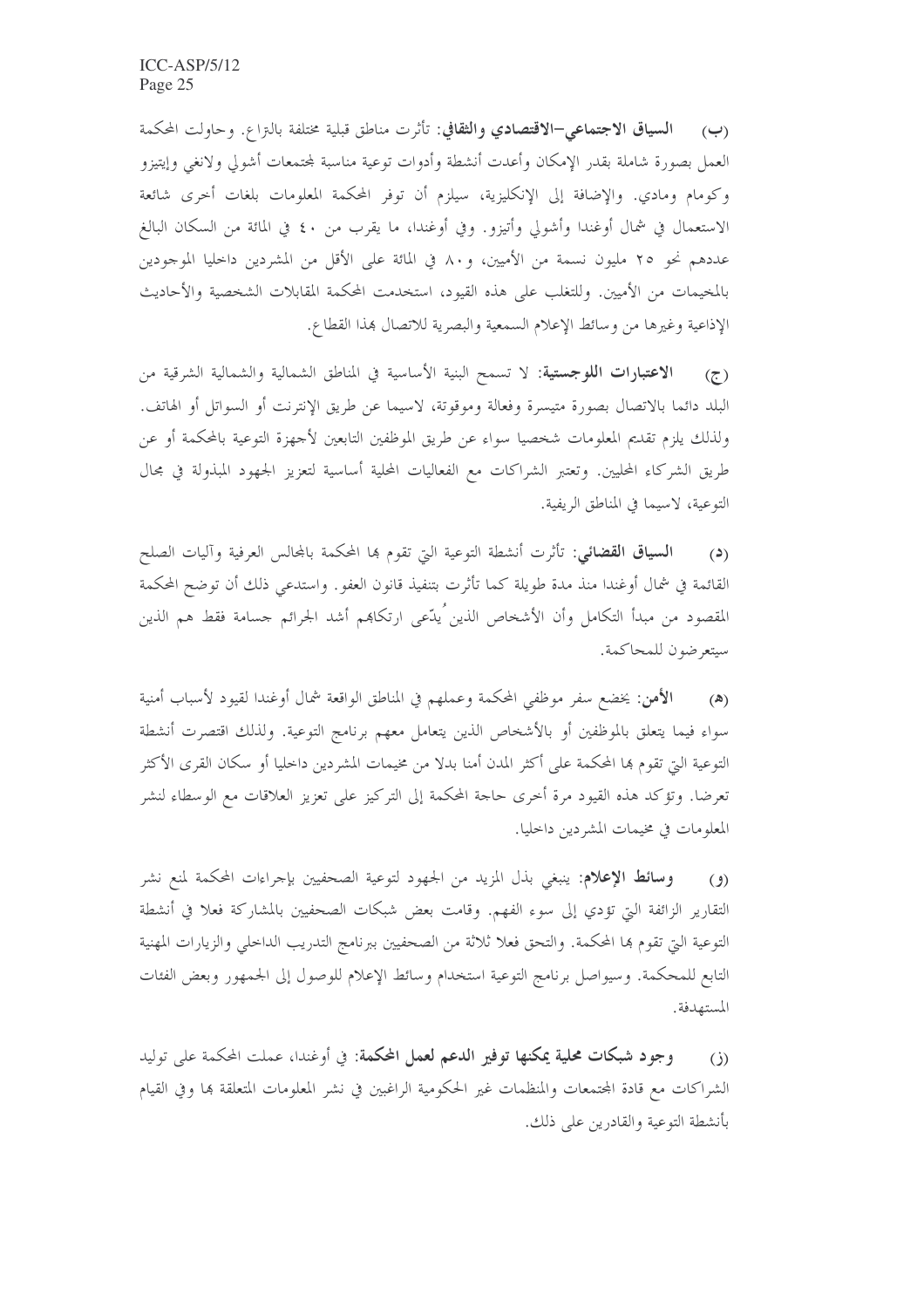#### المحموعات المستهدفة  $r-r$

١٠٧ – في شمال أوغندا، تتمتع القيادات الثقافية والدينية والتقليدية باحترام كبير من حانب السكان ويؤدون دوراً حاسماً في المحتمع. وتستهدف هذه القيادات في المقام الأول بالتوعية التي تقوم هِا المحكمة. وتشمل المحموعات الأخرى المستهدفة أعضاء المحتمع القانوني المحلي والمحتمع المدين، بما في ذلك ممثلي المنظمات غير الحكومية الوطنية والدولية وممثلي المنظمات الحكومية الدولية المعنية بحقوق الإنسان والمساعدة الإنسانية، والسلطات الحكومية المحلية في شمال أوغندا، وممثلي وسائط الإعلام. واستهدفت التوعية الجمهور أيضا عن طريق الإذاعة والصحف. وبينما تواصل المحكمة استهداف هذه المحموعات فإنما تخطط الآن للتعامل مع رابطات النساء والأطفال، ورابطات المعلمين، وفي الأجل الطويل رابطات المحاربين القدماء وأفراد القوات المسلحة.

- مراحل التوعية  $r-r$
- التوعية المتصلة بالحالات  $\hat{O}$

١٠٨ - بدأت المرحلة التحضيرية لبرنامج التوعية في أوغندا، بما في ذلك التقييم الأوَّلى للاحتياحات من للمعلومات، بعد شروع مكتب المدعي العام في التحقيق. وبعد محادثات ثنائية مكثفة مع أصحاب المصالح المحليين والدوليين، قررت المحكمة إتباع فمج متواضع في أوغندا لإتاحة الفرصة لتنسيق أنشطتها مع المبادرات المحلية. وعقدت خلال هذه الفترة عدة اجتماعات ثنائية مع ممثلي المجتمعات المحلية، بما في ذلك الدينيين والتقليديين، للاستماع إلى شواغلهم وإقامة علاقات معهم. وعندما أصبحت الأوضاع ملائمة، في آذار/مارس ٢٠٠٥ تقريباً، بدأت المحكمة هجا أوسع نطاقا في أوغندا وأطلقت المرحلة الأولى من حطة التوعية المسماة "فهم دور المحكمة الجنائية الدولية".

١٠٩- واعتبارا من آذار/مارس ٢٠٠٥، قامت المحكمة، بالتنسيق مع شركائها المحليين والدوليين، بتوسيع نطاق أنشطتها في أوغندا. ودعت محتمعات أشولي ومادي وتيزو ولانغي إلى المحكمة في محاولة لتحسين التفاهم بين قيادات المحتمعات وهيئالها التأسيسية والمحكمة.

١١٠- وفي نفس الوقت، شرعت المحكمة في عقد حلقات عمل مع المنظمات غير الحكومية وممثلي الحكومات المحلية و الدينيين والتقليديين في أوغندا كما عقدت حلقات دراسية تدريبية للمهنة القانونية لوضع الأساس اللازم لمشاركة الضحايا وتعزيز التمثيل القانويي للضحايا والمتهمين.

> التوعية المتصلة بالقضابا  $(\cup)$

١١١- قبل الكشف عن أوامر القبض، استهدفت حطة التوعية الصحفيين المحليين والجمهور عن طريق وسائط الإعلام. وأحذت أنشطة التوعية حينئذ في الاتساع. وعقدت المحكمة في شمال أوغندا حلقات عمل للقادة الدينيين والتقليديين ورؤساء الحكومات المحلية والمحامين ومقدمي المساعدة القانونية والمنظمات غير الحكومية. ودعت المحكمة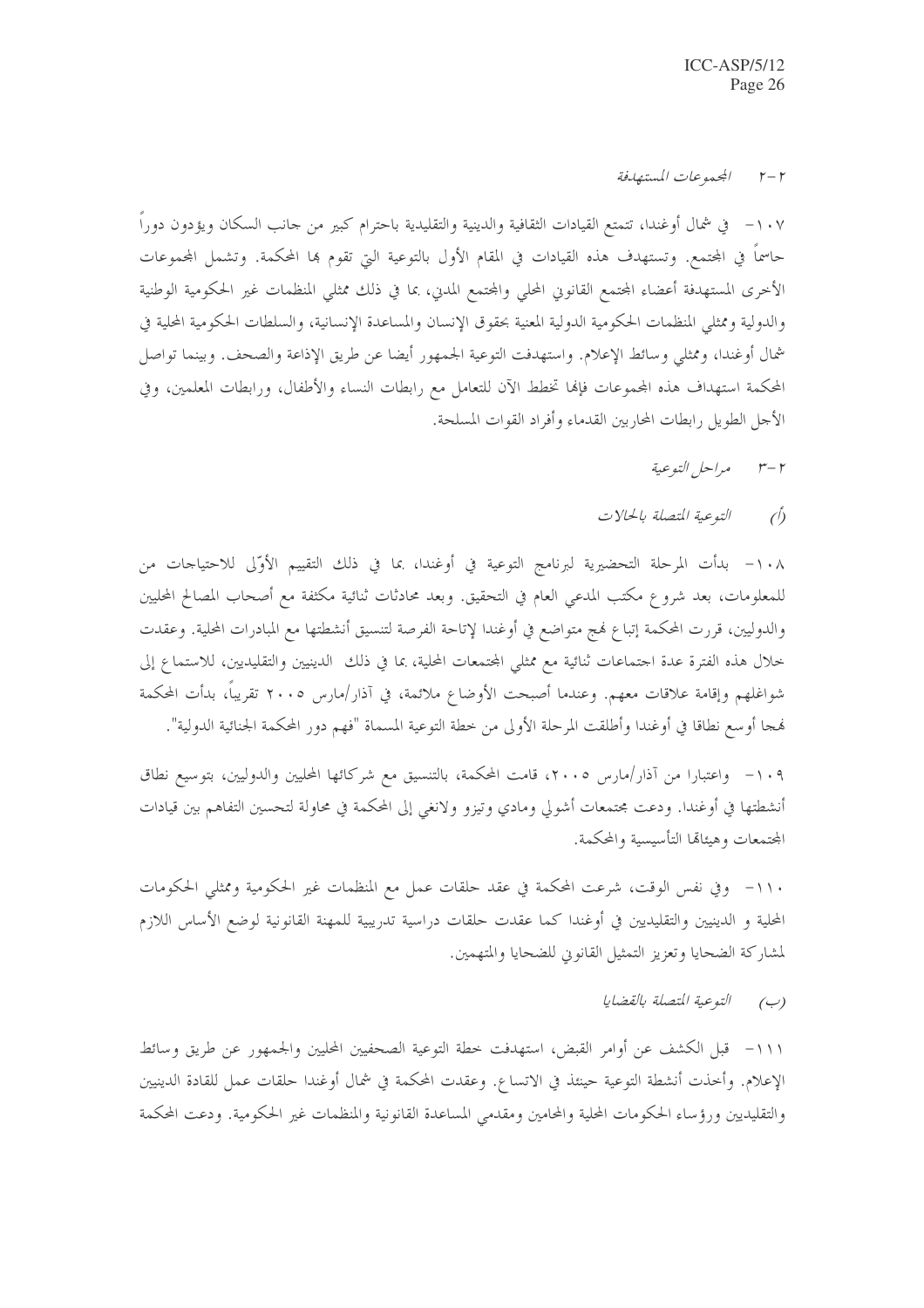المنظمات المحلية إلى المشاركة في تنظيم حلقات العمل لتشجيع المشاركة المحلية وضمان الاستدامة لأنشطة التوعية. وتواصل المحكمة التنسيق مع منظمات أحرى معنية بالقضايا المتصلة بالمحكمة.

١١٢– وبين آذار/مارس وآب/أغسطس ٢٠٠٦، عقدت المحكمة عدة حلقات عمل في شمال أوغندا لرؤساء الحكومات المحلية الجدد، و التقليديين والثقافيين من قطاعات مثل غولو، وكيتغوم، وأدجوماني، وبادر، وليرا، وأباك، وكابيرامايدو، وأموريا، وأمولاتار، وكاتاغوي، وسوروتي. وأسفرت حلقات العمل عن تطوير خطط العمل الخاصة بالتوعية لتيسير التعاون والاتصال بين المحكمة والقطاعات المتأثرة.

١١٣- وسيواصل فريق التوعية في أوغندا إذكاء الوعي بأوامر القبض والأنشطة الأخرى للمحكمة عن طريق زيادة مستوى الفهم لدور المحكمة وإدارة التوقعات المتعلقة بأعمالها.

١١٤ - وسيقوم فريق التوعية ببعثات شهرية إلى شمال أوغندا لعقد لقاءات منتظمة مع الشركاء والفئات المستهدفة من أجل مواصلة الحوار البنّاء وضمان التنسيق ودقة المعلومات الجاري نشرها. ومما يتسم بأهمية خاصة، التنسيق مع المنظمات الشريكة مثل التحالف الأوغندي من أجل المحكمة الجنائية الدولية، ومحافل المنظمات غير الحكومية بالمقاطعات، والمحفل المشترك بين المقاطعات للحكومات المحلية، والمحموعات الثقافية الرائدة.

١١٥– ولا يزال الضحايا أمام المحكمة ومحامو الدفاع ركنين أساسيين في برامج حلقات العمل التي تنظمها المحكمة، لاسيما عندما تستهدف هذه الحلقات المحتمع المحلي. وستقدم لدى القيام بمذه الأنشطة معلومات عملية عن كيفية مشاركة الضحايا في الإجراءات وكيفية استيفاء الاستمارات التي يجب تقديمها إلى الشركاء والوسطاء المحتملين.

١١٦- وستنظم قبل لهاية عام ٢٠٠٦، بالتعاون مع الشركاء المحليين، أنشطة توعية تركز على المرأة. وستعقد لقاءات إعلامية في شمال أوغندا وفي كمبالا. وستركز المبادرة على كيفية معالجة قضايا المرأة والجرائم الجنسية في نظام روما الأساسي والوثائق الأخرى المتعلقة بالمحكمة.

١١٧- وسُتعَزز هذه الأنشطة بحملة إذاعية في شمال أوغندا وكمبالا. وسيؤدي في نفس الوقت اشتراك

ممثلي المحكمة في الأحاديث الإذاعية والبرامج الإخبارية التلفزيونية الجديدة التي توضح بعبارات بسيطة الجوانب القانونية لعمل المحكمة إلى زيادة تأثير هذه الأنشطة. وتبحث المحكمة أيضا استخدام الفرق المسرحية وغيرها من وسائل الاتصال بالمشردين داحليا الموجودين بالمخيمات. وستعد المواد الإعلامية ومواد التوعية المخصصة لاحتياحات المحموعات المستهدفة باللغات الإنكليزية والأشولي والأتيزو .

١١٨ - وفي العامين القادمين، ستستهدف المحكمة الأعضاء في رابطات المعلمين الأوغندية، والأطفال، والقوات المسلحة، والمحاربين القدماء. وفي الوقت الحالي، تبحث المحكمة كيفية الاضطلاع بمذه الأنشطة.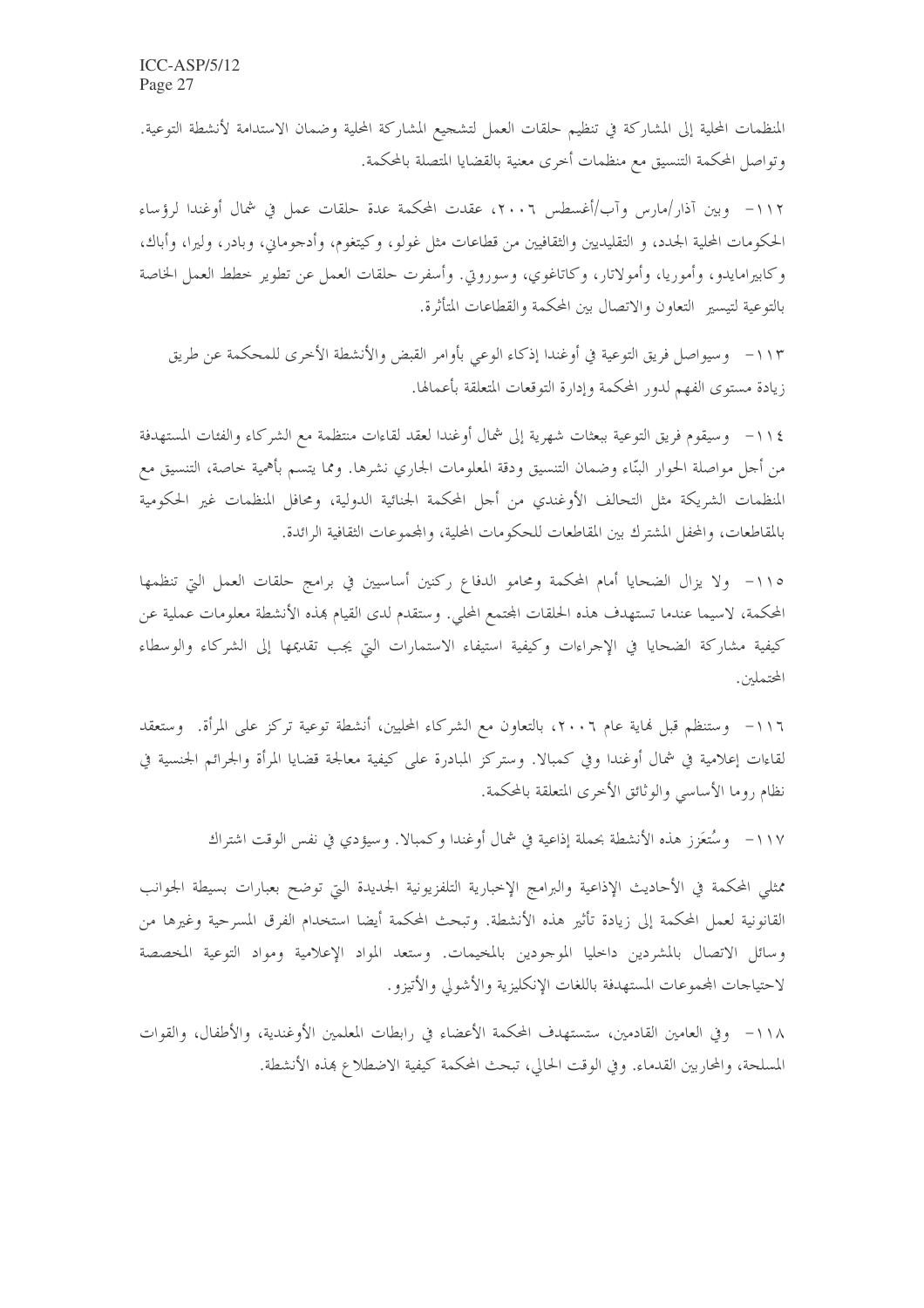المحاكعة  $(\tau)$ 

١١٩ – ستتخذ المحكمة في حالة تنفيذ أوامر القبض المتعلقة بالحالة في أوغندا والبدء في المحاكمة نفس الخطوات التي ذكرت في الجزء الخاص بجمهورية الكونغو الديمقراطية، بما في ذلك الترتيبات اللازمة لنقل إجراءات المحاكمة.

#### دارفور، السودان  $-\tau$

١٢٠ - أحال مجلس الأمن، بموجب قراره ١٥٩٣(٢٠٠٥)، الحالة في دارفور إلى المدعى العام. وبعد تحليل أوَّلي، قرر المدعى العام في ١ حزيران/يونيو ٢٠٠٥ فتح باب التحقيق في الحالة في دارفور. وشرع مكتب المدعي العام بعد ذلك في التحقيق وقدم ثلاثة تقارير بشأن التقدم المحرز إلى مجلس الأمن.

١٢١– وأكدت المعلومات العامة والتقييم الأوَّلي الذي قامت به المحكمة أنه يلزم مراعاة الدقة عند الاضطلاع بأنشطة التوعية في السودان. واعتمدت المحكمة إستراتيجية منسقة وموحدة، وستظل هذه الإستراتيجية سرية جزئيا، حرصا على سلامة الشركاء المحتملين. وتستوجب القيود الملازمة للعملية نظرة واقعية لعدد الأشخاص الذين يمكن الوصول إليهم في الأحل القصير. ويجري حاليا تركيز أنشطة الاتصال ً على نشر المعلومات الأساسية عن طريق وسائط الإعلام الدولية والوسائط الأخرى المتاحة.

> العوامل المتصلة بالسياق التي ينبغي أن تؤ حنه في الاعتبار  $1-r^2$

ا**لسياق السياسي**: تضطلع المحكمة بأنشطتها في دارفور في سياق نزاع دائم. وستؤثر الجهود الدولية  $\langle \hat{L} \rangle$ المبذولة لإدارة وحل النزاع على قدرة المحكمة على العمل بالموقع كما ستؤثر على كيفية نظر الأطراف الرئيسيين إلى المحكمة وكذلك عموما على دور العدالة في البيئة المحيطة بالنزاع وما بعد النزاع. وينبغي أن تركز التوعية على توضيح الفرق بين ولاية المحكمة ودور الهيئات الدولية الأخرى مثل بعثة الأمم المتحدة في السودان، والبعثة الأفريقية في السودان، ووكالات الأمم المتحدة المختلفة في البلد.

السياق الاجتماعي – الاقتصادي والثقافي: يتكون المحتمع من عدة قبائل وقبائل فرعية وعشائر. وتعترف  $(\hookrightarrow)$ إستراتيجية التوعية بالمحكمة بتباين الآراء وتراعى هذا التباين، بقدر الإمكان، في أنشطة التوعية. اللغة: أكثر اللغات المحلية شيوعا، بالإضافة إلى اللغة العربية، هي لغات الزغاوا وفور ومازاليت. الإلمام بالقراءة والكتابة: توحد نسبة عالية من الأميين في البلد، بما في ذلك في دارفور. ولا يوحد مكوّن كتابي للغات المحلية. وتتوقع إستراتيجية التوعية أن تعتمد المحكمة كثيرا على الوسائل السمعية من حلال الإذاعة أو التوزيع المباشر. الدين والثقافة: الإسلام هو الدين السائد. وتطبق المحاكم الشريعة الإسلامية وبجانبها القانون المدين. وتراعي إستراتيجية التوعية بالمحكمة القضايا الثقافية والدينية التي قد يثيرها بعض المعلقين بشأن العروض التي تقوم بما المحكمة لولايتها وأنشطتها في دارفور . حالة المرأة: ٩٠ في المائة من المشردين داخليا ومن المقيمين في مخيمات اللاحئين في دارفور من النساء والأطفال. وتنظر المحكمة حاليا في احتياجاقم من المعلومات وبوجه خاص في مصالحهم.

الاعتبارات اللوجستية: تبلغ مساحة دارفور نحو ١٨٠ ٤٩٣ كيلومترا مربعا. وهي من أبعد المناطق النائية  $(7)$ للسودان وتقع على حدودها الغربية مع تشاد.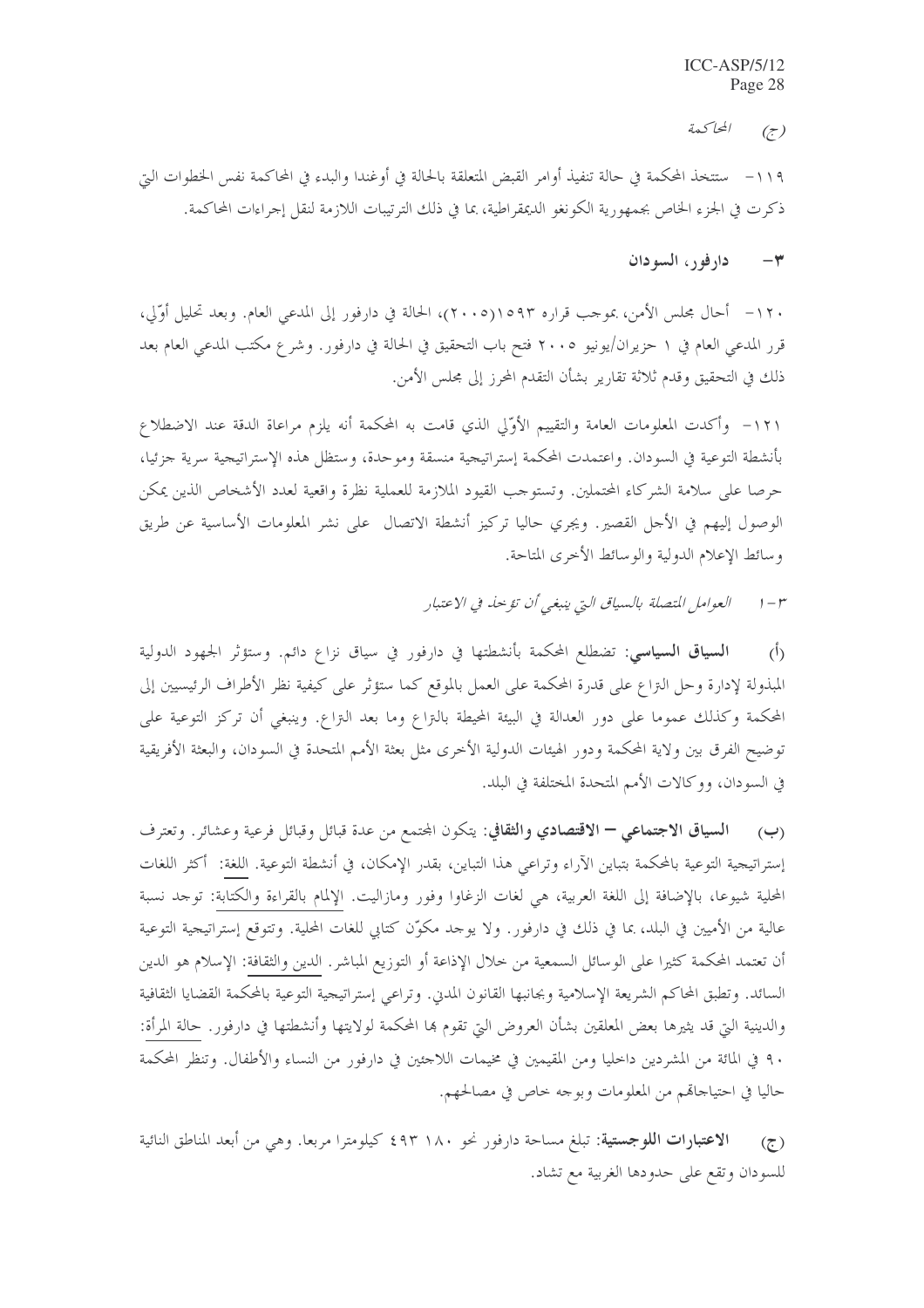ا**لسياق القضائي**: يتوقع السكان المتأثرون الكثير من المحكمة. ويلزم أن توضح أنشطة التوعية أن المحكمة  $(2)$ لن تحاكم جميع الأشخاص الضالعين في الجرائم التي ارتكبت في المنطقة. ويقترن هذا التوقع بتوقع أن تقدم المحكمة تعويضات شاملة للسكان عن الجرائم التي ارتكبت ضدهم.

> الأهن: \_ يوجد عموما مناخ من عدم الأمان للمنظمات الدولية التي تعمل بالمنطقة.  $(\triangle)$

وجود شبكات محلية يمكنها توفير الدعم لعمل المحكمة: يعتبر وحود هذه الشبكات نقطة إيجابية لمساعدة  $(9)$ المحكمة على الوصول إلى المستويات الشعبية.

> المحموعات المستهدفة  $r-r$

١٢٢ - إن قدرة المحكمة على تحديد المحموعات المستهدفة والشركاء محدودة لأسباب أمنية. وتعتبر وسائط الإعلام الدولية والمحلية في الوقت الحالي أكثر الطرق فعالية للوصول إلى المجتمعات المستهدفة في السودان ومخيمات المشردين داخليا في تشاد. وسينشأ نظام لرصد الصحف والتقارير الإذاعية والتلفزيونية من أجل متابعة المناقشات واهتمامات الجمهور المتعلقة بالمحكمة والتصدي خاصة للانتقادات الكاذبة وانتشار المعلومات المعيبة والرد عليها.

> مراحل الإجراءات القضائية  $r/r$

> > التوعية المتصلة بالحالات

للوصول إلى السكان في دارفور. وفي المرحلة الأولية للتوعية، وضعت إستراتيجية للاتصالات، وحددت التحديات والفرص المتاحة للقيام بالتوعية، وعَّينت المجموعات المستهدفة والشركاء المحتملين. وستستخدم المحكمة نشرات الحقائق للوصول إلى السكان المتعلمين ولاسيما المحامين، وشرائط صوتية للمعلومات الواردة في نشرات الحقائق بالعربية وبلغات الزغاوا وفور ومازاليت، والنصوص القانونية للمحكمة باللغة العربية.

١٢٤ - واسْترعي انتباه وسائط الإعلام قبل وبعد قيام المدعى العام بإرسال التقارير المتعلقة بالتقدم المحرز في التحقيق الجاري في دارفور إلى مجلس الأمن.

١٢٥ - ويجري النظر حاليا في نوعين من الأنشطة من أحل التوعية في دارفور وفي حملة عامة لوسائط الإعلام من خلال محطة إذاعة دولية تستخدم اللغة العربية.

١٢٦- وتشمل المرحلة الثانية لخطة التوعية الخاصة بدارفور تعزيز النظام القائم لضمان نشر المعلومات عن المحكمة، بما في ذلك عن أنشطة مكتب المدعى العام، والإبلاغ عن أوامر القبض، وحق الضحايا في المشاركة في الإجراءات وفي الحصول على مساعدة قانونية.

١٢٧ - وستسعى المحكمة، في حالة صدور أوامر القبض المتعلقة بالحالة في دارفور وتنفيذها وبدء المحاكمة، إلى تمكين السكان المعنيين في كلِّ من السودان وتشاد من الوصول إلى إجراءات المحاكمة.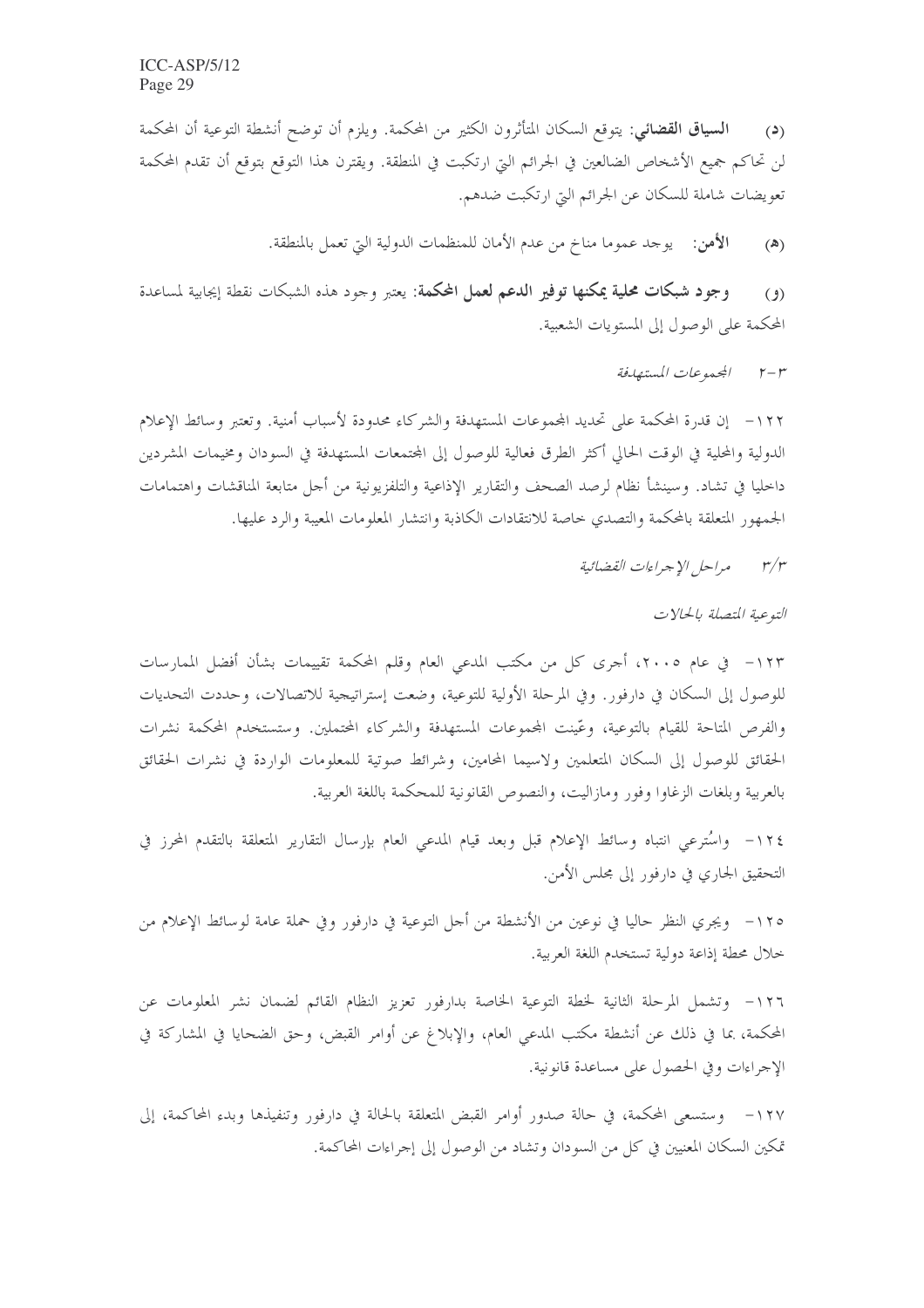## المرفق

تنفيذ الخطة الإستر اتيجية في عام ٢٠٠٧

في عام ٢٠٠٧، ستنفذ الخطة الإستراتيجية للتوعية الخاصة بالمحكمة في ثلاث حالات على الأقل هي قيد  $-1$ التحقيق حاليا: جمهورية الكونغو الديمقراطية، وشمال أوغندا، ودارفور (السودان)، فضلاً عن حالة رابعة محتملة إذا قرر المدعى العام فتح باب التحقيق فيها. وستؤخذ عند وضع هذه الخطة عدة متغيرات في الاعتبار. وستحدد الحالة السياسية والأمنية السائدة في المنطقة الجغرافية للعمليات والمرحلة القضائية في كل حالة النهج الذي سيتبع في تنفيذ برنامج التوعية. والحالة المتصلة بجمهورية الكونغو الديمقراطية في مرحلة تمهيدية متقدمة حاليا نظرا لوجود أحد المتهمين بالحبس الاحتياطي وتوقع البدء في المحاكمة في الربع الثاني من عام ٢٠٠٧. وفي أوغندا، تضطلع المحكمة بأنشطة تعادل منتصف المرحلة التمهيدية حيث صدرت خمسة أوامر للقبض ولم تنفذ حتى الآن. وفي دارفور، لا تزال التحقيقات حارية ولم تصدر أوامر بالقبض.

وتتم عمليات التوعية والإعلام في الميدان حاليا عن طريق موظفين يتم تعيينهم محليا بإشراف منسق التوعية  $-\tau$ الموجود بالمقر الرئيسي للمحكمة. وانتهت عملية التعيين بالنسبة لجمهورية الكونغو الديمقراطية وأوغندا في حزيران/يونيو ٢٠٠٦. ويقود كل فريق منسق ميداني لشؤون الإعلام والتوعية ويساعده مساعد ميداني في مجال الإعلام، ومساعد ميداني في مجال التوعية، ومساعد ميداني للشؤون المالية والإدارية. ومن المقرر أن تعقد دورات تدريبية للمنسقين الميدانيين لشؤون الإعلام والتوعية في الأسبوع الأول من أيلول/سبتمبر ٢٠٠٦. وفيما يتعلق بالحالة في دارفور، تقوم المحكمة حاليا بتقييم أكثر الاستخدامات فعالية للموظفين المعنيين بالإعلام والتوعية ومواقعهم.

٣– وستستعرض خطط العمل المبينة أدناه وسيتم تعديلها وفقا للتطورات التي ستطرأ في الحالات. وقد أعدت ميزانية قسم الإعلام والوثائق لعام ٢٠٠٧ مع أخذ الاحتياجات المستمدة من خطط العمل هذه في الاعتبار ومراعاة وأن قسم الإعلام والوثائق هو الذي سيقوم بتمويل جميع أنشطة التوعية بالمحكمة.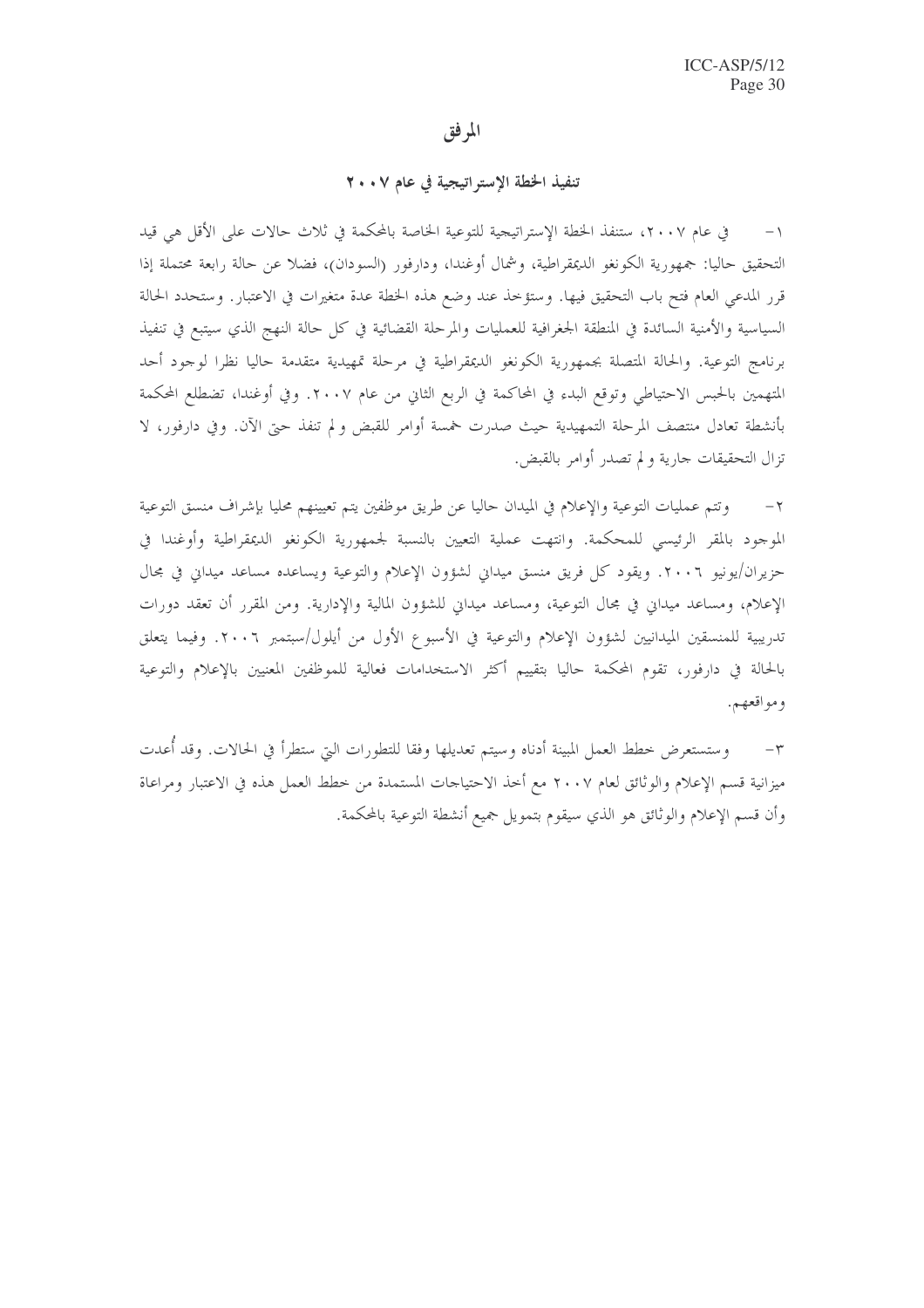خطط العمل لجمهورية الكونغو الديمقراطية وأوغندا ودافور رالسودان

| جمهورية الكونغو الديمقراطية                                                                             |                                                                                                                                                                                                    |  |  |  |
|---------------------------------------------------------------------------------------------------------|----------------------------------------------------------------------------------------------------------------------------------------------------------------------------------------------------|--|--|--|
| الموقف: مرحلة تمهيدية متقدمة — قضية المدعي العام ضد السيد توماس لوبانغا                                 |                                                                                                                                                                                                    |  |  |  |
| البرنامج الأول: فهم الجمهور لدور المحكمة الجنائية الدولية:                                              |                                                                                                                                                                                                    |  |  |  |
| ستواصل المحكمة إذكاء الوعي بدورها وولايتها والإحراءات القضائية بحملات إعلامية.                          |                                                                                                                                                                                                    |  |  |  |
| المجموعات المستهدفة                                                                                     | النشيسساط                                                                                                                                                                                          |  |  |  |
|                                                                                                         | كينشا <u>سا وإيتوري</u>                                                                                                                                                                            |  |  |  |
|                                                                                                         | فيبساسا ويسوري<br>القيام كل شهرين بإنتاج وتوزيع برامج إذاعية بعنوان "فهم دور المحكمة  <br>الجنائية الدولية" لمحطات الإذاعة المحلية في إيتوري (باللغات الفرنسية  الجمهور<br>والسواحيلية واللينغالا) |  |  |  |
| الجمهور                                                                                                 | القيام كل شهر بإنتاج وتوزيع لمحات إذاعية<br>القيام كل شهر بإنتاج وتوزيع لمحات تلفزيونية                                                                                                            |  |  |  |
| الجمهور                                                                                                 |                                                                                                                                                                                                    |  |  |  |
| الجمهور                                                                                                 | اشتراك ممثلي المحكمة شهريا في برامج تلفزيونية تبثها محطات الإذاعة في<br>كينشاسا                                                                                                                    |  |  |  |
|                                                                                                         | القيام كل ثلاثة أشهر بنشر معلومات عامة عن المحكمة في الصحف<br>الرئيسية في كينشاسا                                                                                                                  |  |  |  |
|                                                                                                         | ■   البرنامج الثاني: فهم مجموعات مستهدفة معينة لدور المحكمة الجنائية الدولية:                                                                                                                      |  |  |  |
|                                                                                                         | .<br>ستواصل المحكمة توضيح دورها وولايتها وأنشطتها القضائية لفئات مستهدفة من الأفراد من أحل تلبية<br>احتياجالها الخاصة من المعلومات.                                                                |  |  |  |
| المجموعات المستهدفة                                                                                     |                                                                                                                                                                                                    |  |  |  |
| وسائط الإعلام المحلية، المحامون، ممثلو<br>المنظمات غير الحكومية، المدارس<br>والجامعات، السلطات القضائية | تنظيم لقاءات إعلامية/حلقات عمل في كينشاسا وإيتوري للجماهير<br>المستهدفة المختلفة كل شهرين                                                                                                          |  |  |  |
| الجمهـور في المحتمعــات المتأثــــرة،<br>القادة الدينيون والمحليون، المنظمات<br>غير الحكومية، الضحايا   | لقاءات شهرية في قاعة البلدية بإيتوري                                                                                                                                                               |  |  |  |
| وسائط الإعلام المحلية، المحامون، ممثلو<br>المنظمات غير الحكومية، القادة<br>المحليون، النساء والشباب     | تنظيم ٦ بعثات إلى إيتوري لعقد احتماعات مع جماهير مستهدفة مختلفة                                                                                                                                    |  |  |  |
| الضحايا                                                                                                 | تنسيق دورتين تدريبيتين تقوم شعبة الضحايا والدفاع ومكتب المحامي العام<br>للضحايا ومكتب المحامى العام للدفاع بتنظيمهما والمشاركة فيهما                                                               |  |  |  |
| الأطفال والطلبة                                                                                         | عقد لقاءات إعلامية في المدارس والجامعات كل شهرين                                                                                                                                                   |  |  |  |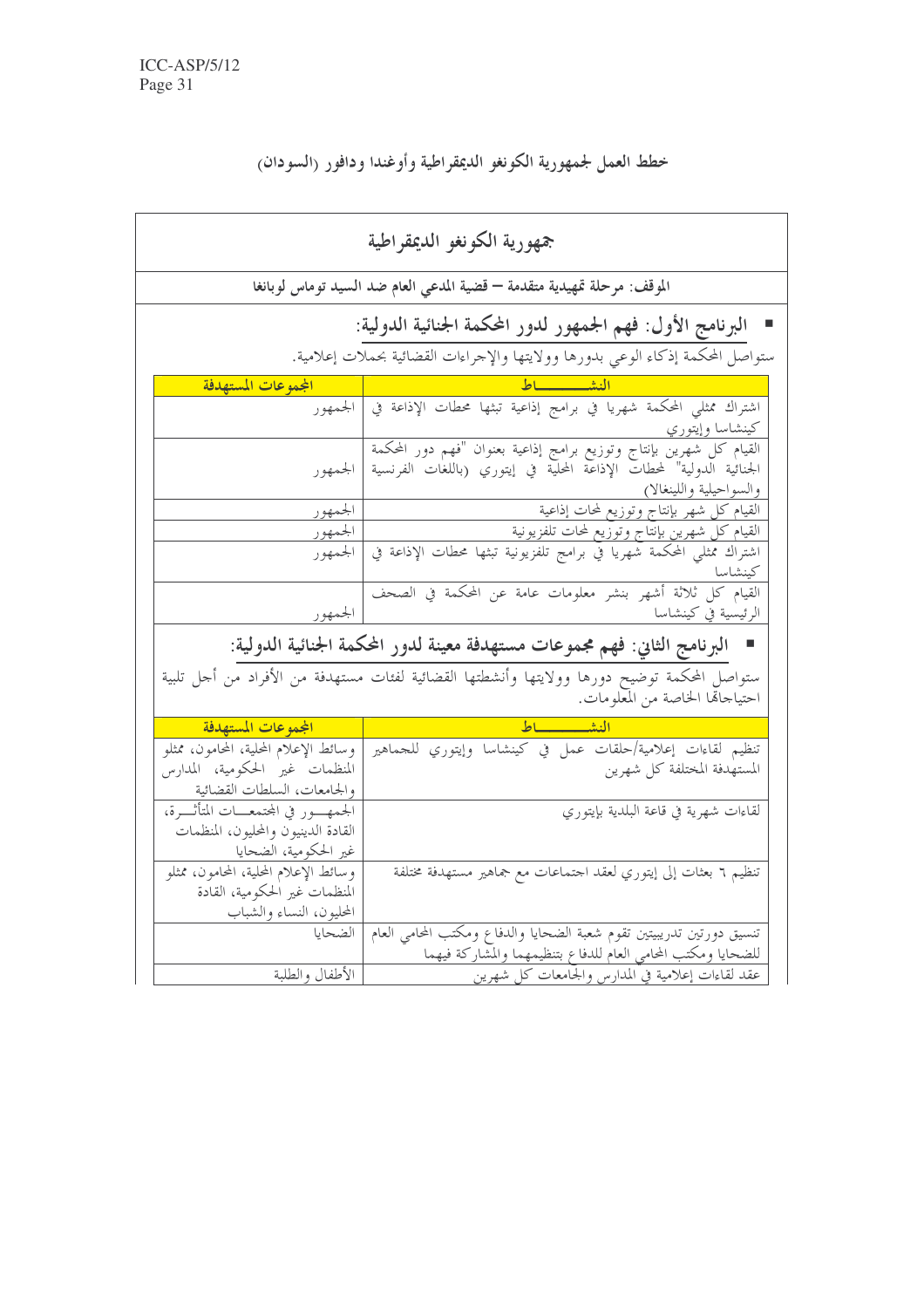| ■ البرنامج الثالث: نقل إجراءات المحكمة:                                                            |                                                                                                                                                                       |  |  |  |
|----------------------------------------------------------------------------------------------------|-----------------------------------------------------------------------------------------------------------------------------------------------------------------------|--|--|--|
| ستنظر الدعوى في مقر المحكمة بلاهاي. وستكفل المحكمة وصول المحتمعات المتأثرة إلى إحراءاقما القضائية. |                                                                                                                                                                       |  |  |  |
| المجموعات المستهدفة المستفض                                                                        |                                                                                                                                                                       |  |  |  |
| الجمهور، وسائط الإعلام الوطنية                                                                     | الشهر المستقبل المستقبل المستقبل المستقبل المستقبل المستقبل المستقبل المستقبل المستقبل المستقبل المس<br>نقل الإجراءات عن طريق موقع المحكمة على شبكة الويب وفقا للجدول |  |  |  |
| والدولية، المنظمات غير الحكومية،                                                                   | الزمني للإجراءات القضائية                                                                                                                                             |  |  |  |
| المحتمع القانوني الدولي والوطني،                                                                   |                                                                                                                                                                       |  |  |  |
| المنظمات الدولية                                                                                   |                                                                                                                                                                       |  |  |  |
| الجمهور، وسائط الإعلام الوطنية<br>والدولية، المنظمات غير الحكومية،                                 | إعداد ونشر موجزات يومية للمحاكمة عن طريق موقع المحكمة على شبكة<br>الويب                                                                                               |  |  |  |
| المحتمع القانوني الدولي والوطني،                                                                   |                                                                                                                                                                       |  |  |  |
| المن <u>ظمات الدولية مستحدد ا</u>                                                                  |                                                                                                                                                                       |  |  |  |
| الجمهور، المنظمات غير الحكومية،                                                                    | توزيع موحزات صوتية أسبوعية للمحاكمة على محطات الإذاعة الوطنية                                                                                                         |  |  |  |
| الضحايا، المحتمع المدني، الزعماء                                                                   | والمحلَّية في بونيا وغوما                                                                                                                                             |  |  |  |
| المحليون والدينيون                                                                                 |                                                                                                                                                                       |  |  |  |
| الجمهور، المنظمات غير الحكومية،                                                                    | توزيع موحزات فيديوية أسبوعية للمحاكمة على محطات الإذاعة الوطنية                                                                                                       |  |  |  |
| الضحايا، المحتمع القانوين، السلطات                                                                 | والمحلَّيَّة في بونيا وغوما                                                                                                                                           |  |  |  |
|                                                                                                    |                                                                                                                                                                       |  |  |  |
| المحتمعات المتأثرة مباشرة، الضحايا                                                                 | عرض موحزات فيديوية أسبوعية للمحاكمة في الاجتماعات التي تعقد<br>بقاعة البلدية في إيتوري عن طريق الشركاء شهريا                                                          |  |  |  |
| الطلبة                                                                                             |                                                                                                                                                                       |  |  |  |
|                                                                                                    | وإيتوري كل شهرين مصحب مستقل المستقل                                                                                                                                   |  |  |  |
| الجمهور، المنظمات غير الحكومية،                                                                    | إعداد وتوزيع موجزات خطية أسبوعية للصحف الوطنية والمحلية                                                                                                               |  |  |  |
| الضحايا، المحتمع القانويي، الزعماء                                                                 |                                                                                                                                                                       |  |  |  |
| الدينيو <u>ن _____</u> __                                                                          |                                                                                                                                                                       |  |  |  |
| ممثلو وسائط الإعلام                                                                                | عقد حلسات إعلامية أسبوعية في لاهاي وإعداد ونشر موحزات للحلسات<br>الإعلامية على موقع المحكمة بشبكة الويب                                                               |  |  |  |
|                                                                                                    | اشتراك ممثلي المحكمة شهريا في البرامج الإذاعية والتلفزيونية آلتي تبثها   الجمهور                                                                                      |  |  |  |
|                                                                                                    | محطات الإذاعة في كينشاسا بونيا لتوضيح الإجراءات                                                                                                                       |  |  |  |
|                                                                                                    |                                                                                                                                                                       |  |  |  |
|                                                                                                    | الأدوات التي يلزم إصدارها رالكتابية والسمعية والبصرية)                                                                                                                |  |  |  |
|                                                                                                    | نشرات وقائع بشأن المحكمة باللغات الإنكليزية والأشولي والأتيزو                                                                                                         |  |  |  |
|                                                                                                    | المحموعة القانونية للمحكمة الجنائية الدولية (نظام روما الأساسي، القواعد الإحرائية وقواعد الإثبات، أركان                                                               |  |  |  |
| الجرائمي باللغة الفرنسية                                                                           |                                                                                                                                                                       |  |  |  |
|                                                                                                    | كتيب صور متحركة عن المحكمة<br>نشرة حقائق رئيسية عن المحكمة باللغات الفرنسية والسواحيلية واللينغالا                                                                    |  |  |  |
|                                                                                                    | كتيب مبسط عن "فهم دور المحكمة الجنائية الدولية"                                                                                                                       |  |  |  |
|                                                                                                    | كتيب إعلامي عن حقوق الضحايا                                                                                                                                           |  |  |  |
|                                                                                                    | استمارات الطلب الموحدة للضحايا والكتيبات التوضيحية لها                                                                                                                |  |  |  |
|                                                                                                    | "دليل المسائل الإحرائية" الذي يركز على مسائل مختلفة متصلة بالتمثيل القانوني للضحايا والمشتبه فيهم/المتهمين                                                            |  |  |  |
|                                                                                                    | برنامج إذاعي بعنوان "فهم دور المحكمة الجنائية الدولية"                                                                                                                |  |  |  |
|                                                                                                    | لمحات سمعية عامة ومواضيعية                                                                                                                                            |  |  |  |
|                                                                                                    | <u>موحزات فيديوية لإجراءات</u> المحاكمة                                                                                                                               |  |  |  |
|                                                                                                    | فيلمان للفيديو بعنوان "فهم دور المحكمة الجنائية الدولية بعبارات بسيطة" و "حماية الضحايا والشهود" مترجمان إلى                                                          |  |  |  |
|                                                                                                    | اللغة السواحيلية واللينغالا                                                                                                                                           |  |  |  |
|                                                                                                    | مؤشرات الأداء                                                                                                                                                         |  |  |  |
|                                                                                                    | الأنشطة المخططة مقابل الأنشطة المنجزة                                                                                                                                 |  |  |  |
| تحليل وسائط الإعلام كل سنتين للتحقق من دقة الفهم                                                   |                                                                                                                                                                       |  |  |  |
|                                                                                                    | استقصاء كل سنتين لتقييم مستوى معرفة المحموعات المستهدفة بالمحكمة                                                                                                      |  |  |  |
|                                                                                                    | تغذية مرتدة من ممثلي المحتمع المدني بشأن تأثير أنشطة التوعية التي تقوم بما المحكمة                                                                                    |  |  |  |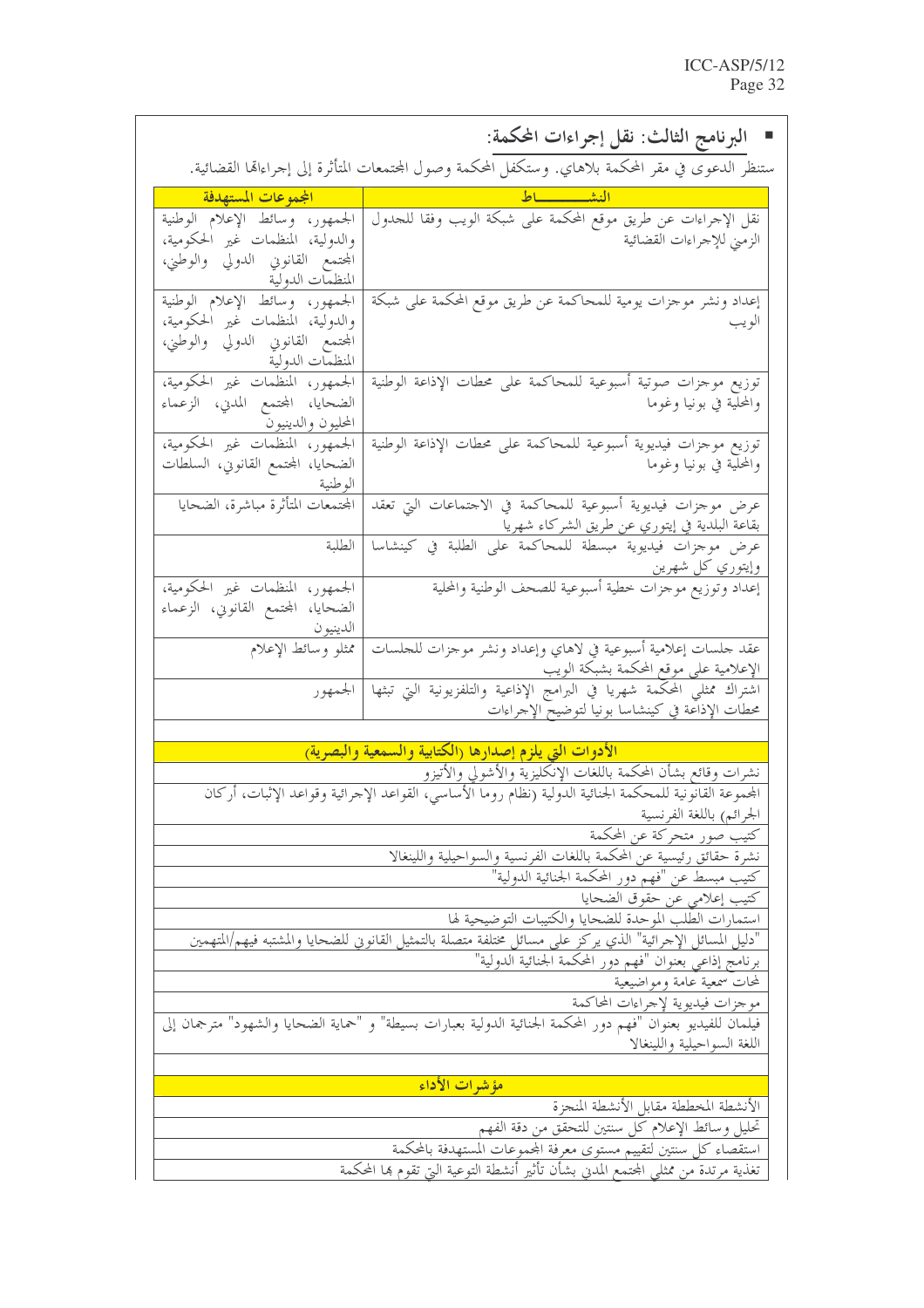| الموقف: مرحلة تمهيدية متوسطة — صدرت أوامر القبض<br>البرنامج الأول: فهم الجمهور لدور المحكمة الجنائية الدولية:<br>ستواصل المحكمة إذكاء الوعي بدورها وولايتها والإحراءات القضائية.<br>الجموعات المستهدفة<br>النشيسيسساط<br>اشتراك ممثلي المحكمة شهريا في برامج إذاعية في كمبالا وشمال أوغندا<br>الجمهور<br>القيام كل شهرين بإنتاج وتوزيع برامج إذاعية بعنوان "فهم دور المحكمة<br>الجنائية الدولية" لمحطات آلإذاعة المحلية في شمال أوغندا<br>الجمهور<br>القيام كل شهر بإنتاج وتوزيع لمحات إذاعية<br>الجمهور<br>القيام كل شهرين بإنتاج وتوزيع لمحات تلفزيونية<br>الجمهور<br>اشتراك ممثلي المحكمة شهريا في برامج تلفزيونية مذاعة في كمبالا<br>الجمهور<br>القيام كل ثلاثة أشهر بنشر معلومات عامة عن المحكمة في الصحف<br>الرئيسية في كمبالا<br>الجمهور<br>البرنامج الثاني: فهم مجموعات مستهدفة معينة لدور المحكمة الجنائية الدولية:<br>ستواصل المحكمة توضيح دورها وولايتها وأنشطتها القضائية لفئات مستهدفة من الأفراد من أحل تلبية<br>احتياحالها الخاصة من المعلومات. |  | أو غنــــدا |  |  |  |
|----------------------------------------------------------------------------------------------------------------------------------------------------------------------------------------------------------------------------------------------------------------------------------------------------------------------------------------------------------------------------------------------------------------------------------------------------------------------------------------------------------------------------------------------------------------------------------------------------------------------------------------------------------------------------------------------------------------------------------------------------------------------------------------------------------------------------------------------------------------------------------------------------------------------------------------------------------------|--|-------------|--|--|--|
|                                                                                                                                                                                                                                                                                                                                                                                                                                                                                                                                                                                                                                                                                                                                                                                                                                                                                                                                                                |  |             |  |  |  |
|                                                                                                                                                                                                                                                                                                                                                                                                                                                                                                                                                                                                                                                                                                                                                                                                                                                                                                                                                                |  |             |  |  |  |
|                                                                                                                                                                                                                                                                                                                                                                                                                                                                                                                                                                                                                                                                                                                                                                                                                                                                                                                                                                |  |             |  |  |  |
|                                                                                                                                                                                                                                                                                                                                                                                                                                                                                                                                                                                                                                                                                                                                                                                                                                                                                                                                                                |  |             |  |  |  |
|                                                                                                                                                                                                                                                                                                                                                                                                                                                                                                                                                                                                                                                                                                                                                                                                                                                                                                                                                                |  |             |  |  |  |
|                                                                                                                                                                                                                                                                                                                                                                                                                                                                                                                                                                                                                                                                                                                                                                                                                                                                                                                                                                |  |             |  |  |  |
|                                                                                                                                                                                                                                                                                                                                                                                                                                                                                                                                                                                                                                                                                                                                                                                                                                                                                                                                                                |  |             |  |  |  |
|                                                                                                                                                                                                                                                                                                                                                                                                                                                                                                                                                                                                                                                                                                                                                                                                                                                                                                                                                                |  |             |  |  |  |
|                                                                                                                                                                                                                                                                                                                                                                                                                                                                                                                                                                                                                                                                                                                                                                                                                                                                                                                                                                |  |             |  |  |  |
|                                                                                                                                                                                                                                                                                                                                                                                                                                                                                                                                                                                                                                                                                                                                                                                                                                                                                                                                                                |  |             |  |  |  |
|                                                                                                                                                                                                                                                                                                                                                                                                                                                                                                                                                                                                                                                                                                                                                                                                                                                                                                                                                                |  |             |  |  |  |
|                                                                                                                                                                                                                                                                                                                                                                                                                                                                                                                                                                                                                                                                                                                                                                                                                                                                                                                                                                |  |             |  |  |  |
| الجموعات المستهدفة<br>النشيييية                                                                                                                                                                                                                                                                                                                                                                                                                                                                                                                                                                                                                                                                                                                                                                                                                                                                                                                                |  |             |  |  |  |
| خمس بعثات رسمية إلى شمال أوغندا لعقد لقاءات إعلامية مع مجموعات<br>القادة الدينيون والمحليون، المنظمات                                                                                                                                                                                                                                                                                                                                                                                                                                                                                                                                                                                                                                                                                                                                                                                                                                                          |  |             |  |  |  |
| غير الحكومية، وسائط الإعلام<br>مستهدفة وشركاء من مقاطعات أدجوماني، وأباك، وغولو، وكابيرامايدو،                                                                                                                                                                                                                                                                                                                                                                                                                                                                                                                                                                                                                                                                                                                                                                                                                                                                 |  |             |  |  |  |
| وكتاكوي، وكيتغوم، وليرا، وبادر، وسوروتي.                                                                                                                                                                                                                                                                                                                                                                                                                                                                                                                                                                                                                                                                                                                                                                                                                                                                                                                       |  |             |  |  |  |
| الجمهــور في المحتمعــات المتأثـــرة،<br>لقاءات في قاعة البلدية بشمال أوغندا كل شهرين<br>القادة الدينيون والمحليون، المنظمات                                                                                                                                                                                                                                                                                                                                                                                                                                                                                                                                                                                                                                                                                                                                                                                                                                   |  |             |  |  |  |
| غير الحكومية، الضحايا                                                                                                                                                                                                                                                                                                                                                                                                                                                                                                                                                                                                                                                                                                                                                                                                                                                                                                                                          |  |             |  |  |  |
| لقاءات إعلامية/حلقات عمل في كمبالا للجماهير المستهدفة المختلفة كل<br>وسائط الإعلام المحلية، شبكة الإذاعة                                                                                                                                                                                                                                                                                                                                                                                                                                                                                                                                                                                                                                                                                                                                                                                                                                                       |  |             |  |  |  |
| الأوغندية، المحتمع القانوين/نقابــــات<br>شهرين                                                                                                                                                                                                                                                                                                                                                                                                                                                                                                                                                                                                                                                                                                                                                                                                                                                                                                                |  |             |  |  |  |
| المحامين، ممثلــــو آلمنظمـــــات غيـــــر                                                                                                                                                                                                                                                                                                                                                                                                                                                                                                                                                                                                                                                                                                                                                                                                                                                                                                                     |  |             |  |  |  |
| الحكومية، المدارس والجامعـــــات،                                                                                                                                                                                                                                                                                                                                                                                                                                                                                                                                                                                                                                                                                                                                                                                                                                                                                                                              |  |             |  |  |  |
| السلطات القضائية والسلطات المعنية                                                                                                                                                                                                                                                                                                                                                                                                                                                                                                                                                                                                                                                                                                                                                                                                                                                                                                                              |  |             |  |  |  |
| بحقوق الإنسان، المكون الإعلامــــي<br>لمنظومة الأمم المتحدة                                                                                                                                                                                                                                                                                                                                                                                                                                                                                                                                                                                                                                                                                                                                                                                                                                                                                                    |  |             |  |  |  |
| أربع حلقات عمل للتوعية مدة كل منها يومان وكل منها لأربعين مشاركا<br>وسائط الإعلام المحليسة، المجتمسع                                                                                                                                                                                                                                                                                                                                                                                                                                                                                                                                                                                                                                                                                                                                                                                                                                                           |  |             |  |  |  |
| من جماهير مستهدفة مختلفة ومشاركين مختلفين<br>القانوين/نقابــــات المحامين، ممثلــــو                                                                                                                                                                                                                                                                                                                                                                                                                                                                                                                                                                                                                                                                                                                                                                                                                                                                           |  |             |  |  |  |
| المنظمات غير الحكومية، المـــــدارس                                                                                                                                                                                                                                                                                                                                                                                                                                                                                                                                                                                                                                                                                                                                                                                                                                                                                                                            |  |             |  |  |  |
| والجامعات                                                                                                                                                                                                                                                                                                                                                                                                                                                                                                                                                                                                                                                                                                                                                                                                                                                                                                                                                      |  |             |  |  |  |
| الأطفال والطلبة<br>أنشطة في المدارس والجامعات كل شهرين                                                                                                                                                                                                                                                                                                                                                                                                                                                                                                                                                                                                                                                                                                                                                                                                                                                                                                         |  |             |  |  |  |
| كفالة اشتراك ممثل <sub>ى</sub> المحكمة في دورتين تدريبيتين تقوم بإدارتمما شعبة                                                                                                                                                                                                                                                                                                                                                                                                                                                                                                                                                                                                                                                                                                                                                                                                                                                                                 |  |             |  |  |  |
| الضحايا والدفاع، ومكتب المحامي العام للضحايا، ومكتب المحامي العام<br>الضحايا والمحتمع القانوني<br>للدفاع                                                                                                                                                                                                                                                                                                                                                                                                                                                                                                                                                                                                                                                                                                                                                                                                                                                       |  |             |  |  |  |
| القيام كل ثلاثة أشهر بإنتاج وبث روايات إذاعية بمحطات الإذاعة المحلية في<br>الجمهور، والأطفال والشبــــــاب،                                                                                                                                                                                                                                                                                                                                                                                                                                                                                                                                                                                                                                                                                                                                                                                                                                                    |  |             |  |  |  |
| شمال أوغندا بشأن مسائل مواضيعية متصلة بالمحكمة<br>والنساء، والضحايا، ووسائط الإعلام                                                                                                                                                                                                                                                                                                                                                                                                                                                                                                                                                                                                                                                                                                                                                                                                                                                                            |  |             |  |  |  |
| المحلية، والمحتمع القانويي، والمنظمات                                                                                                                                                                                                                                                                                                                                                                                                                                                                                                                                                                                                                                                                                                                                                                                                                                                                                                                          |  |             |  |  |  |
| غير الحكومية والمحتمع المدبي،<br>والمشردون داخليا                                                                                                                                                                                                                                                                                                                                                                                                                                                                                                                                                                                                                                                                                                                                                                                                                                                                                                              |  |             |  |  |  |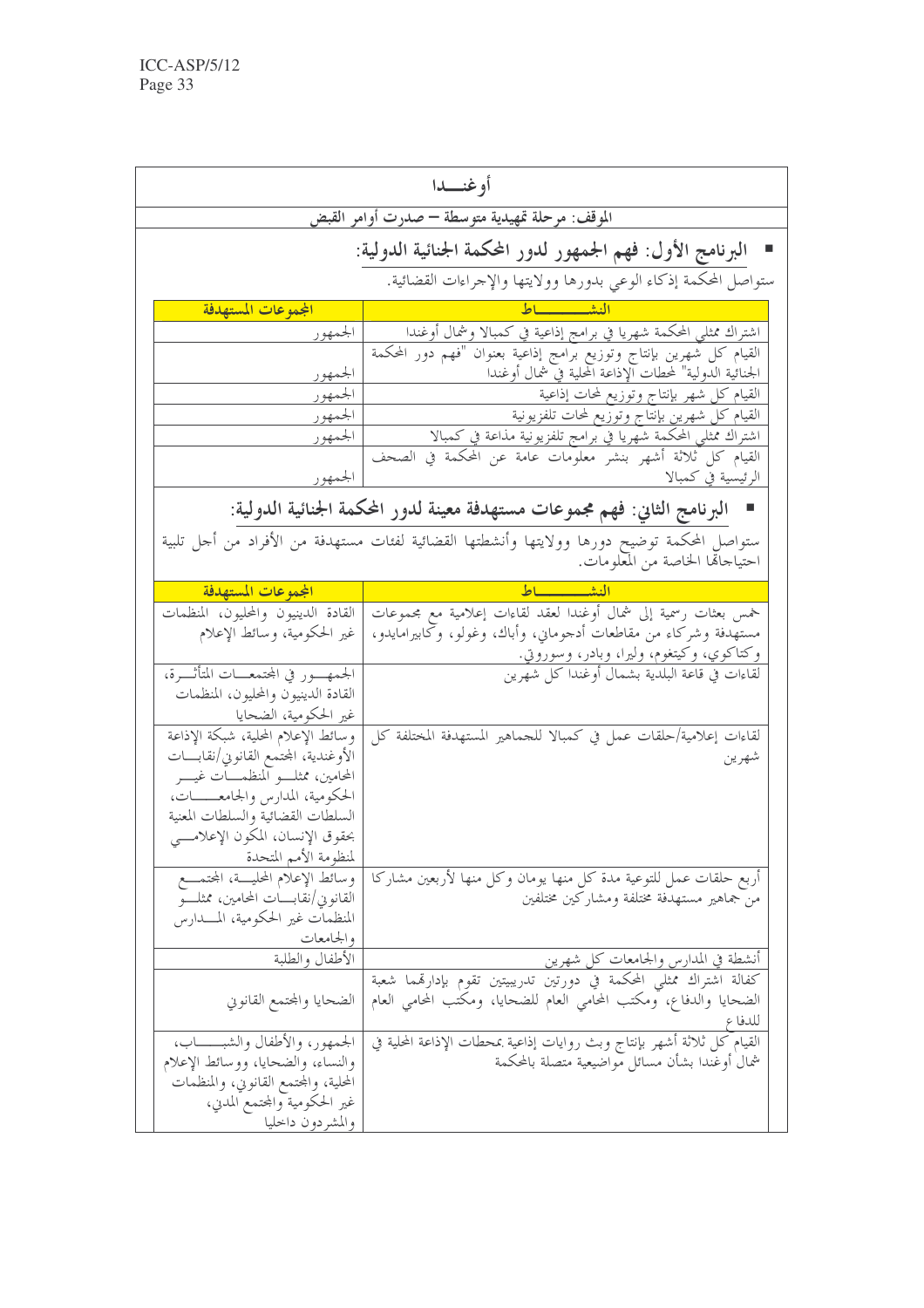### الأدوات (الكتابية والسمعية والبصرية)

صحائف وقائع بشأن المحكمة باللغات الإنكليزية والأشولي والأتيزو المحموعة القانونية للمحكمة الجنائية الدولية (نظام رومًا الأساسي، القواعد الإجرائية وقواعد الإثبات، أركان

الجرائم) باللغة الإنكليزية

مجموعة من ملصقات المحكمة الجنائية الدولية المواضيعية لتعزيز الحملات الإذاعية والتلفزيونية، بما في ذلك مشاركة الضحايا، والمسائل الرئيسية المتعلقة بدور الضحايا وحقوق المشتبه فيهم/المتهمين في المحكمة

كتيب مبسِّط بعنوان "فهم دور المحكمة الجنائية الدولية" باللغات الإنكليزية والأشولي والأتيزو

كتيب إعلامي عن حقوق الضحايا

استمارات الطلب الموحدة للضحايا والكتيبات التوضيحية "دليل المسائل الإجرائية" الذي يركز على مسائل مختلفة متصلة بالتمثيل القانوين للضحايا والمشتبه فيهم/المتهمين

برنامج إذاعي بعنوان "فهم دور المحكمة الجنائية الدولية"

لمحات سمعية عامة ومواضيعية

فيلمان للفيديو بعنوان "فهم دور المحكمة الجنائية الدولية بعبارات بسيطة" و"حماية الضحايا والشهود" مترجمان باللغات المحلية.

### هؤشرات الأداء

الأنشطة المخططة مقابل الأنشطة المنجزة

تحليل وسائط الإعلام كل سنتين للتحقق من دقة الفهم

استقصاء كل سنتين لتقييم مستوى معرفة المحموعات المستهدفة بالمحكمة

تغذية مرتدة من ممثلي المحتمع المدين بشأن تأثير أنشطة التوعية التي تقوم بما المحكمة